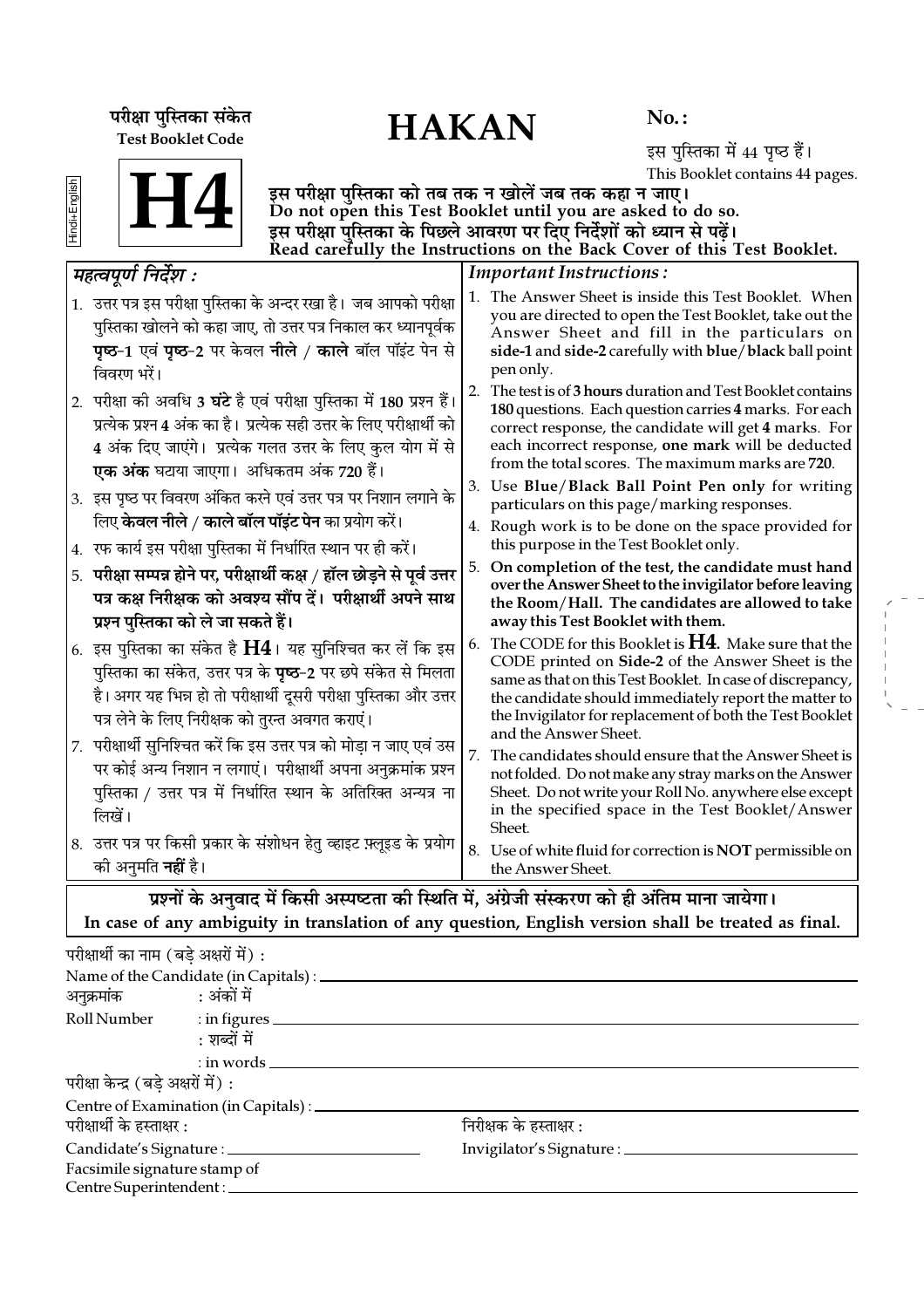$H<sub>4</sub>$ 

- किसी एकपरमाणुक गैस की औसत तापीय ऊर्जा होती है:  $\mathbf{1}$ . (बोल्ट्समान नियतांक= $\rm{k_{B}}$  तथा निरपेक्ष ताप=T)
	- $\frac{7}{2}$  k<sub>B</sub>T  $(1)$  $\frac{1}{2} k_B T$  $(2)$
	- $\frac{3}{2} k_B T$  $(3)$  $\frac{5}{2}$  k<sub>B</sub>T  $(4)$
- नीचे दिया गया कौनसा ग्राफ कॉपर के लिए, ताप (T) के साथ  $2.$ प्रतिरोधकता ( $\rho$ ) के विचरण को निरूपित करता है ?



- निम्नलिखित में से किसके लिए बोर मॉडल वैध **नहीं** है? 3.
	- $(1)$ एकधा आयनित नियॉन परमाणु  $(Ne<sup>+</sup>)$
	- $(2)$ हाइडोजन परमाण
	- एकधा आयनित हीलियम परमाणु  $(He<sup>+</sup>)$  $(3)$
	- ड्यूटरॉन परमाणु  $(4)$

 $\overline{2}$ 

 $2.$ 

 $\vert$  1. The average thermal energy for a mono-atomic gas is :  $(k_B$  is Boltzmann constant and T, absolute temperature)

(1) 
$$
\frac{7}{2}
$$
 k<sub>B</sub>T  
\n(2)  $\frac{1}{2}$  k<sub>B</sub>T  
\n(3)  $\frac{3}{2}$  k<sub>B</sub>T  
\n(4)  $\frac{5}{2}$  k<sub>B</sub>T

Which of the following graph represents the variation of resistivity  $(\rho)$  with temperature (T) for copper?



- $3.$ For which one of the following, Bohr model is not valid?
	- $(1)$ Singly ionised neon atom  $(Ne^+)$
	- $(2)$ Hydrogen atom
	- $(3)$ Singly ionised helium atom  $(He<sup>+</sup>)$
	- $(4)$ Deuteron atom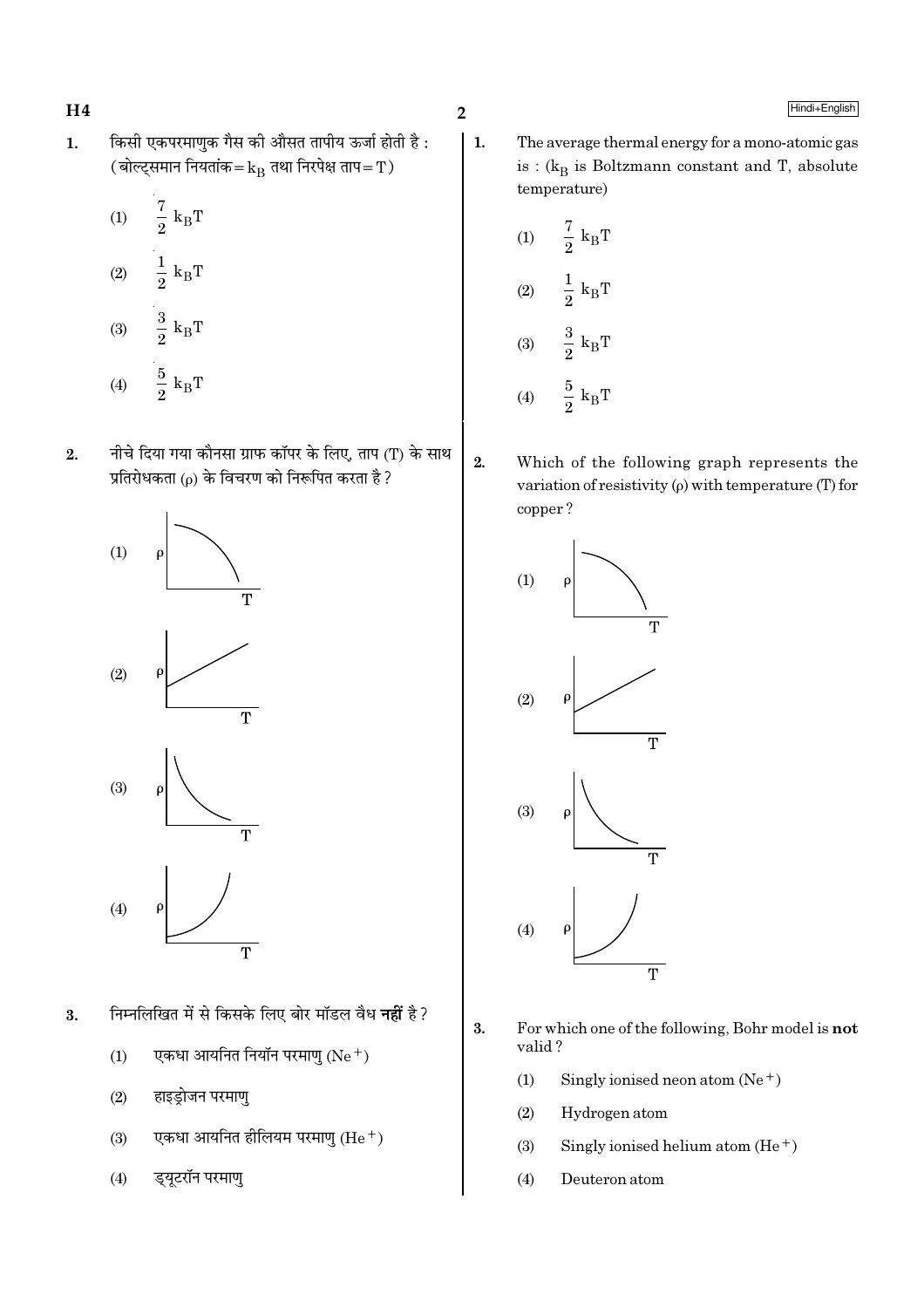- $r_1$  और  $r_2$  त्रिज्याओं  $(r_1 = 1.5 r_2)$  के दो कॉपर के ठोस गोलों  $\overline{\mathbf{4}}$ .  $\vert$  4. के ताप में 1 K की वद्धि करने के लिए आवश्यक ऊष्माओं की मात्राओं का अनुपात है :
	- $\frac{5}{3}$   $\frac{27}{8}$   $\frac{9}{4}$   $\frac{1}{3}$   $\frac{3}{2}$  $(1)$
	- $(2)$
	-
	- $(3)$
	- $(4)$
- त्रिज्या r की कोई केशिका नली जल में ड़बी है और इसमें जल 5. ऊँचाई h तक चढ गया है। केशिका नली में भरे जल का द्रव्यमान 5 g है। त्रिज्या  $2r$  की कोई अन्य केशिका नली जल में ड़बी है। इस नली में ऊपर चढे जल का द्रव्यमान है :
	- $20.0 g$  $(1)$
	- $(2)$  $2.5g$
	- $(3)$  $5.0 g$
	- $(4)$  $10.0<sub>g</sub>$
- उपेक्षणीय द्रव्यमान की 1 m लम्बी किसी दृढ़ छड़ के दो सिरों 6. से 5 kg और 10 kg द्रव्यमान के दो कण जुडे हैं।

5 kg के कण से इस निकाय के संहति केन्द्र की दरी ( लगभग) है :

- $(1)$ 80 cm
- $(2)$  $33 \text{ cm}$
- $(3)$  $50 \text{ cm}$
- 67 cm  $(4)$
- $599$  धारणशीलता की किसी लोहे की छड पर  $1200 \text{ A m}^{-1}$ 7. तीव्रता का चुम्बकीय क्षेत्र लगाया गया है। इस छड के पदार्थ की पारगम्यता है :
	- $(\mu_0 = 4\pi \times 10^{-7} \text{ T m A}^{-1})$
	- $2.4\pi \times 10^{-7}$  T m A<sup>-1</sup>  $(1)$
	- $2.4\pi \times 10^{-4}$  T m A<sup>-1</sup>  $(2)$
	- $8.0 \times 10^{-5}$  T m A<sup>-1</sup>  $(3)$
	- $2.4\pi \times 10^{-5}$  T m A<sup>-1</sup>  $(4)$
- जब यूरेनियम के किसी समस्थानिक  $\frac{235}{92}$ U पर न्यूट्रॉन बमबारी 8. करता है, तो  $^{89}_{36}\rm{Kr}$  और तीन न्यूट्रॉनों के साथ उत्पन्न होने वाला नाभिक $\overrightarrow{a}$   $\cdot$ 
	- $\frac{103}{36}\mathrm{Kr}$  $(1)$
	- $\frac{144}{56}$ Ba  $(2)$
	- $^{91}_{40}Zr$  $(3)$
	-
	- $\frac{101}{36}\text{Kr}$  $(4)$
- The quantities of heat required to raise the temperature of two solid copper spheres of radii  $r_1$  and  $r_2$  ( $r_1$ =1.5  $r_2$ ) through 1 K are in the ratio:
	- $\frac{5}{3}$  $(1)$  $\frac{27}{8}$   $\frac{9}{4}$   $\frac{3}{2}$  $(2)$  $(3)$  $(4)$
- A capillary tube of radius r is immersed in water and water rises in it to a height h. The mass of the water in the capillary is 5 g. Another capillary tube of radius 2r is immersed in water. The mass of water that will rise in this tube is:
	- $(1)$  $20.0 \text{ g}$
	- $(2)$  $2.5 g$
	- $(3)$  $5.0 g$
	- $(4)$  $10.0 g$
- 6. Two particles of mass 5 kg and 10 kg respectively are attached to the two ends of a rigid rod of length 1 m with negligible mass.

The centre of mass of the system from the 5 kg particle is nearly at a distance of:

- 80 cm  $(1)$
- $(2)$  $33 \text{ cm}$
- $(3)$  $50 \text{ cm}$
- 67 cm  $(4)$
- 7. An iron rod of susceptibility 599 is subjected to a magnetising field of 1200 A  $m^{-1}$ . The permeability of the material of the rod is:

 $(\mu_0 = 4\pi \times 10^{-7} \text{ T m A}^{-1})$ 

- $2.4\pi \times 10^{-7}$  T m A<sup>-1</sup>  $(1)$
- $2.4\pi \times 10^{-4}$  T m A<sup>-1</sup>  $(2)$
- $8.0 \times 10^{-5}$  T m A<sup>-1</sup>  $(3)$
- $2.4\pi\times10^{-5}\,\mathrm{T}$  m A<sup>-1</sup>  $(4)$
- When a uranium isotope  $\frac{235}{92}U$  is bombarded with<br>a neutron, it generates  $\frac{89}{36}Kr$ , three neutrons 8. and:
	- $^{103}_{36}$ Kr  $(1)$
	- $144 \over 56$ Ba  $(2)$
	- $^{91}_{40}Zr$  $(3)$
	- $^{101}_{36} \rm{Kr}$  $(4)$

5.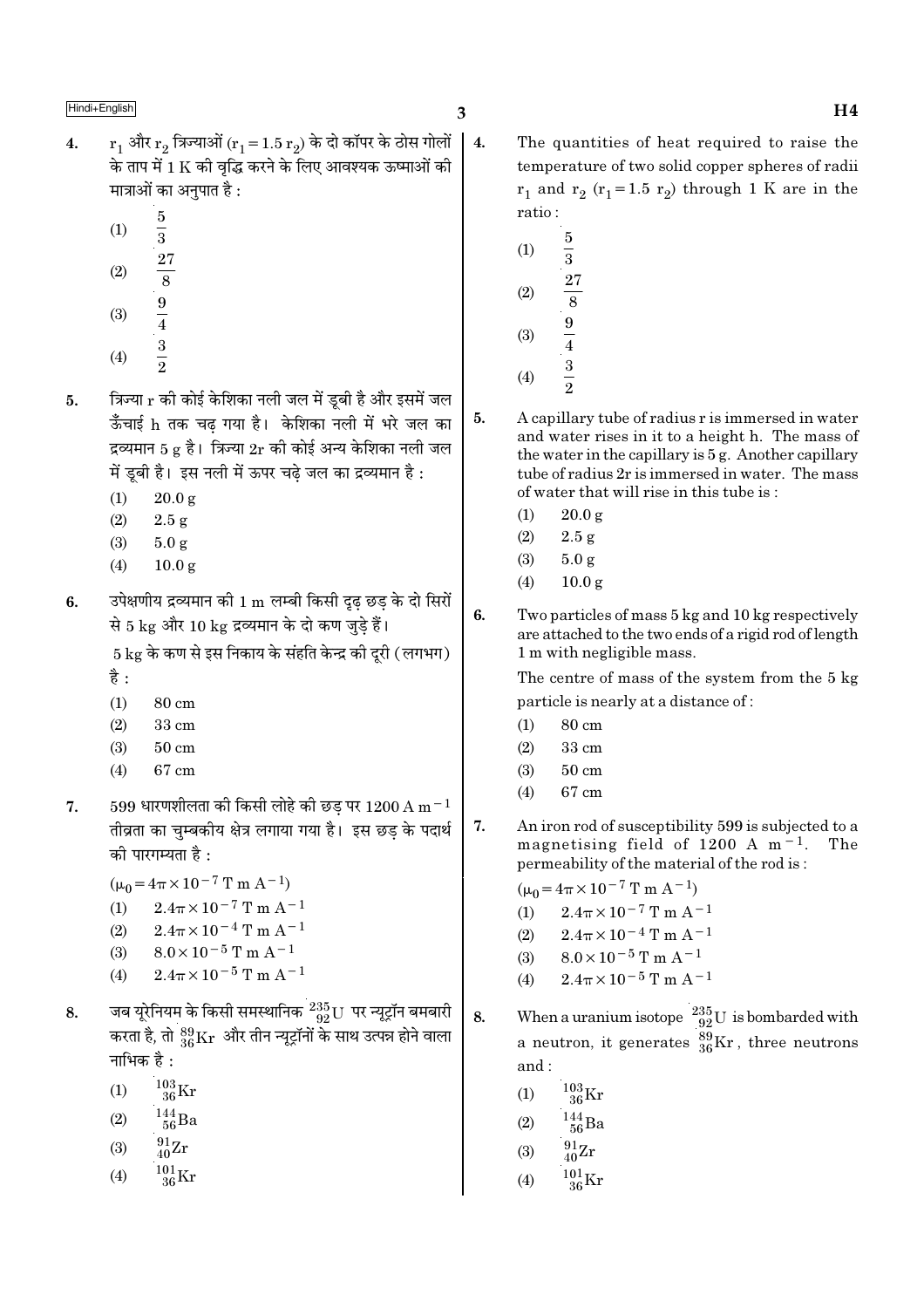$H<sub>4</sub>$ 

9.

Hindi+English

किसी सिलिण्डर में 249 kPa दाब और 27°C ताप पर हाइडोजन  $\mathbf{Q}$ गैस भरी है।

इसका घनत्व है :  $(R = 8.3 J \text{ mol}^{-1} \text{K}^{-1})$ 

- $0.02 \text{ kg/m}^3$  $(1)$
- $0.5 \text{ kg/m}^3$  $(2)$
- $0.2 \text{ kg/m}^3$  $(3)$
- $0.1 \text{ kg/m}^3$  $(4)$
- पृथ्वी के पृष्ठ पर किसी पिण्ड का भार 72 N है। पृथ्वी की 10. क्रिज्या की आधी दरी के बराबर ऊँचाई पर इस पिण्ड पर गरुत्वाकर्षण बल कितना होगा ?
	- $(1)$ 24 N
	- $(2)$ 48 N
	- $(3)$ 32 N
	- $(4)$ 30 N
- विरामावस्था के किसी इलेक्ट्रॉन को  ${\rm V}$  वोल्ट के विभवान्तर से 11. त्वरित किया गया है। यदि इस इलेक्टॉन की दे ब्रॉग्ली तरंगदैर्ध्य  $1.227 \times 10^{-2}$  nm है, तो विभवान्तर है:
	- $10<sup>4</sup>$  V  $(1)$
	- $(2)$ 10<sub>V</sub>
	- $10^2$  V  $(3)$
	- $10^3$  V  $(4)$
- किसी लघु विद्युत द्विध्रुव का द्विध्रुव आघुर्ण  $16 \times 10^{-9}$  C m 12. है। इस द्विध्रुव के कारण, इस द्विध्रुव के अक्ष से 60° का कोण बनाने वाली किसी रेखा पर स्थित 0.6 m दूरी के किसी बिन्द पर. विद्यत विभव होगा :

$$
\left(\frac{1}{4\pi\epsilon_0} = 9 \times 10^9 \text{ N m}^2/\text{C}^2\right)
$$
  
(1)  $\overline{q}$ 

- 200 V  $(3)$
- $(4)$ 400 V
- किसी मीनार के शिखर से किसी गेंद को 20 m/s के वेग से 13. ऊर्ध्वाधर अधोमखी फेंका गया है। कछ समय पश्चात यह गेंद धरती से 80 m/s के वेग से टकराती है। इस मीनार की ऊँचाई  $\dot{\vec{g}}$ : (g = 10 m/s<sup>2</sup>)
	- $(1)$  $300 \text{ m}$
	- $(2)$ 360 m
	- $(3)$ 340 m
	- $(4)$  $320 \text{ m}$

A cylinder contains hydrogen gas at pressure of 249 kPa and temperature 27°C.

Its density is:  $(R = 8.3 J \text{ mol}^{-1} \text{K}^{-1})$ 

- $0.02 \text{ kg/m}^3$  $(1)$
- $0.5 \text{ kg/m}^3$  $(2)$
- $0.2 \text{ kg/m}^3$  $(3)$
- $0.1 \text{ kg/m}^3$  $(4)$
- 10. A body weighs 72 N on the surface of the earth. What is the gravitational force on it, at a height equal to half the radius of the earth?
	- $(1)$ 24 N
	- $(2)$ 48 N
	- 32 N  $(3)$
	- $(4)$ 30 N
- 11. An electron is accelerated from rest through a potential difference of V volt. If the de Broglie wavelength of the electron is  $1.227 \times 10^{-2}$  nm, the potential difference is:
	- $10<sup>4</sup>$  V  $(1)$
	- $10V$  $(2)$
	- $10^2$  V  $(3)$
	- $10^3$  V  $(4)$
- 12. A short electric dipole has a dipole moment of  $16 \times 10^{-9}$  C m. The electric potential due to the dipole at a point at a distance of 0.6 m from the centre of the dipole, situated on a line making an angle of 60° with the dipole axis is:

$$
\left(\frac{1}{4\pi\epsilon_0} = 9 \times 10^9 \text{ N m}^2/\text{C}^2\right)
$$
  
(1) zero  
(2) 50 V  
(3) 200 V  
(4) 400 V

- 13. A ball is thrown vertically downward with a velocity of 20 m/s from the top of a tower. It hits the ground after some time with a velocity of 80 m/s. The height of the tower is:  $(g=10 \text{ m/s}^2)$ 
	- $300 \text{ m}$  $(1)$
	- $(2)$ 360 m
	- $(3)$  $340<sub>m</sub>$
	- $(4)$ 320 m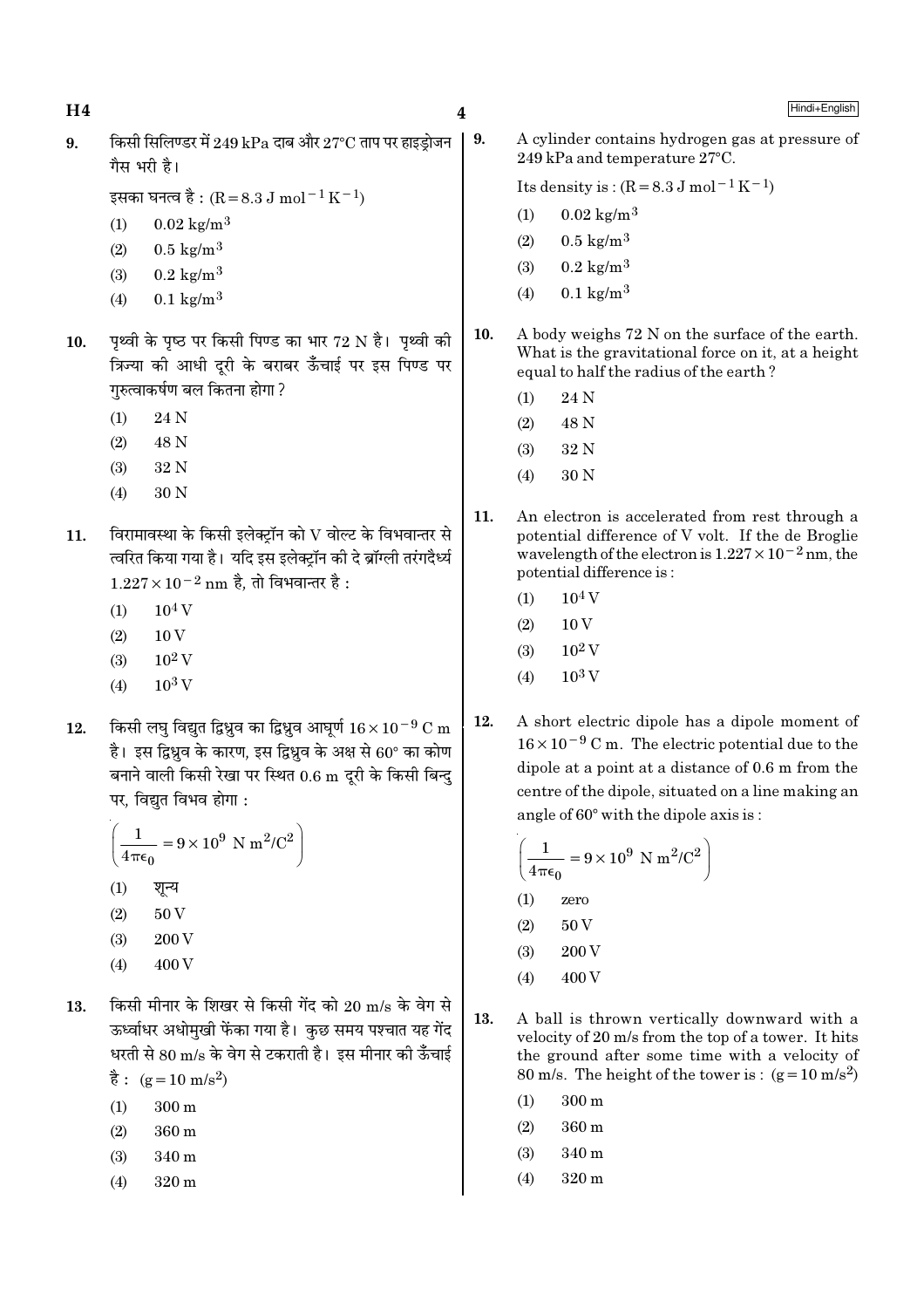- किसी मीटर सेत के बाएँ अन्तराल में संयोजित कोई प्रतिरोध तार | 14.  $14.$ इसके दाएँ अन्तराल के 10  $\Omega$  प्रतिरोध को उस बिन्द पर संतलित करता है जो सेतु के तार को  $3:2$  के अनुपात में विभाजित करता है। यदि प्रतिरोध तार की लम्बाई 1.5 m है, तो इस प्रतिरोध तार की वह लम्बाई जिसका प्रतिरोध 1  $\Omega$  होगा. है :
	- $(1)$  $1.5 \times 10^{-2}$  m
	- $1.0 \times 10^{-2}$  m  $(2)$
	- $1.0 \times 10^{-1}$  m  $(3)$
	- $1.5 \times 10^{-1}$  m  $(4)$
- किसी गैस के लिए, जिसका आण्विक व्यास d तथा संख्या 15. घनत्व n है. माध्य मक्त पथ को इस प्रकार व्यक्त किया जा सकता है :

(1) 
$$
\frac{1}{\sqrt{2} n^{2} \pi^{2} d^{2}}
$$
  
(2) 
$$
\frac{1}{\sqrt{2} n \pi d}
$$
  
(3) 
$$
\frac{1}{\sqrt{2} n \pi d^{2}}
$$

- $\frac{1}{\sqrt{2} \pi^2 \pi d^2}$  $(4)$
- $10 \text{ cm}$  त्रिज्या के किसी गोलीय चालक पर  $3.2 \times 10^{-7} \text{ C}$ 16. आवेश एकसमान रूप से वितरित है। इस गोले के केन्द्र से 15 cm दूरी पर विद्युत क्षेत्र का परिमाण क्या है ?

$$
\left(\frac{1}{4\pi\epsilon_0} = 9 \times 10^9 \text{ N m}^2/\text{C}^2\right)
$$
  
(1) 1.28 × 10<sup>7</sup> N/C  
(2) 1.28 × 10<sup>4</sup> N/C  
(3) 1.28 × 10<sup>5</sup> N/C  
(4) 1.28 × 10<sup>6</sup> N/C

- $(4)$  $1.28 \times 10^6$  N/C
- किसी विद्युत चुम्बकीय तरंग में चुंबकीय क्षेत्र और विद्युत क्षेत्र 17. के घटकों की तीव्रताओं के योगदानों का अनुपात होता है:  $(c = 6$ द्युत चम्बकीय तरंगों का वेग)
	- $1 : c<sup>2</sup>$  $(1)$
	- $(2)$  $c:1$
	- $(3)$  $1:1$
	- $(4)$  $1 : c$
- यंग के दिझिरी प्रयोग में. यदि कलासंबद्ध स्रोतों के बीच का 18. पृथकन आधा तथा पर्दे से कलासंबद्ध स्रोतों की दूरी को दो गुना कर दिया जाए, तो फ्रिंज चौडाई हो जाएगी :
	- एक-चौथाई  $(1)$
	- दो गुनी  $(2)$
	- आधी  $(3)$
	- चार गनी  $(4)$
- A resistance wire connected in the left gap of a metre bridge balances a 10  $\Omega$  resistance in the right gap at a point which divides the bridge wire in the ratio  $3:2$ . If the length of the resistance wire is 1.5 m, then the length of 1  $\Omega$  of the resistance wire is:
	- $(1)$  $1.5 \times 10^{-2}$  m
	- $1.0 \times 10^{-2}$  m  $(2)$
	- $(3)$  $1.0 \times 10^{-1}$  m
	- $1.5 \times 10^{-1}$  m  $(4)$
- The mean free path for a gas, with molecular 15. diameter d and number density n can be expressed as:

(1) 
$$
\frac{1}{\sqrt{2} n^2 \pi^2 d^2}
$$
  
\n(2) 
$$
\frac{1}{\sqrt{2} n \pi d}
$$
  
\n(3) 
$$
\frac{1}{\sqrt{2} n \pi d^2}
$$
  
\n(4) 
$$
\frac{1}{\sqrt{2} n^2 \pi d^2}
$$

16. A spherical conductor of radius 10 cm has a charge of  $3.2 \times 10^{-7}$  C distributed uniformly. What is the magnitude of electric field at a point 15 cm from the centre of the sphere?

$$
\left(\frac{1}{4\pi\epsilon_0} = 9 \times 10^9 \text{ N m}^2/\text{C}^2\right)
$$
  
(1) 1.28 × 10<sup>7</sup> N/C  
(2) 1.28 × 10<sup>4</sup> N/C  
(3) 1.28 × 10<sup>5</sup> N/C  
(4) 1.28 × 10<sup>6</sup> N/C

- $17.$ The ratio of contributions made by the electric field and magnetic field components to the intensity of an electromagnetic wave is:  $(c = speed of$ electromagnetic waves)
	- $1 : c<sup>2</sup>$  $(1)$
	- $c: 1$  $(2)$
	- $(3)$  $1:1$
	- $1 : c$  $(4)$
- 18. In Young's double slit experiment, if the separation between coherent sources is halved and the distance of the screen from the coherent sources is doubled, then the fringe width becomes:
	- one-fourth  $(1)$
	- $(2)$ double
	- half  $(3)$
	- four times  $(4)$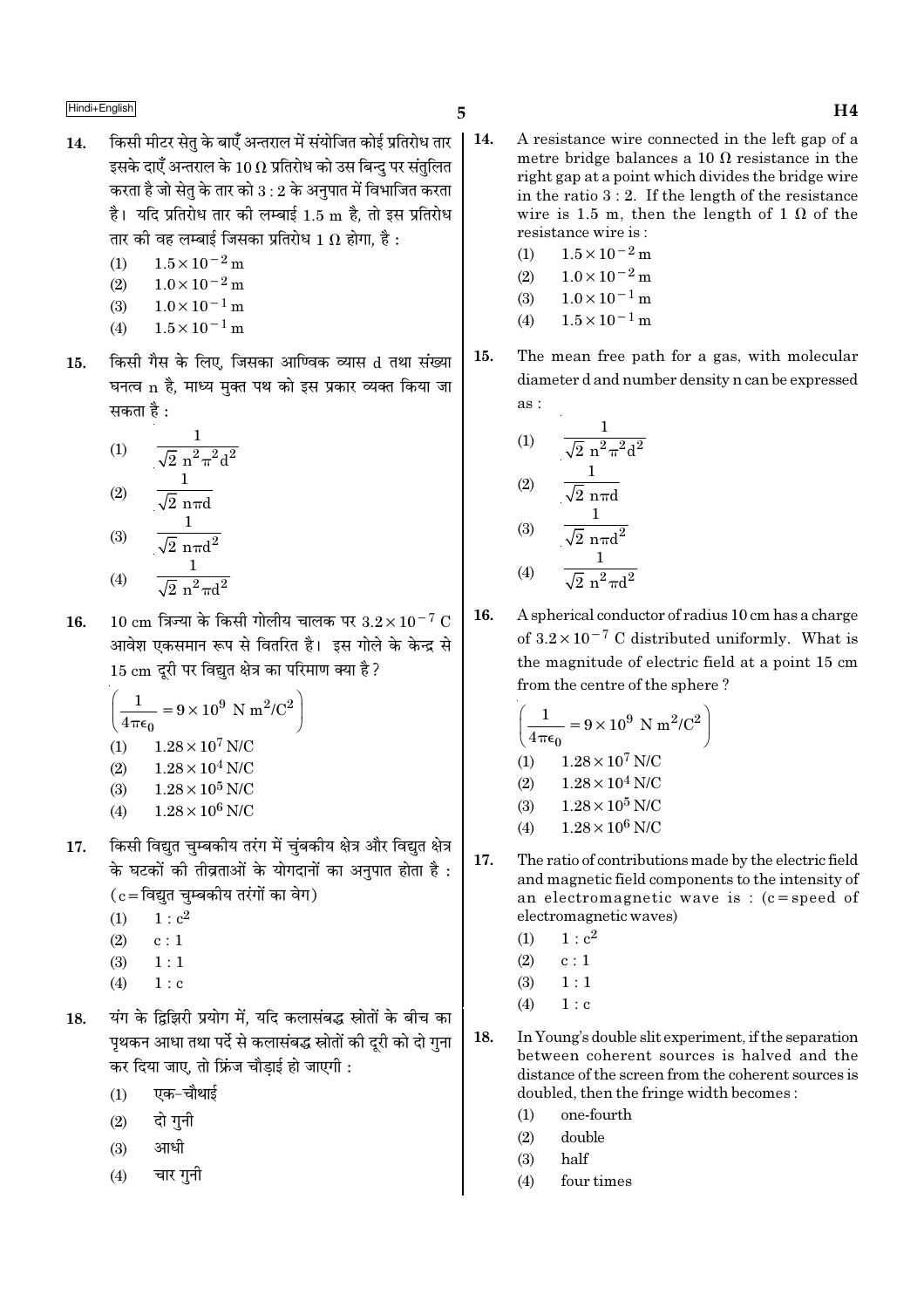# $H4$  6

- $19.$  किसी गिटार में समान पदार्थ की बनी दो डोरियों A और B के स्वर हल्के से मेल नहीं खा रहे हैं और 6 Hz आवत्ति के विस्पन्द उत्पन्न कर रहे हैं। जब  $\bf B$  में तनाव को कुछ कम कर दिया जाता है, तो विस्पन्द आवृत्ति बढकर  $7 \text{ Hz}$  हो जाती है। यदि A की आवृत्ति 530 Hz है, तो B की मूल आवृत्ति है :
	- (1) 537 Hz
	- (2) 523 Hz
	- (3) 524 Hz
	- (4) 536 Hz
- $20.$  किसी p-n संधि डायोड में अवक्षय-क्षेत्र की चौडाई में वृद्धि का कारण है $\,$  :
	- $(1)$  अग्रदिशिक धारा  $\mbox{(current)}$  में वृद्धि
	- $(2)$  केवल अग्रदिशिक बायस
	- $(3)$  केवल पश्चदिशिक बायस
	- (4) अग्रदिशिक और पश्चदिशिक बायस दोनों
- $21.$  अनुप्रस्थ काट क्षेत्रफल  $\AA$  तथा लम्बाई  $\rm L$  का कोई तार किसी स्थायी टेक से लटका है। इस तार के मुक्त सिरे से किसी द्रव्यमान M को निलंबित करने पर इसकी लम्बाई  $\mathtt{L}_1$  हो जाती है। यंग-गणांक के लिए व्यंजक है:

$$
(1) \qquad \frac{MgL}{A(L_1 - L)}
$$

$$
(2) \qquad \frac{\text{MgL}_1}{\text{AL}}
$$

$$
(3) \qquad \frac{\text{Mg}(L_1 - L)}{\text{AL}}
$$

$$
(4) \qquad \frac{\text{MgL}}{\text{AL}_1}
$$

- $22.$  DNA में एक बंध को खण्डित करने के लिए आवश्यक ऊर्जा  $10^{-20}$  J है। eV में यह मान है, लगभग:
	- $(1)$  0.006
	- $(2) 6$
	- $(3)$  0.6
	- $(4)$  0.06
- $23.$  देहली आवृत्ति की  $1.5$  गुनी आवृत्ति का प्रकाश, प्रकाश सुग्राही पदार्थ पर आपतन करता है। यदि प्रकाश की आवृत्ति आधी तथा उसकी तीव्रता दो गुनी कर दी जाए, तो प्रकाश विद्युत धारा कितनी होगी ?
	- $(1)$  शून्य
	- $(2)$  दो गनी
	- $(3)$  चार गुनी
	- $(4)$  एक−चौथाई
- 19. In a guitar, two strings A and B made of same material are slightly out of tune and produce beats of frequency 6 Hz. When tension in B is slightly decreased, the beat frequency increases to 7 Hz. If the frequency of A is 530 Hz, the original frequency of B will be :
	- (1) 537 Hz
	- (2) 523 Hz
	- (3) 524 Hz
	- (4) 536 Hz
	- 20. The increase in the width of the depletion region in a p-n junction diode is due to :
		- (1) increase in forward current
		- (2) forward bias only
		- (3) reverse bias only
		- (4) both forward bias and reverse bias
	- 21. A wire of length L, area of cross section A is hanging from a fixed support. The length of the wire changes to  $\mathrm{L}_1$  when mass M is suspended from its free end. The expression for Young's modulus is :

$$
(1) \qquad \frac{MgL}{A(L_1 - L)}
$$

$$
(2) \qquad \frac{MgL_1}{AL}
$$

$$
(3) \qquad \frac{Mg(L_1 - L)}{AL}
$$

$$
(4) \qquad \frac{MgL}{AL_1}
$$

22. The energy required to break one bond in DNA is 10−20 J. This value in eV is nearly :

- $(1)$  0.006
- $(2) 6$
- $(3)$  0.6
- $(4)$  0.06
- 23. Light of frequency 1.5 times the threshold frequency is incident on a photosensitive material. What will be the photoelectric current if the frequency is halved and intensity is doubled ?
	- (1) zero
	- (2) doubled
	- (3) four times
	- (4) one-fourth

# Hindi+English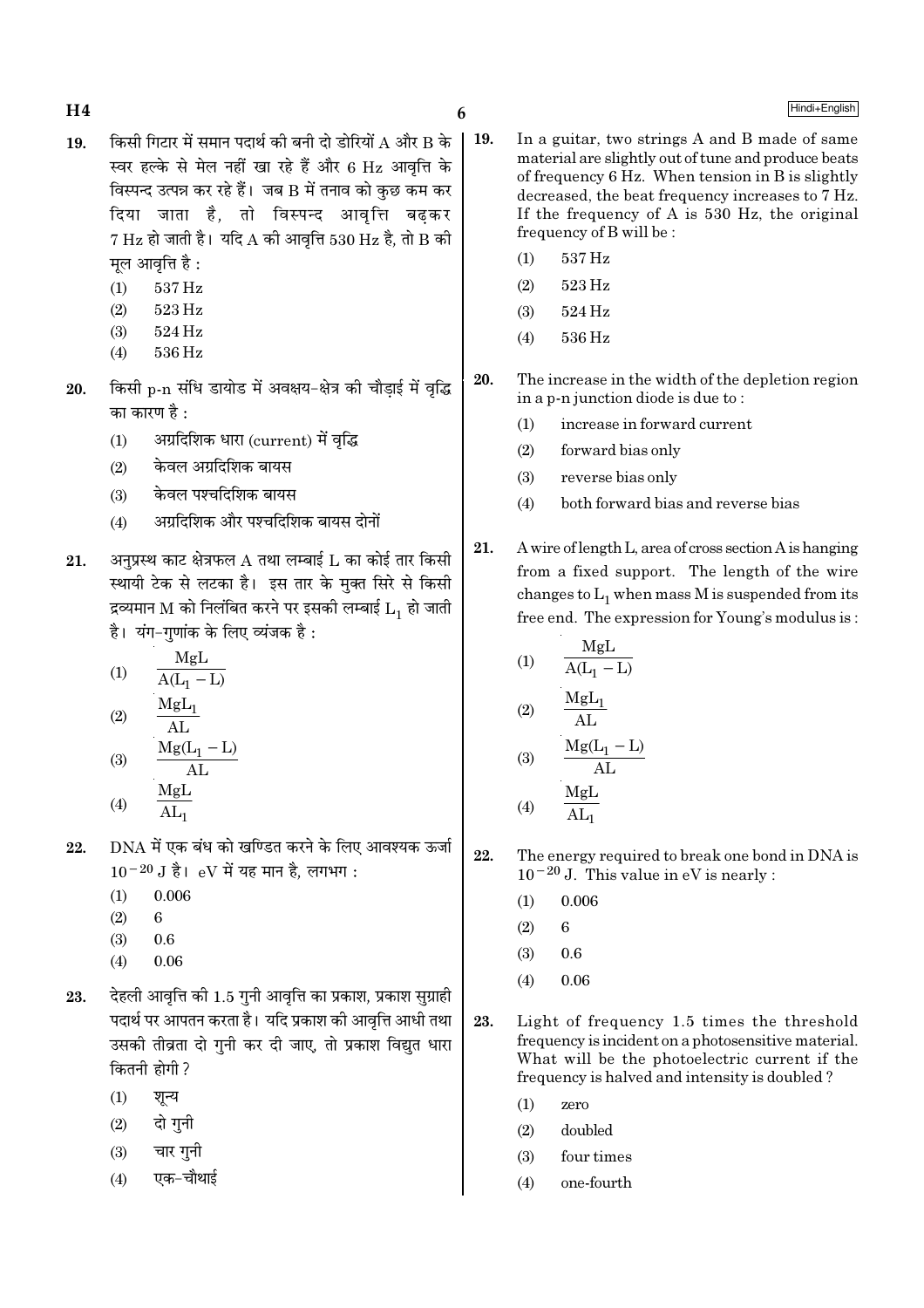प्रतिबल की विमाएँ हैं : 24.

- $[ML^{-1}T^{-2}]$  $(1)$
- $(2)$  $[MLT-2]$
- $(3)$  $[ML^2T^{-2}]$
- $[ML^0T-2]$  $(4)$
- किसी आवेशित कण, जिसका  $3 \times 10^{-10}$  Vm  $^{-1}$  तीव्रता के 25. विद्युत क्षेत्र में अपवाह वेग  $7.5 \times 10^{-4}$  m s<sup>-1</sup> है, की  $m^2 V^{-1} s^{-1}$  में गतिशीलता है:
	- $2.25 \times 10^{-15}$  $(1)$
	- $(2)$  $2.25 \times 10^{15}$
	- $2.5\times10^6$  $(3)$
	- $2.5 \times 10^{-6}$  $(4)$
- किसी स्क्र गेज़ का अल्पतमांक  $0.01 \text{ mm}$  है तथा इसके वृत्तीय 26. पैमाने पर 50 भाग हैं।

इस स्क्रू गेज़ का चूडी अन्तराल (पिच) है:

- $1.0 \text{ mm}$  $(1)$
- $(2)$  $0.01$  mm
- $(3)$  $0.25$  mm
- $(4)$  $0.5$  mm
- कोई किरण लघ प्रिज़्म कोण (प्रिज़्म कोण A) के किसी एक 27. पष्ठ पर आपतन कोण  $i$  पर आपतन करके प्रिज़्म के विपरीत फलक से अभिलम्बवत निर्गत होती है। यदि इस प्रिज़्म के पदार्थ का अपवर्तनांक  $\mu$  है, तो आपतन कोण है, लगभग :
	- μA  $(1)$  $\overline{2}$  $(2)$  $2<sub>u</sub>$
	- $2A$  $(3)$  $\mu$
	- $(4)$  $\mu A$
- $40 \mu$ F के किसी संधारित्र को  $200 \text{ V}$ ,  $50 \text{ Hz}$  की ac आपूर्ति 28. से संयोजित किया गया है। इस परिपथ में धारा का वर्ग माध्य मूल (rms) मान है, लगभग:
	- $(1)$  $25.1A$
	- $(2)$  $1.7A$
	- $2.05A$  $(3)$
	- $(4)$  $2.5A$
- 7
- 24. Dimensions of stress are:
	- $[ML^{-1}T^{-2}]$  $(1)$
	- $(2)$  $[MLT^{-2}]$
	- $[ML^{2}T^{-2}]$  $(3)$
	- $[ML^0T^{-2}]$  $(4)$
- 25. A charged particle having drift velocity of  $7.5 \times 10^{-4}$  m s<sup>-1</sup> in an electric field of  $3 \times 10^{-10}$  Vm<sup>-1</sup>, has a mobility in m<sup>2</sup> V<sup>-1</sup> s<sup>-1</sup>  $of:$ 
	- $(1)$  $2.25 \times 10^{-15}$
	- $2.25 \times 10^{15}$  $(2)$
	- $2.5 \times 10^{6}$  $(3)$
	- $(4)$  $2.5 \times 10^{-6}$
- A screw gauge has least count of 0.01 mm and 26. there are 50 divisions in its circular scale.

The pitch of the screw gauge is:

- $1.0 \text{ mm}$  $(1)$
- $(2)$  $0.01$  mm
- $(3)$  $0.25$  mm
- $0.5 \text{ mm}$  $(4)$
- 27. A ray is incident at an angle of incidence  $i$  on one surface of a small angle prism (with angle of prism A) and emerges normally from the opposite surface. If the refractive index of the material of the prism is  $\mu$ , then the angle of incidence is nearly equal  $to$ :
	- μA  $(1)$  $\overline{2}$  $(2)$  $(3)$ μ
	- $(4)$  $\mu A$
- 28. A 40  $\mu$ F capacitor is connected to a 200 V, 50 Hz ac supply. The rms value of the current in the circuit is, nearly :
	- $(1)$ 25.1 A
	- $(2)$  $1.7A$
	- $2.05A$  $(3)$
	- $(4)$  $2.5A$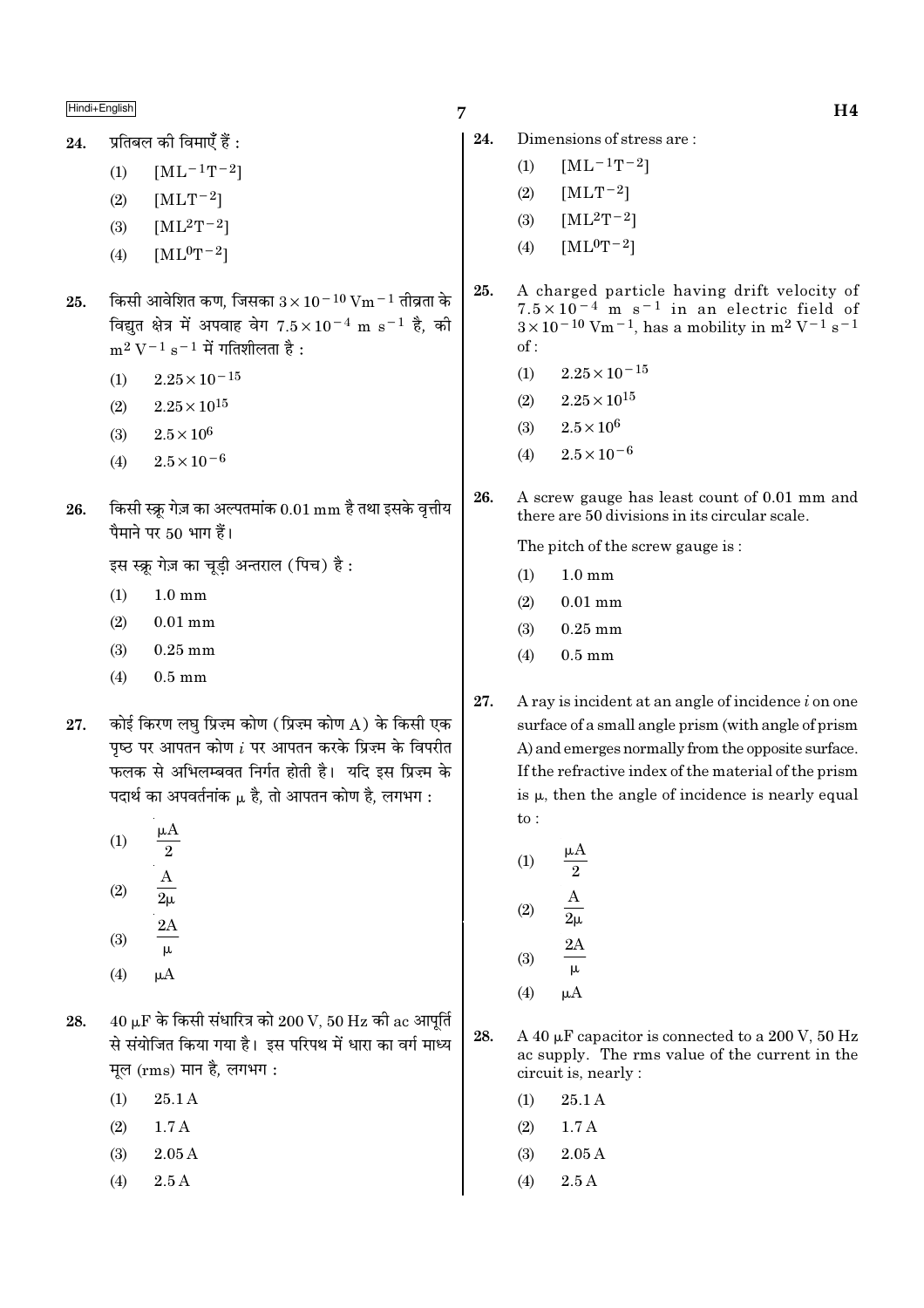- 29. ∑िंजिस्टर क्रिया के लिए नीचे दिया गया कौनसा कथन **सही** है ?
	- $(1)$  आधार क्षेत्र बहुत पतला और हल्का डोपित होना चाहिए।
	- (2) आधार, उत्सर्जक और संग्राहक क्षेत्रों की डोपन सांद्रताएँ समान होनी चाहिए।
	- (3) आधार, उत्सर्जक और संग्राहक क्षेत्रों के साइज़ समान  $\overrightarrow{B}$ ने चाहिए।
	- (4) उत्सर्जक संधि और संग्राहक संधि दोनों ही अग्रदिशिक बायसित होती हैं।
- $30.$  किसी पदार्थ के  $0.5$  g के तुल्यांक ऊर्जा है:
	- (1)  $0.5 \times 10^{13}$  J
	- (2)  $4.5 \times 10^{16}$  J
	- (3)  $4.5 \times 10^{13}$  J
	- (4)  $1.5 \times 10^{13}$  J
- $31.$  सार्थक अंकों को महत्व देते हुए  $9.99 \text{ m} 0.0099 \text{ m}$  का मान क्या है ?
	- (1) 9.9 m
	- $(2)$  9.9801 m
	- (3) 9.98 m
	- (4) 9.980 m
- $32.$  4 kg और 6 kg द्रव्यमान के दो पिण्डों के सिरों को किसी द्रव्यमानरहित डोरी से बांधा गया है। यह डोरी किसी घर्षणरहित चिरनी से गुजरती है (आरेख देखिए)। गुरुत्वीय त्वरण (g) के पदों में इस निकाय का त्वरण है:



- (2) g
- (3) g/2
- (4)  $g/5$
- $33.$  समान धारिता के दो सिलिण्डर  $A$  और  $B$  एक दसरे से किसी स्टॉप कॉक से होते हुए जुडे हैं।  ${\rm A}$  में मानक ताप और दाब पर कोई आदर्श गैस भरी है। B पूर्णत: निर्वातित है। समस्त निकाय ऊष्मीयरोधित है। स्टॉप कॉक को अचानक खोल दिया गया है। यह प्रक्रिया है:
	- $(1)$  समदाबी
	- $(2)$  समतापी
	- $(3)$  रुद्धोष्म
	- $(4)$  समआयतनी
- 29. For transistor action, which of the following statements is correct ?
	- (1) The base region must be very thin and lightly doped.
	- (2) Base, emitter and collector regions should have same doping concentrations.
	- (3) Base, emitter and collector regions should have same size.
	- (4) Both emitter junction as well as the collector junction are forward biased.
- 30. The energy equivalent of 0.5 g of a substance is :
	- (1)  $0.5 \times 10^{13}$  J
	- (2)  $4.5 \times 10^{16}$  J
	- (3)  $4.5 \times 10^{13}$  J
	- (4)  $1.5 \times 10^{13}$  J
- 31. Taking into account of the significant figures, what is the value of 9.99 m−0.0099 m ?
	- $(1)$  9.9 m
	- (2) 9.9801 m
	- $(3)$  9.98 m
	- $(4)$  9.980 m
- 32. Two bodies of mass 4 kg and 6 kg are tied to the ends of a massless string. The string passes over a pulley which is frictionless (see figure). The acceleration of the system in terms of acceleration due to gravity (g) is :



- 33. Two cylinders A and B of equal capacity are connected to each other via a stop cock. A contains an ideal gas at standard temperature and pressure. B is completely evacuated. The entire system is thermally insulated. The stop cock is suddenly opened. The process is :
	- (1) isobaric
	- (2) isothermal
	- (3) adiabatic
	- (4) isochoric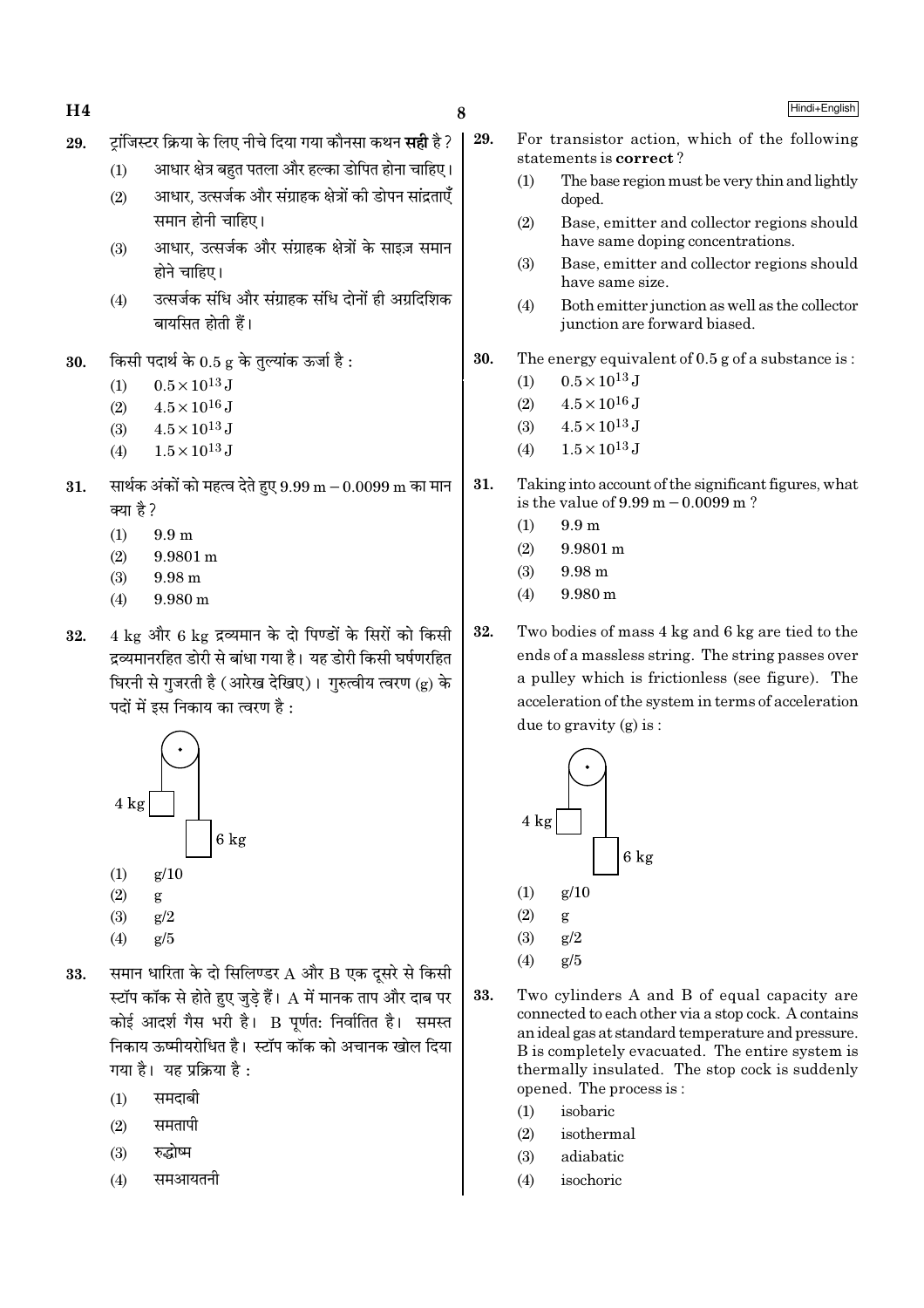दर्शाए गए तर्क परिपथ के लिए. सत्यमान सारणी है: 34.



- यह मानिए कि किसी तारे से 600 nm तरंगदैर्ध्य का प्रकाश आ 35. रहा है। उस दूरदर्शक जिसके अभिदृश्यक का व्यास 2 m है, के विभेदन की सीमा है :
	- $6.00 \times 10^{-7}$  rad  $(1)$
	- $(2)$  $3.66 \times 10^{-7}$  rad
	- $1.83 \times 10^{-7}$  rad  $(3)$
	- $7.32 \times 10^{-7}$  rad  $(4)$
- किसी समान्तर पट्टिका संधारित्र, जिसमें माध्यम के रूप में वाय 36. भरी है, की धारिता 6  $\mu$ F है। कोई परावैद्युत माध्यम भरने पर इसकी धारिता  $30 \mu$ F हो जाती है। इस माध्यम का परावैद्युतांक है :
	- $(\epsilon_0 = 8.85 \times 10^{-12} \text{ C}^2 \text{ N}^{-1} \text{ m}^{-2})$
	- $5.00 \text{ C}^2 \text{ N}^{-1} \text{ m}^{-2}$  $(1)$
	- $0.44 \times 10^{-13}$  C<sup>2</sup> N<sup>-1</sup> m<sup>-2</sup>  $(2)$
	- $1.77 \times 10^{-12}$  C<sup>2</sup> N<sup>-1</sup> m<sup>-2</sup>  $(3)$
	- $0.44\times10^{-10}$  C<sup>2</sup> N<sup>-1</sup> m<sup>-2</sup>  $(4)$

34. For the logic circuit shown, the truth table is:



- 35. Assume that light of wavelength 600 nm is coming from a star. The limit of resolution of telescope whose objective has a diameter of  $2 m$  is:
	- $6.00 \times 10^{-7}$  rad  $(1)$
	- $3.66 \times 10^{-7}$  rad  $(2)$
	- $1.83 \times 10^{-7}$  rad  $(3)$
	- $7.32 \times 10^{-7}$  rad  $(4)$
- 36. The capacitance of a parallel plate capacitor with air as medium is  $6 \mu$ F. With the introduction of a dielectric medium, the capacitance becomes  $30 \mu$ F. The permittivity of the medium is:

 $(\epsilon_0 = 8.85 \times 10^{-12} \text{ C}^2 \text{ N}^{-1} \text{ m}^{-2})$  $5.00 \, \mathrm{C}^2 \, \mathrm{N}^{-1} \, \mathrm{m}^{-2}$  $(1)$  $0.44 \times 10^{-13}$  C<sup>2</sup> N<sup>-1</sup> m<sup>-2</sup>  $(2)$ 

- $1.77 \times 10^{-12}$  C<sup>2</sup> N<sup>-1</sup> m<sup>-2</sup>  $(3)$
- $0.44 \times 10^{-10}$  C<sup>2</sup> N<sup>-1</sup> m<sup>-2</sup>  $(4)$

Y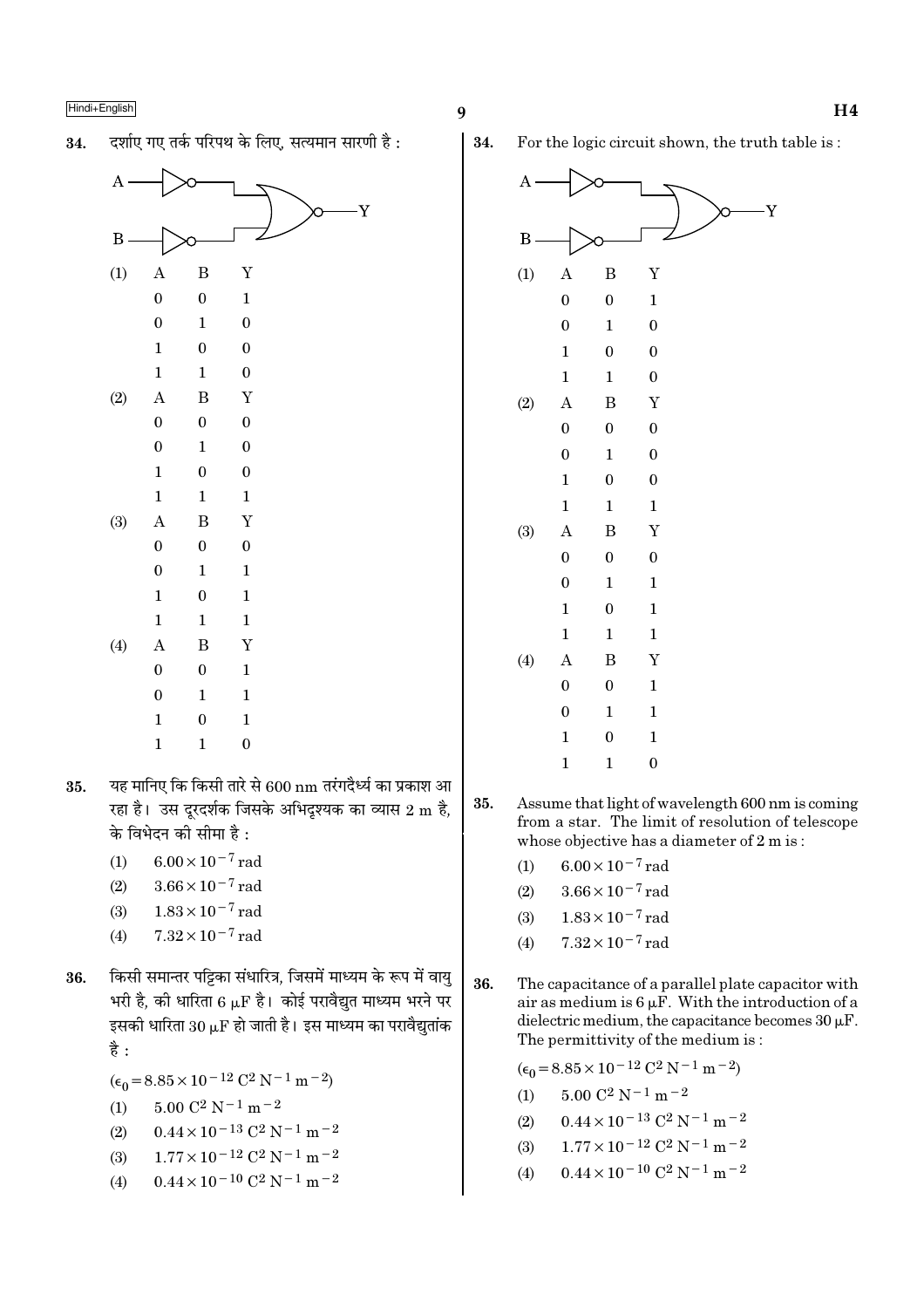

The color code of a resistance is given below:



The values of resistance and tolerance, respectively, are:

 $470 \Omega, 5\%$  $(1)$ 

 $10$ 

37.

- $470 \text{ k}\Omega, 5\%$  $(2)$
- $(3)$  $47 k\Omega$ , 10%
- $4.7 \text{ k}\Omega, 5\%$  $(4)$
- 38. In a certain region of space with volume  $0.2 \text{ m}^3$ , the electric potential is found to be 5 V throughout. The magnitude of electric field in this region is:
	- $(1)$  $5 N/C$
	- $(2)$ zero
	- $0.5$  N/C  $(3)$
	- $1$  N/C  $(4)$
- 39. The solids which have the negative temperature coefficient of resistance are:
	- $(1)$ insulators and semiconductors
	- $(2)$ metals
	- $(3)$ insulators only
	- semiconductors only  $(4)$
- Light with an average flux of 20 W/cm<sup>2</sup> falls on a 40. non-reflecting surface at normal incidence having surface area 20 cm<sup>2</sup>. The energy received by the surface during time span of 1 minute is:
	- $48 \times 10^3$  J  $(1)$
	- $10 \times 10^3$  J  $(2)$
	- $12 \times 10^3$  J  $(3)$
	- $24 \times 10^3$  J  $(4)$
- 41. The Brewsters angle  $i_h$  for an interface should be :
	- $(1)$  $i_h = 90^{\circ}$
	- $0^{\circ} < i_b < 30^{\circ}$  $(2)$
	- $30^{\circ} < i_h < 45^{\circ}$  $(3)$
	- $45^{\circ} < i_h < 90^{\circ}$  $(4)$

Hindi+English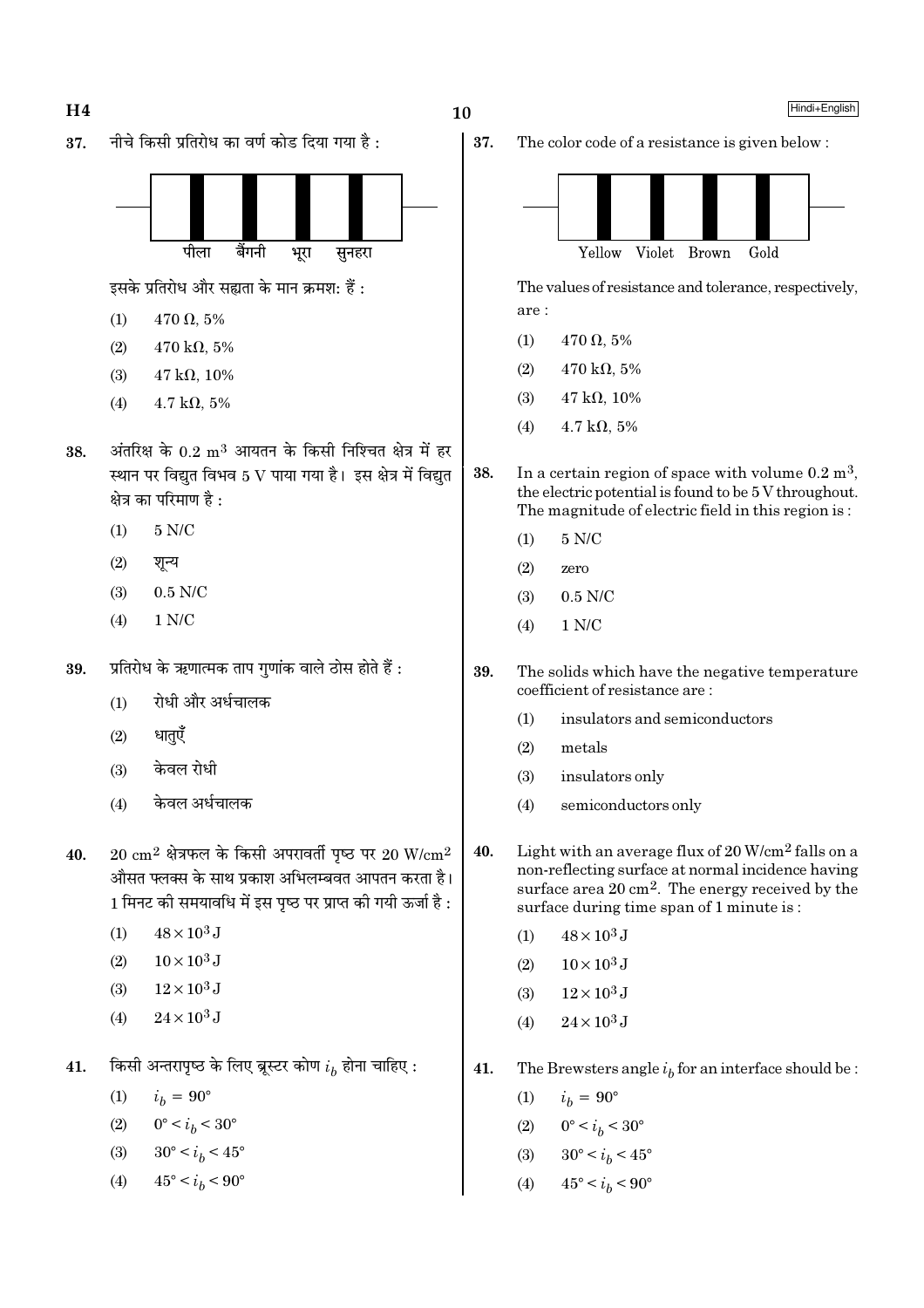- $50 \text{ cm}$  लम्बी किसी परिनालिका, जिसमें  $100 \text{ b}$ रे हैं, से 42.  $2.5$  A धारा प्रवाहित हो रही है। इस परिनालिका के केन्द्र पर चम्बकीय क्षेत्र है :
	- $(\mu_0 = 4\pi \times 10^{-7} \text{ T m A}^{-1})$
	- $(1)$  $3.14 \times 10^{-5}$  T
	- $6.28 \times 10^{-4}$  T  $(2)$
	- $(3)$  $3.14 \times 10^{-4}$  T
	- $6.28 \times 10^{-5}$  T  $(4)$
- कोई श्रेणी LCR परिपथ किसी ए.सी. वोल्टता स्रोत से संयोजित 43. है। ज़ब L को हटा लिया जाता है, तो धारा और वोल्टता के बीच $\frac{\pi}{3}$  का कलान्तर होता है। यदि इसके स्थान पर परिपथ से  $\mathrm{C}$  को हटाते हैं, तो भी धारा और वोल्टता के बीच कलान्तर  $\frac{\pi}{2}$ ही रहता है। इस परिपथ का शक्ति गुणक है:
	- $-1.0$  $(1)$
	- $(2)$ शून्य
	- $0.5$  $(3)$
	- $(4)$  $1.0$
- सरल आवर्ती गति करते किसी कण के विस्थापन और त्वरण के 44. बीच कलान्तर होता है :
	- $(1)$ शून्य
	- $(2)$  $\pi$  rad
	- (3)  $\frac{3\pi}{2}$  rad
	-
	- $\frac{\pi}{2}$  rad  $(4)$
- किसी कण, जिसका स्थिति सदिश  $2\, {\overset{\wedge}{k}}$   ${\rm m}$  है, पर जब मूल 45. बिंदु के परित:  $\overrightarrow{3f}$  N का कोई बल कार्य करता है, तो बलआघर्ण ज्ञात कीजिए।
	- $6k$  N m  $(1)$
	- $6i$  N m  $(2)$
	- $6\hat{i}$  N m  $(3)$
	- $-6i$  N m  $(4)$
- निम्नलिखित में से कौन-सी ऐल्केन वर्टज़ अभिक्रिया द्वारा 46. अच्छी लब्धि में नहीं बनाई जा सकती ?
	- n-ब्युटेन  $(1)$
	- $n$ -हैक्सेन  $(2)$
	- $2.3$ -डाइमेथिलब्यूटेन  $(3)$
	- n-हेप्टेन  $(4)$

42. A long solenoid of 50 cm length having 100 turns carries a current of 2.5 A. The magnetic field at the centre of the solenoid is:

$$
(\mu_0 = 4\pi \times 10^{-7} \text{ T m A}^{-1})
$$
  
(1) 3.14 × 10<sup>-5</sup> T  
(2) 6.28 × 10<sup>-4</sup> T  
(3) 3.14 × 10<sup>-4</sup> T  
(4) 6.28 × 10<sup>-5</sup> T

- 43. A series LCR circuit is connected to an ac voltage source. When L is removed from the circuit, the phase difference between current and voltage is  $\frac{\pi}{3}$ . If instead C is removed from the circuit, the phase difference is again  $\frac{\pi}{3}$  between current and voltage. The power factor of the circuit is:
	- $(1)$  $-1.0$
	- $(2)$ zero
	- $0.5$  $(3)$
	- $(4)$  $1.0$
- 44. The phase difference between displacement and acceleration of a particle in a simple harmonic motion is:
	- $(1)$ zero
	- $(2)$  $\pi$  rad

(3) 
$$
\frac{3\pi}{2} \text{ rad}
$$
  
(4) 
$$
\frac{\pi}{2} \text{ rad}
$$

- 45. Find the torque about the origin when a force of  $3\hat{j}$  N acts on a particle whose position vector is  $2 k m$ .
	- $(1)$  $6k$  N m
	- $6i$  N m  $(2)$
	- $(3)$
	- $(4)$
- 46. Which of the following alkane cannot be made in good yield by Wurtz reaction?
	- $(1)$ n-Butane
	- $(2)$ n-Hexane
	- $(3)$ 2,3-Dimethylbutane
	- n-Heptane  $(4)$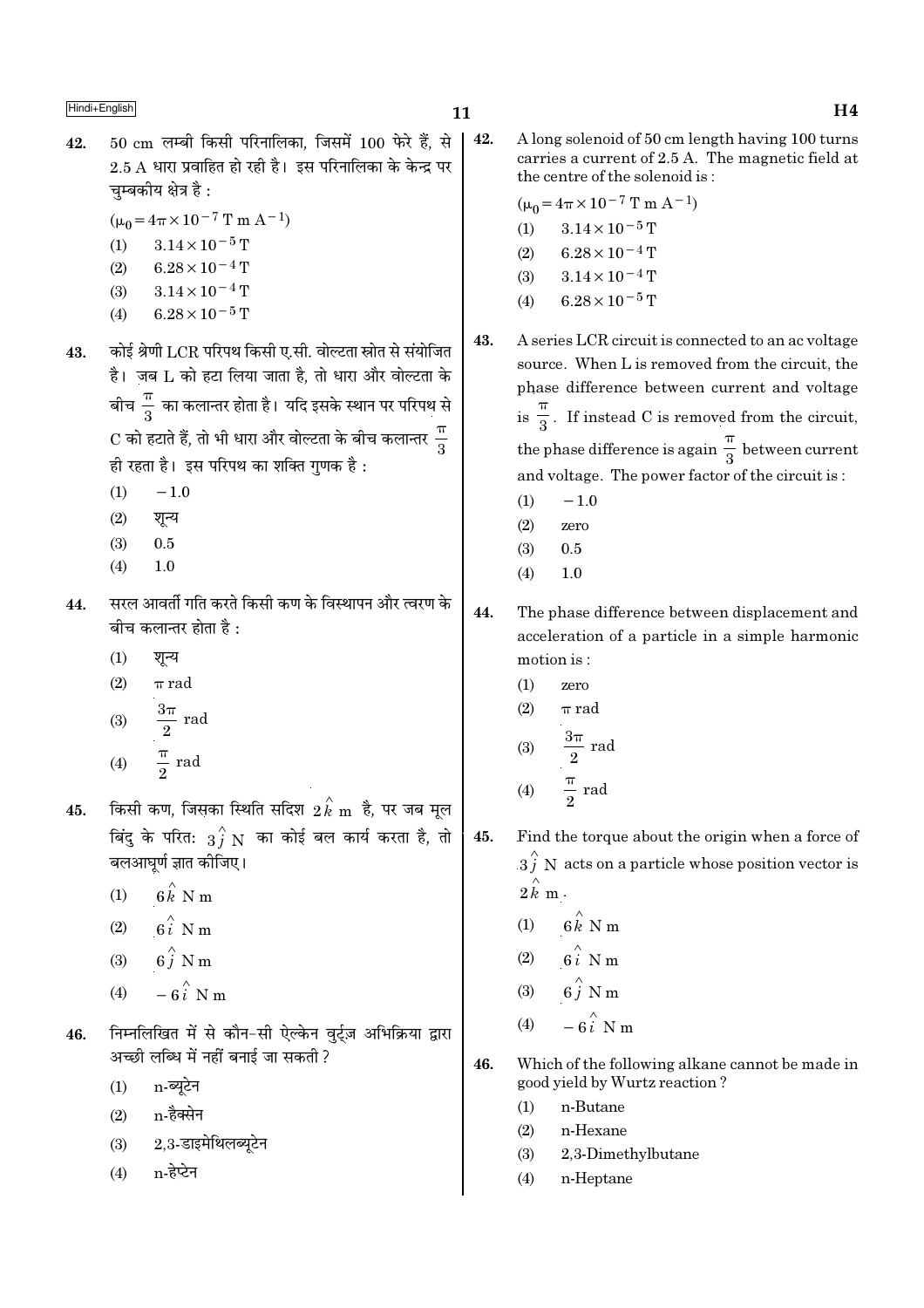$H<sub>4</sub>$ 

Hindi+English

निम्नलिखित अभिक्रिया में कार्बन की ऑक्सीकरण संख्या में 47. 47. क्या परिवर्तन होता है ?

 $\text{CH}_4(g) + 4\text{Cl}_2(g) \rightarrow \text{CCl}_4(l) + 4\text{HCl}(g)$ 

- 0 से  $-4$  $(1)$
- $+4 \vec{R} + 4$  $(2)$
- $0 \, \dot{\mathcal{R}} + 4$  $(3)$
- $-4 \vec{R} + 4$  $(4)$
- एक ऐल्कीन ओज़ोनोलिसिस द्वारा एक उत्पाद के रूप में मेथैनैल 48. देती है। इसकी संरचना है :









- यरिया जल के साथ अभिक्रिया द्वारा  $\bf A$  बनाता है जो विघटित 49. होकर B बनता है। जब B को  $Cu^{2+}$  (जलीय) से गुज़ारा जाता है. तब C का गहरे नीले रंग का विलयन प्राप्त होता है। निम्नलिखित में से  $\bf C$  का सूत्र क्या है ?
	- $\mathrm{CuCO_{3}\cdot Cu(OH)_{2}}$  $(1)$
	- $(2)$  $CuSO<sub>4</sub>$
	- $[Cu(NH_3)_4]^{2+}$  $(3)$
	- $(4)$  $Cu(OH)<sub>2</sub>$

What is the change in oxidation number of carbon in the following reaction?

$$
CH4(g) + 4Cl2(g) \rightarrow CCl4(l) + 4HCl(g)
$$
  
(1) 0 to -4

- $(2)$  $+4$  to  $+4$
- $(3)$  $0 \text{ to } +4$
- $(4)$  $-4$  to  $+4$
- 48. An alkene on ozonolysis gives methanal as one of the product. Its structure is:



- 49. Urea reacts with water to form A which will decompose to form **B**. **B** when passed through  $Cu^{2+}$  (aq), deep blue colour solution C is formed. What is the formula of C from the following?
	- $CuCO<sub>3</sub>·Cu(OH)<sub>2</sub>$  $(1)$
	- $(2)$  $CuSO<sub>4</sub>$
	- $[Cu(NH_3)_4]^2$ <sup>+</sup>  $(3)$
	- $Cu(OH)_{2}$  $(4)$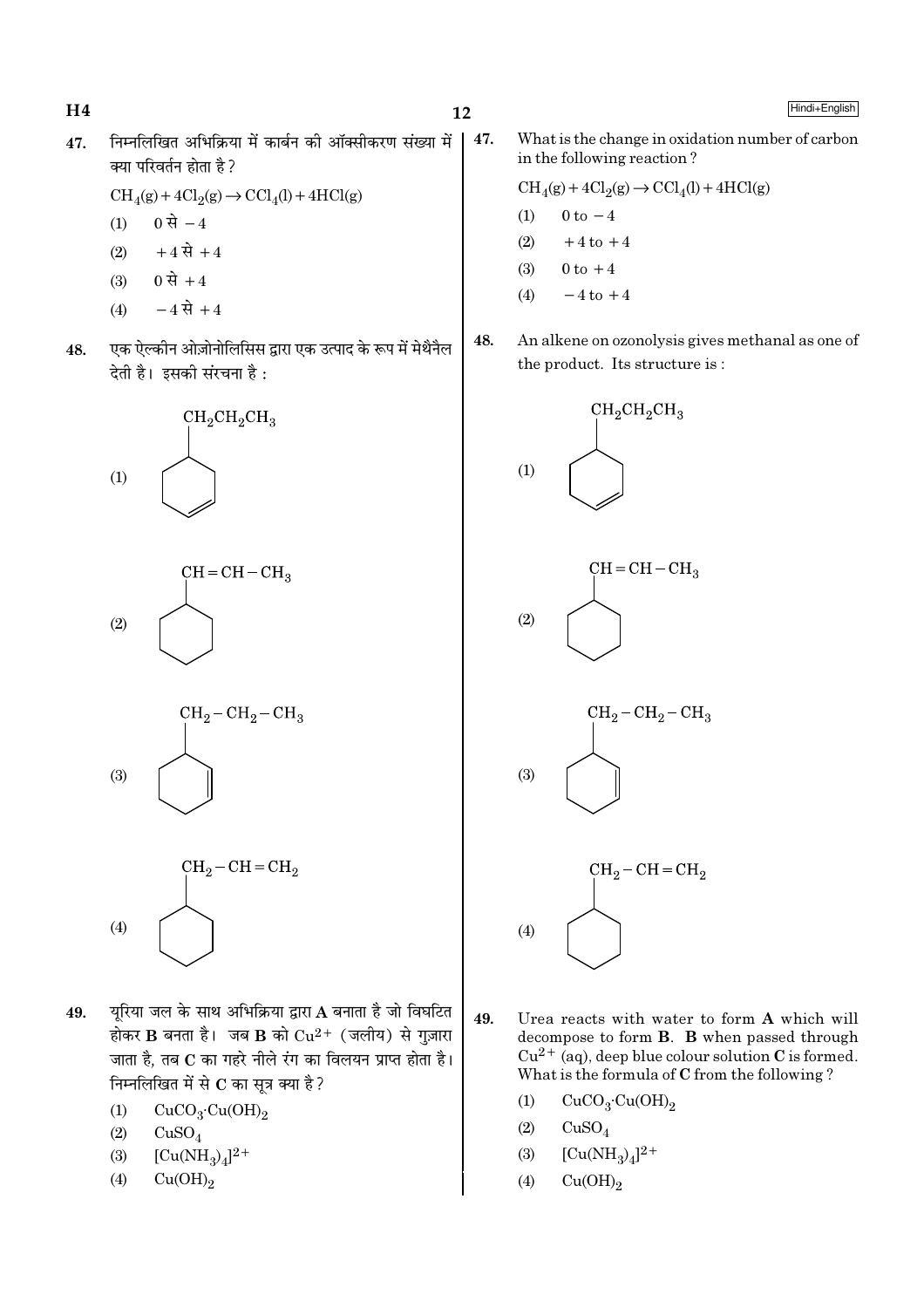# $\frac{\text{Hindi} + \text{English}}{\text{H}}$

50. **अनुचित** सुमेल को पहचानिए।

- (c) अननिलहेक्सियम (iii) सीबोर्गियम
- (d) अनअनयुनियम (iv) डर्मस्टेडुटियम
- $(1)$   $(d)$ ,  $(iv)$
- $(2)$   $(a), (i)$
- $(3)$   $(b), (ii)$
- $(4)$   $(c)$ ,  $(iii)$
- $51.$  2-ब्रोमो-पेन्टेन से पेन्ट-2-ईन बनने की विलोपन अभिक्रिया :
	- (a)  $\beta$ -विलोपन अभिक्रिया है
	- (b) जेटसैफ नियम का पालन करती है
	- (c) विहाइड़ोहैलोजनीकरण अभिक्रिया है
	- (d) निर्जलीकरण अभिक्रिया है
	- $(1)$   $(a), (b), (d)$
	- $(2)$   $(a), (b), (c)$
	- $(3)$   $(a), (c), (d)$
	- $(4)$  (b), (c), (d)
- 52. निम्नलिखित में से किसमें परमाणुओं की संख्या अधिकतम होगी ?
	- (1)  $Li(s)$  का 1 g [Li का परमाण द्रव्यमान=7]
	- (2)  $Ag(s)$  का 1 g [Ag का परमाण द्रव्यमान = 108]
	- (3)  $Mg(s)$  का 1 g [Mg का परमाणु द्रव्यमान=24]
	- (4)  $O_2(g)$  का 1 g [O का परमाणु द्रव्यमान $=16$ ]
- 53. Fाम्नलिखित में से सही कथन पहचानिए :
	- $(1)$   $\frac{1}{2}$  कच्चे लोहे को विभिन्न आकारों में ढाला जा सकता है।
	- (2) पिटवाँ लोहा 4% कार्बन वाला अशुद्ध लोहा होता है।
	- $\left( 3\right)$   $\equiv$  फफोलेदार तांबा,  $\overline{\text{CO}_{2}}$  के निकास के कारण फफोलेदार लगता है।
	- (4) निकैल के लिए वाष्प प्रावस्था शोधन वैन आर्केल विधि द्वारा किया जाता है।
- 54. Fाम्नलिखित में से किसके कारण एक तृतीयक ब्युटिल कार्बोधनायन एक द्वितीयक ब्यटिल कार्बोधनायन से अधिक स्थायी होता है ?
	- $(1)$  अंतिसंयग्मन
	- $(2)$  −  $CH<sub>3</sub>$  समूहों के − I प्रभाव के कारण
	- (3)  $-CH_2$  समुहों के  $+R$  प्रभाव के कारण
	- $(4)$  −  $CH<sub>3</sub>$  समूहों के − R प्रभाव के कारण

# 50. Identify the incorrect match.

|     |                             | Name                                      |       | <b>IUPAC Official Name</b>                      |
|-----|-----------------------------|-------------------------------------------|-------|-------------------------------------------------|
|     | (a)                         | Unnilunium                                | (i)   | Mendelevium                                     |
|     | (b)                         | Unniltrium                                | (ii)  | Lawrencium                                      |
|     | $\left( \mathrm{c} \right)$ | Unnilhexium                               | (iii) | Seaborgium                                      |
|     | (d)                         | Unununnium                                | (iv)  | Darmstadtium                                    |
|     | (1)                         | $(d)$ , $(iv)$                            |       |                                                 |
|     | (2)                         | (a), (i)                                  |       |                                                 |
|     | (3)                         | $(b)$ , $(ii)$                            |       |                                                 |
|     | (4)                         | $(c)$ , $(iii)$                           |       |                                                 |
| 51. |                             | pent-2-ene is:                            |       | Elimination reaction of 2-Bromo-pentane to form |
|     | (a)                         | $\beta$ -Elimination reaction             |       |                                                 |
|     | (b)                         | Follows Zaitsey rule                      |       |                                                 |
|     | $\left( \mathrm{c}\right)$  | Dehydrohalogenation reaction              |       |                                                 |
|     | (d)                         | Dehydration reaction                      |       |                                                 |
|     | (1)                         | (a), (b), (d)                             |       |                                                 |
|     | (2)                         | (a), (b), (c)                             |       |                                                 |
|     | (3)                         | (a), (c), (d)                             |       |                                                 |
|     | (4)                         | (b), (c), (d)                             |       |                                                 |
| - 0 |                             | $c_{1}$ $c_{11}$ $c_{12}$<br>$\mathbf{1}$ |       |                                                 |

- 52. Which one of the followings has maximum number of atoms ?
	- (1) 1 g of Li(s) [Atomic mass of Li = 7]
	- (2)  $1 g$  of Ag(s) [Atomic mass of Ag = 108]
	- (3) 1 g of  $Mg(s)$  [Atomic mass of  $Mg = 24$ ]
	- (4) 1 g of  $O_2(g)$  [Atomic mass of O = 16]
- 53. Identify the correct statement from the following :
	- (1) Pig iron can be moulded into a variety of shapes.
	- (2) Wrought iron is impure iron with 4% carbon.
	- (3) Blister copper has blistered appearance due to evolution of CO<sub>2</sub>.
	- (4) Vapour phase refining is carried out for Nickel by Van Arkel method.
- 54. A tertiary butyl carbocation is more stable than a secondary butyl carbocation because of which of the following ?
	- (1) Hyperconjugation
	- (2)  $-I$  effect of  $-CH<sub>3</sub>$  groups
	- (3) + R effect of  $-CH<sub>3</sub>$  groups
	- (4)  $-$  R effect of  $-$  CH<sub>3</sub> groups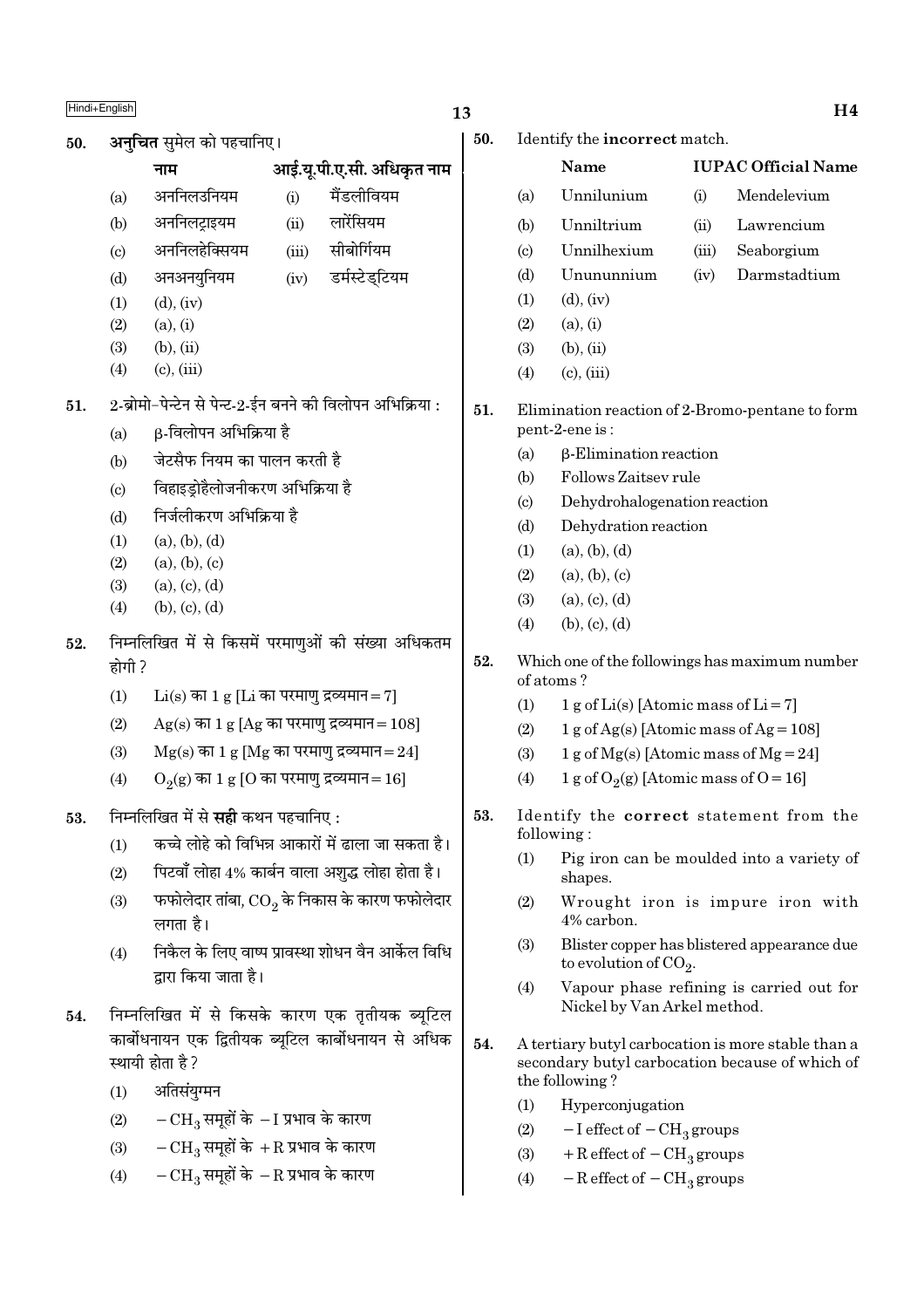







- एक सिलिंडर में  $N_2$  और  $Ar$  गैसों के एक मिश्रण में  $N_2$  के 56.  $7$  g और  $\text{Ar}$  के 8 g हैं। यदि सिलिंडर में गैसों के मिश्रण का कुल दाब 27  $\mathrm{bar}$  हो, तो  $\mathrm{N}_2$  का आंशिक दाब है, [परमाणु द्रव्यमानों (g mol<sup>-1</sup> में) : N = 14, Ar = 40 उपयोग कीजिए।
	- $(1)$  $18<sub>bar</sub>$
	- $(2)$ 9 bar
	- $(3)$ 12 bar
	- $(4)$  $15<sub>bar</sub>$
- निम्नलिखित में से अणुओं के किस समुच्चय का शून्य द्विध्नुव 57. आघर्ण होता है ?
	- बोरॉन ट्राइफ्लुओराइड, बेरिलियम डाइफ्लुओराइड, कार्बन  $(1)$ डाइऑक्साइड, 1,4-डाइक्लोरोबेन्ज़ीन
	- अमोनिया, बेरिलियम डाइफ्लुओराइड, जल,  $(2)$ 1.4-डाइक्लोरोबेन्ज़ीन
	- बोरॉन टाइफ्लुओराइड, हाइडोजन फ्लुओराइड, कार्बन  $(3)$ डाइऑक्साइड, 1,3-डाइक्लोरोबेन्ज़ीन
	- नाइट्रोजन ट्राइफ्लुओराइड, बेरिलियम डाइफ्लुओराइड,  $(4)$ जल, 1.3-डाइक्लोरोबेन्ज़ीन











56. A mixture of  $N_2$  and Ar gases in a cylinder contains  $7 g$  of N<sub>2</sub> and  $8 g$  of Ar. If the total pressure of the mixture of the gases in the cylinder is 27 bar, the partial pressure of  $N_2$  is:

[Use atomic masses (in g mol<sup>-1</sup>) :  $N = 14$ ,  $Ar = 40$ ]

- $(1)$ 18 bar
- $(2)$ 9 bar
- $(3)$  $12<sub>bar</sub>$
- $(4)$  $15<sub>bar</sub>$
- 57. Which of the following set of molecules will have zero dipole moment?
	- Boron trifluoride, beryllium difluoride,  $(1)$ carbon dioxide, 1.4-dichlorobenzene
	- $(2)$ Ammonia, beryllium difluoride, water, 1.4-dichlorobenzene
	- Boron trifluoride, hydrogen fluoride, carbon  $(3)$ dioxide, 1,3-dichlorobenzene
	- $(4)$ Nitrogen trifluoride, beryllium difluoride, water, 1,3-dichlorobenzene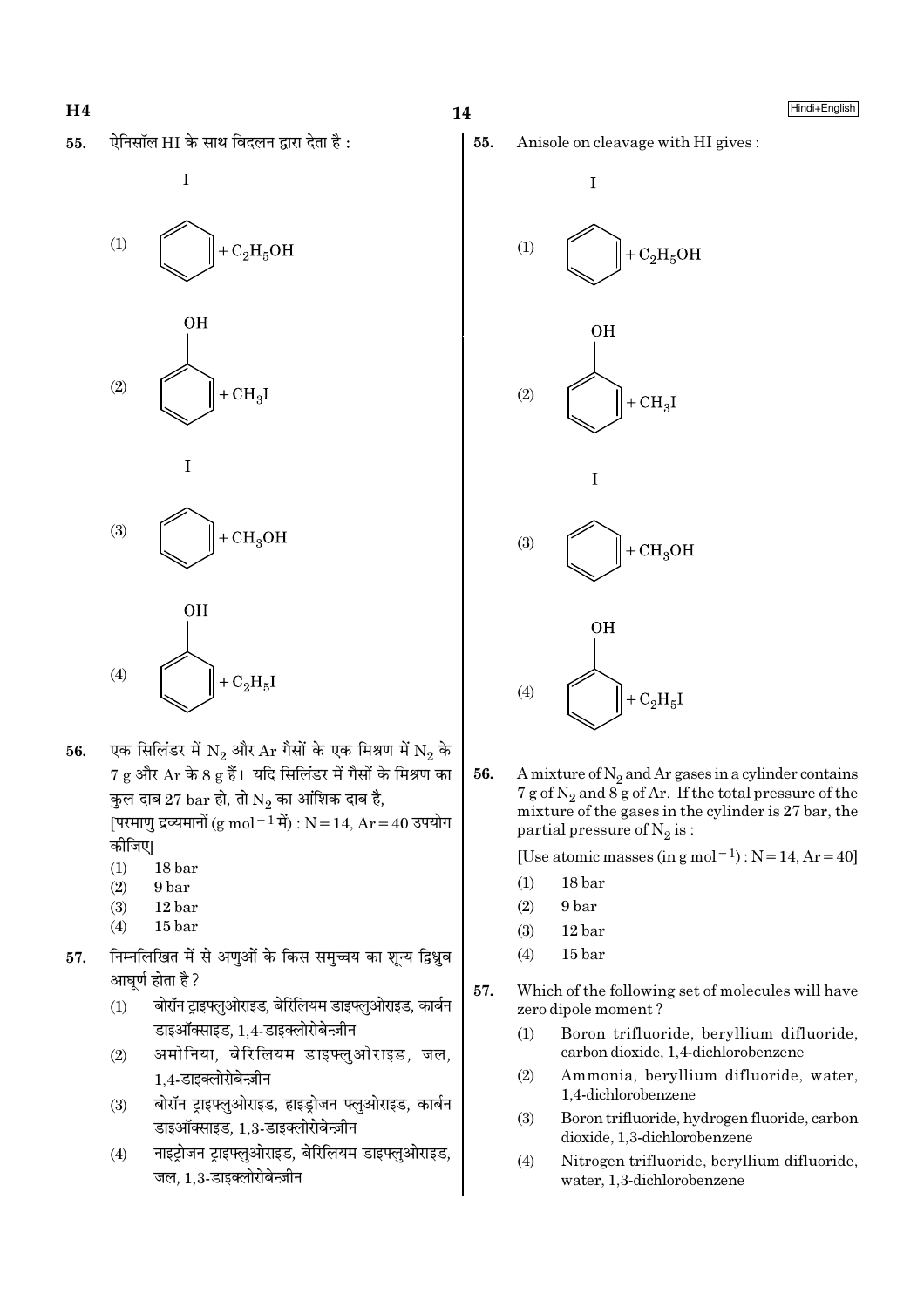निम्नलिखित को समेलित कीजिए: 58.

|                            | ऑक्साइड                        |       |       | प्रकृति                                        |
|----------------------------|--------------------------------|-------|-------|------------------------------------------------|
| (a)                        | CO                             |       | (i)   | क्षारीय                                        |
| (b)                        | BaO                            |       | (ii)  | उदासीन                                         |
| $\left( \mathrm{c}\right)$ | $\text{Al}_2\text{O}_3$        |       | (iii) | अम्लीय                                         |
| (d)                        | Cl <sub>2</sub> O <sub>7</sub> |       | (iv)  | उभयधर्मी                                       |
|                            |                                |       |       | निम्नलिखित में से कौन-सा <b>सही</b> विकल्प है? |
|                            | (a)                            | (b)   | (c)   | (d)                                            |
| (1)                        | (iv)                           | (iii) | (ii)  | (i)                                            |
| (2)                        | (i)                            | (ii)  | (iii) | (iv)                                           |
| (3)                        | (ii)                           | (i)   | (iv)  | (iii)                                          |
|                            |                                |       |       |                                                |
| (4)                        | (iii)                          | (iv)  | (i)   | (ii)                                           |

- प्रथम कोटि की एक अभिक्रिया के लिए वेग स्थिरांक 59.  $4.606 \times 10^{-3}$   $\mathrm{s}^{-1}$  है। अभिकारक के  $2.0$  g को  $0.2$  g तक घटने में आवश्यक समय है:
	- $(1)$  $1000 s$
	- $100 s$  $(2)$
	- $(3)$  $200 s$
	- $(4)$  $500\,\mathrm{s}$
- निम्नलिखित में से कौन-सी ऐमीन कार्बिलऐमीन परीक्षण देगी ? 60.







# 15

58. Match the following:

|                            | Oxide                          |       |          | <b>Nature</b>                                    |
|----------------------------|--------------------------------|-------|----------|--------------------------------------------------|
| (a)                        | CO                             |       | (i)      | Basic                                            |
| (b)                        | BaO                            |       | (ii)     | Neutral                                          |
| $\left( \mathrm{c}\right)$ | $\text{Al}_2\text{O}_3$        |       | (iii)    | Acidic                                           |
| (d)                        | Cl <sub>2</sub> O <sub>7</sub> |       | (iv)     | Amphoteric                                       |
|                            |                                |       |          | Which of the following is <b>correct</b> option? |
|                            | (a)                            | (b)   | (c)      | (d)                                              |
| $\left(1\right)$           | (iv)                           | (iii) | (ii)     | (i)                                              |
| (2)                        | (i)                            | (ii)  | (iii)    | (iv)                                             |
| (3)                        | (ii)                           | (i)   | (iv)     | (iii)                                            |
| $\left( 4\right)$          | (iii)                          | (iv)  | $\rm(i)$ | $\rm (ii)$                                       |
|                            |                                |       |          |                                                  |

59. The rate constant for a first order reaction is  $4.606 \times 10^{-3}$  s<sup>-1</sup>. The time required to reduce  $2.0$  g of the reactant to  $0.2$  g is:

- $(1)$  $1000\,\mathrm{s}$
- $100 s$  $(2)$
- $(3)$  $200 s$
- $(4)$  $500 s$
- Which of the following amine will give the 60. carbylamine test?

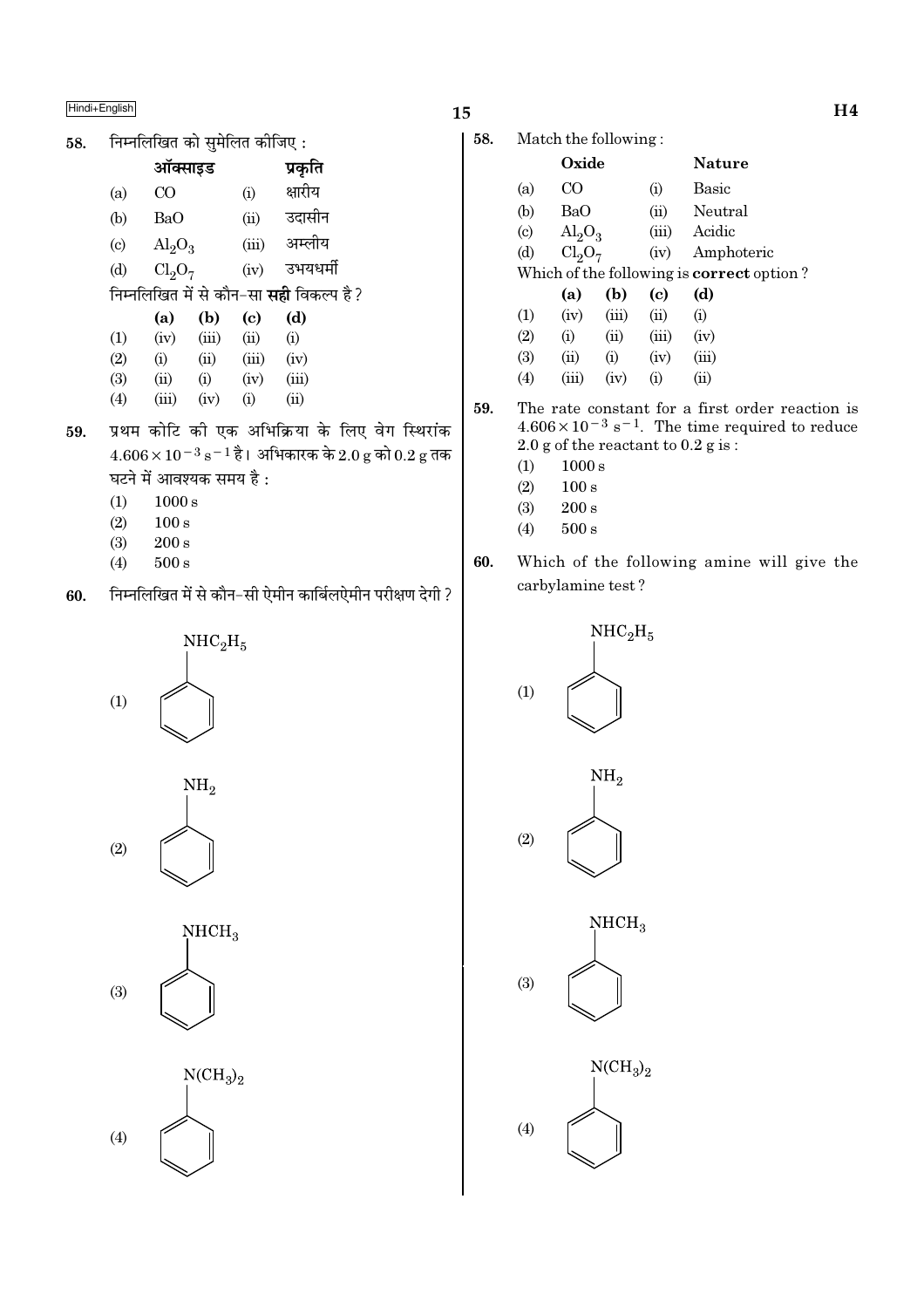| H <sub>4</sub> |                                                                                                    | 16                                                                                                                                                               |     |                                                                                            | Hindi+English                                                                                                                                                                       |  |
|----------------|----------------------------------------------------------------------------------------------------|------------------------------------------------------------------------------------------------------------------------------------------------------------------|-----|--------------------------------------------------------------------------------------------|-------------------------------------------------------------------------------------------------------------------------------------------------------------------------------------|--|
| 61.            |                                                                                                    | ज़ीटा विभव का मापन कोलॉइडी विलयन के किस गुणधर्म के<br>निर्धारण में उपयोगी होता है?                                                                               | 61. | Measuring Zeta potential is useful in determining<br>which property of colloidal solution? |                                                                                                                                                                                     |  |
|                | (1)                                                                                                | कोलॉइडी कणों का आमाप                                                                                                                                             |     | (1)                                                                                        | Size of the colloidal particles                                                                                                                                                     |  |
|                | (2)                                                                                                | श्यानता                                                                                                                                                          |     | (2)                                                                                        | Viscosity                                                                                                                                                                           |  |
|                | (3)                                                                                                | विलेयता                                                                                                                                                          |     | (3)                                                                                        | Solubility                                                                                                                                                                          |  |
|                | (4)                                                                                                | कोलॉइडी कणों की विलेयता                                                                                                                                          |     | (4)                                                                                        | Stability of the colloidal particles                                                                                                                                                |  |
| 62.            | होगा :                                                                                             | किसी अभिक्रिया के अभिकारकों की सांद्रता में वृद्धि से परिवर्तन                                                                                                   | 62. |                                                                                            | An increase in the concentration of the reactants<br>of a reaction leads to change in:                                                                                              |  |
|                | (1)                                                                                                | संघट्ट आवृत्ति में                                                                                                                                               |     | (1)                                                                                        | collision frequency                                                                                                                                                                 |  |
|                | (2)                                                                                                | सक्रियण ऊर्जा में                                                                                                                                                |     | (2)                                                                                        | activation energy                                                                                                                                                                   |  |
|                | (3)                                                                                                | अभिक्रिया की ऊष्मा में                                                                                                                                           |     | (3)                                                                                        | heat of reaction                                                                                                                                                                    |  |
|                | (4)                                                                                                | देहली ऊर्जा में                                                                                                                                                  |     | (4)                                                                                        | threshold energy                                                                                                                                                                    |  |
| 63.            |                                                                                                    | निम्नलिखित धातु आयन अनेक एंज़ाइमों को सक्रियित करता है,<br>ग्लूकोस के ऑक्सीकरण से ATP के उत्पादन में और Na के<br>साथ शिरा संकेतों के संचरण के लिए उत्तरदायी है : | 63. |                                                                                            | The following metal ion activates many enzymes,<br>participates in the oxidation of glucose to produce<br>ATP and with Na, is responsible for the<br>transmission of nerve signals. |  |
|                | (1)                                                                                                | पोटैशियम                                                                                                                                                         |     | (1)                                                                                        | Potassium                                                                                                                                                                           |  |
|                | (2)                                                                                                | आयरन                                                                                                                                                             |     | (2)                                                                                        | Iron                                                                                                                                                                                |  |
|                | (3)                                                                                                | तांबा (कॉपर)                                                                                                                                                     |     | (3)                                                                                        | Copper                                                                                                                                                                              |  |
|                | (4)                                                                                                | कैल्शियम                                                                                                                                                         |     | (4)                                                                                        | Calcium                                                                                                                                                                             |  |
| 64.            |                                                                                                    | प्लैटिनम (Pt) इलेक्ट्रोड का उपयोग करते हुए तनु सल्फ्यूरिक<br>अम्ल के वैद्युत अपघटन पर, ऐनोड पर प्राप्त उत्पाद होगा :                                             | 64. |                                                                                            | On electrolysis of dil.sulphuric acid using<br>Platinum (Pt) electrode, the product obtained at<br>anode will be:                                                                   |  |
|                | (1)                                                                                                | $\mathrm{SO}_2$ गैस                                                                                                                                              |     | (1)                                                                                        | $SO_2$ gas                                                                                                                                                                          |  |
|                | (2)                                                                                                | हाइड्रोजन गैस                                                                                                                                                    |     | (2)                                                                                        | Hydrogen gas                                                                                                                                                                        |  |
|                | (3)                                                                                                | ऑक्सीजन गैस                                                                                                                                                      |     | (3)                                                                                        | Oxygen gas                                                                                                                                                                          |  |
|                | (4)                                                                                                | $_{\rm H_2}$ $\rm S$ गैस                                                                                                                                         |     | (4)                                                                                        | $H_2S$ gas                                                                                                                                                                          |  |
| 65.            |                                                                                                    | निम्नलिखित में से कौन-सा एक क्षारीय ऐमीनो अम्ल है?                                                                                                               | 65. |                                                                                            | Which of the following is a basic amino acid?                                                                                                                                       |  |
|                | (1)                                                                                                | लाइसीन                                                                                                                                                           |     | (1)                                                                                        | Lysine                                                                                                                                                                              |  |
|                | (2)                                                                                                | सेरीन                                                                                                                                                            |     | (2)                                                                                        | Serine                                                                                                                                                                              |  |
|                | (3)                                                                                                | ऐलानिन                                                                                                                                                           |     | (3)                                                                                        | Alanine                                                                                                                                                                             |  |
|                | (4)                                                                                                | टाइरोसीन                                                                                                                                                         |     | (4)                                                                                        | Tyrosine                                                                                                                                                                            |  |
| 66.            | बेन्ज़ैल्डिहाइड और ऐसीटोफ़ीनोन की तनु $NaOH$ की उपस्थिति<br>में अभिक्रिया इस प्रकार जानी जाती है : |                                                                                                                                                                  | 66. | Reaction between benzaldehyde and acetophenone<br>in presence of dilute NaOH is known as : |                                                                                                                                                                                     |  |
|                | (1)                                                                                                | क्रॉस ऐल्डॉल संघनन                                                                                                                                               |     | (1)                                                                                        | Cross Aldol condensation                                                                                                                                                            |  |
|                | (2)                                                                                                | ऐल्डॉल संघनन                                                                                                                                                     |     | (2)                                                                                        | Aldol condensation                                                                                                                                                                  |  |
|                | (3)                                                                                                | कैनिज़ारो अभिक्रिया                                                                                                                                              |     | (3)                                                                                        | Cannizzaro's reaction                                                                                                                                                               |  |
|                | (4)                                                                                                | क्रॉस कैनिज़ारो अभिक्रिया                                                                                                                                        |     | (4)                                                                                        | Cross Cannizzaro's reaction                                                                                                                                                         |  |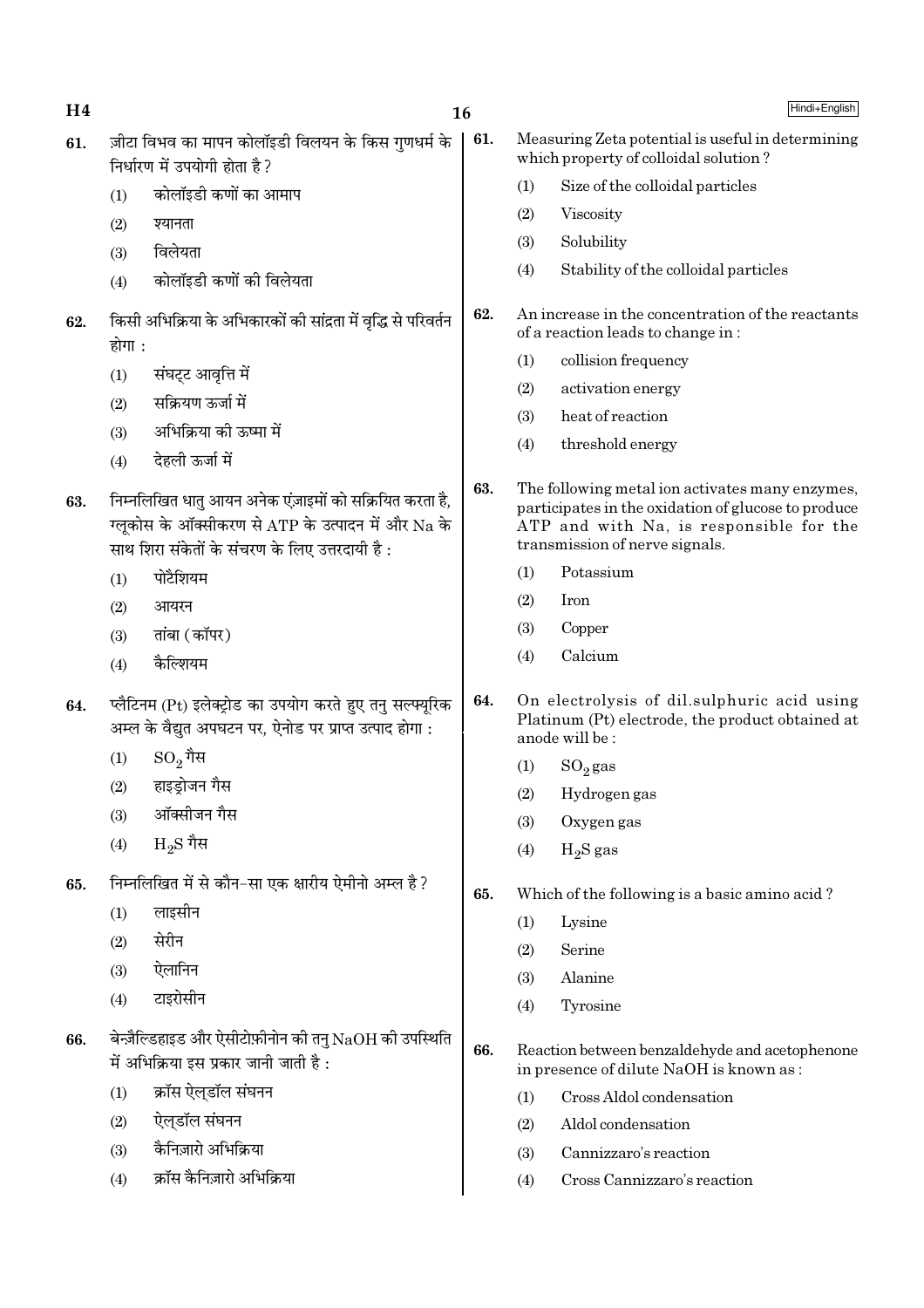$Cr^{2+}$  के लिए, केवल प्रचक्रण चंबकीय आघर्ण का परिकलित 67. मान है $\cdot$ 

- $(1)$ 2.84 BM
- $(2)$ 3.87 BM
- 4.90 BM  $(3)$
- $(4)$ 5.92 BM
- सुक्रोस का जल-अपघटन निम्नलिखित अभिक्रिया द्वारा दिया 68. जाता है :

सुक्रोस+ $\mathrm{H}_2\mathrm{O}$   $\rightleftharpoons$  ग्लूकोस+ फ्रक्टोस

यदि 300 K पर साम्य स्थिरांक (K)  $2 \times 10^{13}$  हो, तो उसी ताप पर  $\Delta_r G^{\ominus}$  का मान होगा :

- $-8.314\,\mathrm{J\,mol^{-1}K^{-1}} \times 300\,\mathrm{K} \times \ln(4\times10^{13})$  $(1)$
- $-8.314 \,\mathrm{J}$  mol<sup>-1</sup>K<sup>-1</sup>×300 K×ln(2×10<sup>13</sup>)  $(2)$
- $8.314 \text{ J} \text{ mol}^{-1} \text{K}^{-1} \times 300 \text{ K} \times \ln(2 \times 10^{13})$  $(3)$
- $8.314 \text{ J} \text{ mol}^{-1} \text{K}^{-1} \times 300 \text{ K} \times \ln(3 \times 10^{13})$  $(4)$
- वह मिश्रण जो राउल्ट नियम से धनात्मक विचलन प्रदर्शित 69. करता है. है :
	- क्लोरोएथेन + ब्रोमोएथेन  $(1)$
	- एथानॉल+ ऐसीटोन  $(2)$
	- बेन्ज़ीन+टालुईन  $(3)$
	- ऐसीटोन+क्लोरोफ़ॉर्म  $(4)$
- सुक्रोस जल-अपघटन पर देता है: 70.
	- $\alpha$ -D-फ्रक्टोस+  $\beta$ -D-फ्रक्टोस  $(1)$
	- $\beta$ -D-ग्लुकोस+ $\alpha$ -D-फ्रक्टोस  $(2)$
	- $\alpha$ -D-ग्लुकोस+  $\beta$ -D-ग्लुकोस  $(3)$
	- $\alpha$ -D-ग्लुकोस+  $\beta$ -D-फ्रक्टोस  $(4)$
- कागज़ वर्णलेखिकी, उदाहरण है: 71.
	- स्तंभ वर्णलेखिकी का  $(1)$
	- अधिशोषण वर्णलेखिकी का  $(2)$
	- विपाटन वर्णलेखिकी का  $(3)$
	- पतली परत वर्णलेखिकी का  $(4)$

The calculated spin only magnetic moment of  $Cr^{2+}$ 67.  $ion is:$ 

- 2.84 BM  $(1)$
- $(2)$ 3.87 BM
- $(3)$ 4.90 BM
- 5.92 BM  $(4)$
- 68. Hydrolysis of sucrose is given by the following reaction.

Sucrose +  $H_2O \rightleftharpoons Glucose + Fructose$ 

If the equilibrium constant (K<sub>c</sub>) is  $2 \times 10^{13}$  at 300 K, the value of  $\Delta_r G^\ominus$  at the same temperature will be:

- $-8.314 \,\mathrm{J}$  mol<sup>-1</sup>K<sup>-1</sup>×300 K×ln(4×10<sup>13</sup>)  $(1)$
- $-8.314 \,\mathrm{J}$  mol<sup>-1</sup>K<sup>-1</sup>×300 K×ln(2×10<sup>13</sup>)  $(2)$
- $8.314 \text{ J} \text{ mol}^{-1} \text{K}^{-1} \times 300 \text{ K} \times \ln(2 \times 10^{13})$  $(3)$
- $8.314 \text{ J} \text{ mol}^{-1} \text{K}^{-1} \times 300 \text{ K} \times \ln(3 \times 10^{13})$  $(4)$
- 69. The mixture which shows positive deviation from Raoult's law is:
	- $Chloroethane + Bromoethane$  $(1)$
	- $(2)$ Ethanol + Acetone
	- Benzene + Toluene  $(3)$
	- $(4)$  $A$ cetone + Chloroform
- 70. Sucrose on hydrolysis gives:
	- $(1)$  $\alpha$ -D-Fructose +  $\beta$ -D-Fructose
	- $(2)$  $\beta$ -D-Glucose +  $\alpha$ -D-Fructose
	- $(3)$  $\alpha$ -D-Glucose +  $\beta$ -D-Glucose
	- $(4)$  $\alpha$ -D-Glucose +  $\beta$ -D-Fructose
- 71. Paper chromatography is an example of:
	- $(1)$ Column chromatography
	- $(2)$ Adsorption chromatography
	- $(3)$ Partition chromatography
	- $(4)$ Thin layer chromatography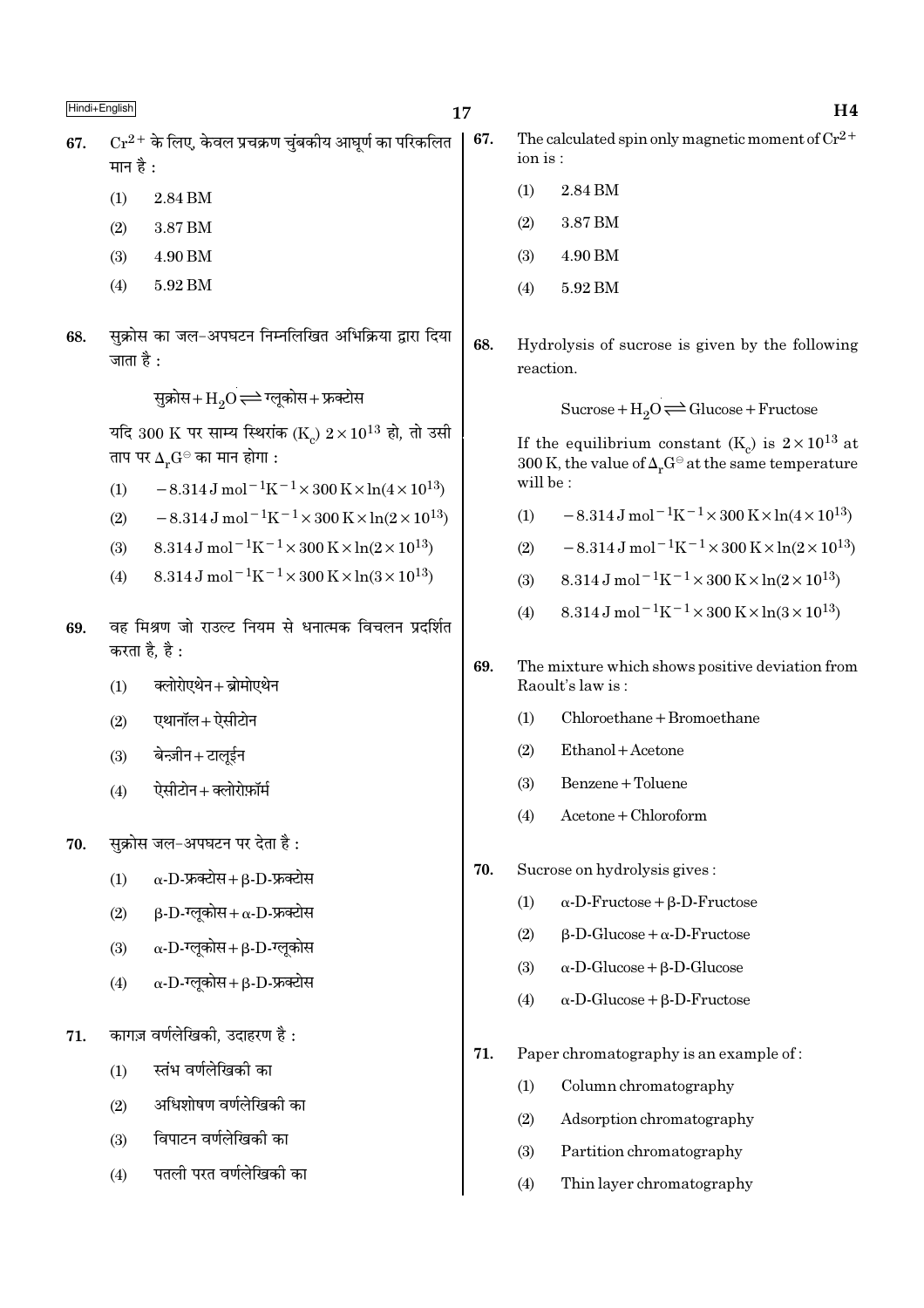- निम्नलिखित में से. समन्वय यौगिकों को बनाने के लिए संलग्नियों 72. की बढती क्षेत्र प्रबलता का कौन-सा **सही** क्रम है?
	- $CN^{-} < C_2O_4^{2-} < SCN^{-} < F^{-}$  $(1)$
	- $SCN^- < F^- < C_2O_4^{2-} < CN^ (2)$
	- $SCN^- < F^- < CN^- < C_2O_4^{2-}$  $(3)$
	- $F^-$  < SCN<sup>-</sup> < C<sub>2</sub>O<sup>2-</sup> < CN<sup>-</sup>  $(4)$
	- किसी आदर्श गैस के रुद्धोष्म परिस्थिति में मुक्त प्रसरण के लिए 73. उचित विकल्प है :
		- $q > 0$ ,  $\Delta T > 0$  और  $w > 0$  $(1)$
		- $q = 0$ .  $\Delta T = 0$  और  $w = 0$  $(2)$
		- $q = 0$ .  $\Delta T < 0$  और w > 0  $(3)$
		- $q \le 0$ ,  $\Delta T = 0$  और  $w = 0$  $(4)$
	- अभिक्रिया,  $2\text{Cl}(g) \rightarrow \text{Cl}_2(g)$ , के लिए **उचित** विकल्प है : 74.
		- $\Delta_r H < 0$  और  $\Delta_r S < 0$  $(1)$
		- $\Delta_{\rm r}{\rm H}$  >  $0$  और  $\Delta_{\rm r}{\rm S}$  >  $0$  $(2)$
		- $\Delta_{\rm H} H > 0$  और  $\Delta_{\rm u} S < 0$  $(3)$
		- $\Delta_r H < 0$  और  $\Delta_r S > 0$  $(4)$
	- ऐसीटोन और मेथिलमैग्नीशियम क्लोराइड की अभिक्रिया और 75. तत्पश्चात् जल-अपघटन से प्राप्त होगा:
		- आइसोब्यटिल ऐल्कोहॉल  $(1)$
		- आइसोप्रोपिल ऐल्कोहॉल  $(2)$
		- द्वितीयक ब्युटिल ऐल्कोहॉल  $(3)$
		- तृतीयक ब्यूटिल ऐल्कोहॉल  $(4)$
- 72. Which of the following is the correct order of increasing field strength of ligands to form coordination compounds?
	- $CN^{-} < C_2O_4^{2-} < SCN^{-} < F^{-}$  $(1)$
	- $SCN^- < F^- < C_2O_4^{2-} < CN^ (2)$
	- $SCN^- < F^- < CN^- < C_2O_4^{2-}$  $(3)$
	- $F^-$  < SCN<sup>-</sup> < C<sub>2</sub>O<sub>4</sub><sup>2-</sup> < CN<sup>-</sup>  $(4)$
- 73. The correct option for free expansion of an ideal gas under adiabatic condition is:
	- $q > 0$ ,  $\Delta T > 0$  and  $w > 0$  $(1)$
	- $(2)$  $q = 0$ ,  $\Delta T = 0$  and  $w = 0$
	- $q = 0$ ,  $\Delta T < 0$  and  $w > 0$  $(3)$
	- $(4)$  $q < 0$ ,  $\Delta T = 0$  and  $w = 0$
- 74. For the reaction,  $2Cl(g) \rightarrow Cl_2(g)$ , the **correct** option is:
	- $\Delta_r H < 0$  and  $\Delta_r S < 0$  $(1)$
	- $\Delta_{\nu}H > 0$  and  $\Delta_{\nu}S > 0$  $(2)$
	- $(3)$  $\Delta_r H > 0$  and  $\Delta_r S < 0$
	- $(4)$  $\Delta_r H < 0$  and  $\Delta_r S > 0$
- 75. Reaction between acetone and methylmagnesium chloride followed by hydrolysis will give:
	- Isobutyl alcohol  $(1)$
	- $(2)$ Isopropyl alcohol
	- Sec. butyl alcohol  $(3)$
	- Tert. butyl alcohol  $(4)$

# $H<sub>4</sub>$

18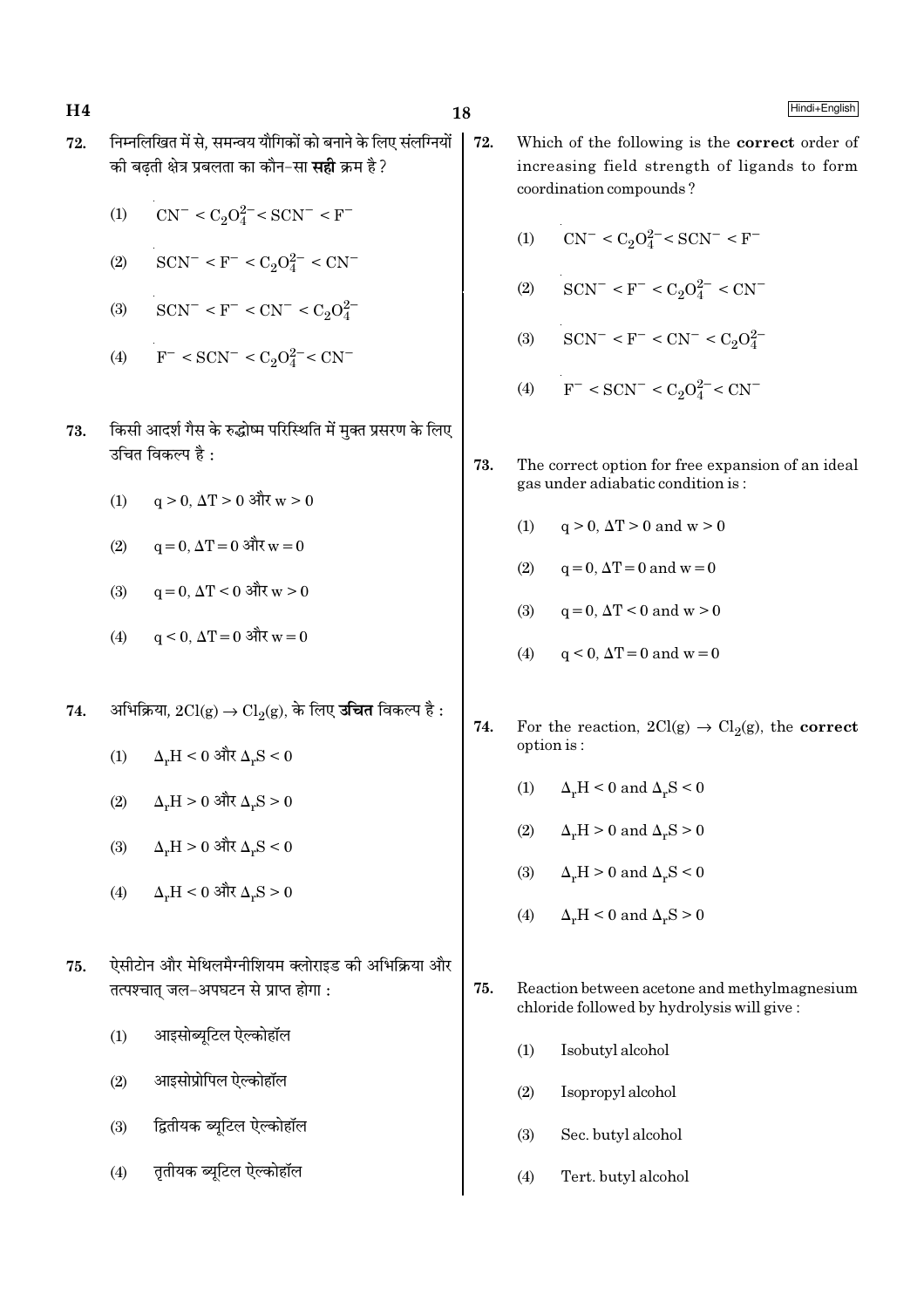76.

अभिक्रियाओं के निम्नलिखित क्रम में X यौगिक को 76. पहचानिए:









 $CHCl<sub>2</sub>$ 

गलित  $CaCl_2$  से 20 g कैल्शियम प्राप्त करने के लिए आवश्यक 77. फैराडे(F) की संख्या है,

 $(Ca$  का परमाणु द्रव्यमान = 40 ग्राम/मोल)

 $(1)$  $\overline{4}$ 

 $(4)$ 

- $(2)$  $\mathbf{1}$
- $(3)$  $\overline{2}$
- $(4)$ 3
- निम्नलिखित में से कौन-सा धनायनी अपमार्जक है ? 78.
	- सोडियम डोडेसिलबेन्ज़ीन सल्फोनेट  $(1)$
	- सोडियम लॉराइल सल्फेट  $(2)$
	- सोडियम स्टिएरेट  $(3)$
	- सेटिलट्राइमेथिल अमोनियम ब्रोमाइड  $(4)$

Identify compound X in the following sequence of reactions:



- 77. The number of Faradays(F) required to produce 20 g of calcium from molten CaCl<sub>2</sub> (Atomic mass<br>of Ca = 40 g mol<sup>-1</sup>) is:
	- $\overline{4}$  $(1)$
	- $(2)$  $\mathbf{1}$
	- $(3)$  $\overline{2}$
	- $(4)$  $\overline{\mathbf{3}}$
- 78. Which of the following is a cationic detergent?
	- Sodium dodecylbenzene sulphonate  $(1)$
	- $(2)$ Sodium lauryl sulphate
	- $(3)$ Sodium stearate
	- $(4)$ Cetyltrimethyl ammonium bromide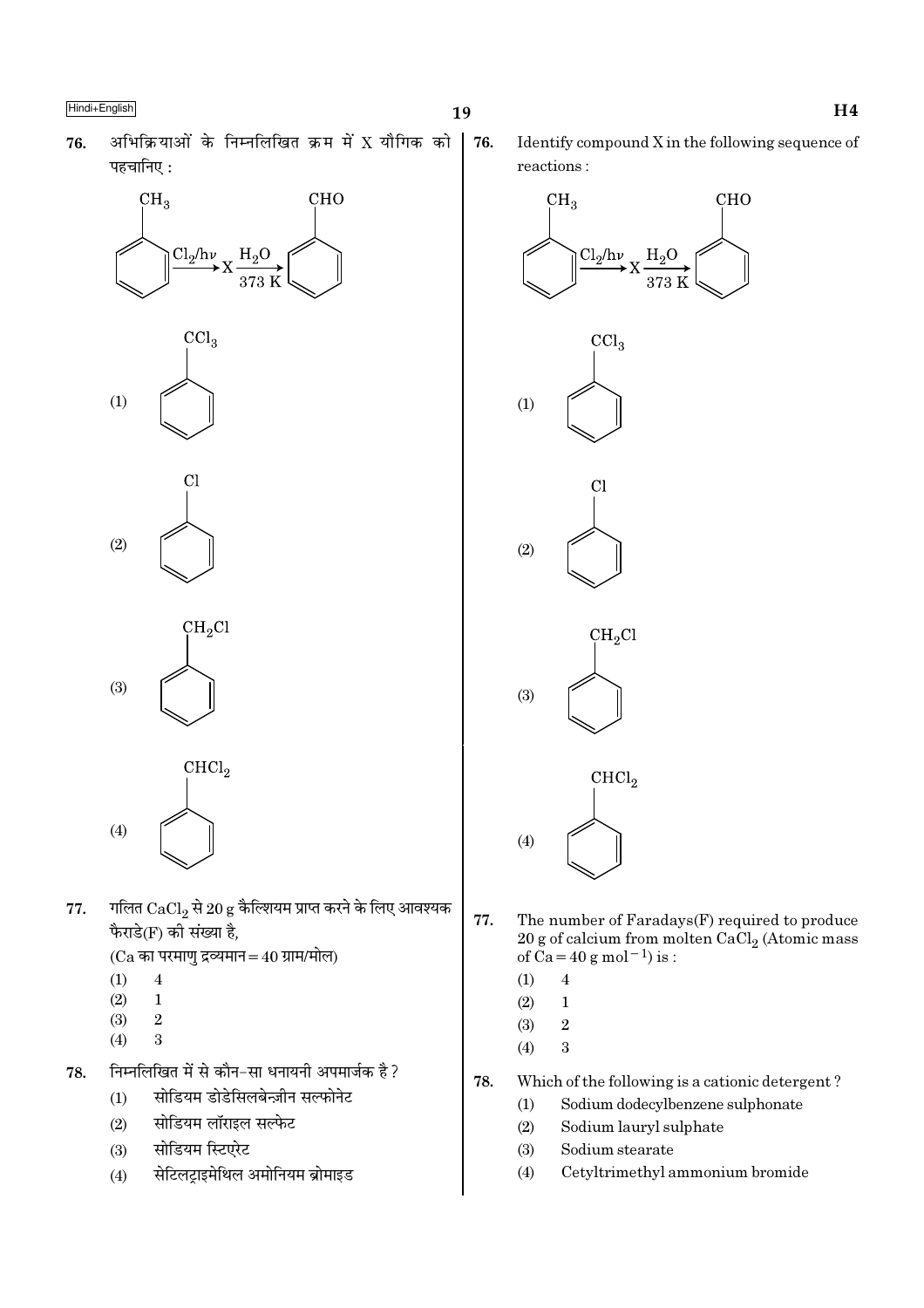H4 निम्नलिखित में से कौन-सा एक प्राकतिक बहलक है ? 79. 79.  $(1)$ पॉलि (ब्यूटाडाईन-ऐक्रिलोनाइट्राइल)  $(1)$  $(2)$  $cis-1,4$ -polyisoprene सिस-1.4-पॉलिआइसोप्रीन  $(2)$  $(3)$ पॉलि (ब्यटाडाईन-स्टाइरीन)  $(3)$  $(4)$ polybutadiene पॉलिब्युटाडाईन  $(4)$ 80. निम्नलिखित में से सल्फर के किस ऑक्सोअम्ल में  $\rm O$   $\rm O$   $-$ 80.  $-O-O$  - linkage ? बंधन है ?  $(1)$  $\rm H_2S_2O_7$ , पाइरोसल्फ़्यूरिक अम्ल  $(1)$  $(2)$  $\rm H_2SO_2$ , सल्फ़्यूरस अम्ल  $(2)$  $(3)$  $\mathrm{H}_{2}\mathrm{SO}_{4}$ , सल्फ़्यूरिक अम्ल  $(3)$  $(4)$  $\rm H_2S_2O_8$ , परऑक्सोडाइसल्फ़्यूरिक अम्ल  $(4)$ 81.  $\mathrm{Ni(OH)}_{2}$  की 0.1 M  $\mathrm{NaOH}$  में विलेयता ज्ञात कीजिए। 81.  $2 \times 10^{-15}$ . दिया है कि  $\rm Ni(OH)_2$  का आयनी गुणनफल  $2 \times 10^{-15}$  है।  $1\times10^8$  M  $(1)$  $(1)$  $1 \times 10^8$  M  $2 \times 10^{-13}$  M  $(2)$  $2\times10^{-13}\,\mathrm{M}$  $(2)$  $2 \times 10^{-8}$  M  $(3)$  $2\times10^{-8}$  M  $(3)$  $1 \times 10^{-13}$  M  $(4)$  $1 \times 10^{-13}$  M  $(4)$ पहचानिए कि कौन–से अणु का अस्तित्व **नहीं** है। 82. 82.  $(1)$  $O<sub>2</sub>$  $O_2$  $(1)$  $(2)$ He<sub>o</sub>  $(2)$ He.  $(3)$  $Li<sub>2</sub>$  $(3)$  $Li<sub>2</sub>$  $(4)$  $C<sub>2</sub>$  $C<sub>2</sub>$  $(4)$ बेन्ज़ीन का हिमांक अवनमन स्थिरांक (Ke) 5.12 K kg mol $^{-1}$ 83. 83. है। बेन्ज़ीन में एक विद्यत-अनपघटय विलेय वाले  $0.078 \text{ m}$ मोललता वाले विलयन का हिमांक अवनमन (दो दशमलव स्थानों तक निकटित), है :  $(1)$  $0.60K$  $0.60K$  $(1)$  $(2)$  $0.20K$  $0.20K$  $(2)$  $(3)$  $0.80K$ 

- $0.40K$  $(4)$
- HCl को CaCl<sub>2</sub>, MgCl<sub>2</sub> और NaCl के विलयन से गुज़ारा 84. गया। निम्नलिखित में से कौन-सा/कौन-से यौगिक क्रिस्टलित हआ/हए?
	- NaCl, MgCl<sub>2</sub> और CaCl<sub>2</sub>  $(1)$
	- MgCl, और CaCl, दोनों  $(2)$
	- केवल NaCl  $(3)$
	- केवल  $MgCl<sub>2</sub>$  $(4)$

20

Hindi+English

- Which of the following is a natural polymer?
	- poly (Butadiene-acrylonitrile)
	- poly (Butadiene-styrene)
- Which of the following oxoacid of sulphur has
	- $H_2S_2O_7$ , pyrosulphuric acid
	- $H_2SO_3$ , sulphurous acid
	- $H_2SO_4$ , sulphuric acid
	- $H_2S_2O_8$ , peroxodisulphuric acid
- Find out the solubility of  $Ni(OH)_2$  in 0.1 M NaOH. Given that the ionic product of  $Ni(OH)_2$  is

Identify a molecule which does not exist.

- The freezing point depression constant  $(K_f)$  of benzene is  $5.12$  K kg mol<sup>-1</sup>. The freezing point depression for the solution of molality 0.078 m containing a non-electrolyte solute in benzene is (rounded off upto two decimal places):
	-
	- $0.80K$  $(3)$
	- $0.40K$  $(4)$
- 84. HCl was passed through a solution of CaCl<sub>2</sub>, MgCl<sub>2</sub> and NaCl. Which of the following compound(s)  $crystalise(s)?$ 
	- NaCl, MgCl<sub>2</sub> and CaCl<sub>2</sub>  $(1)$
	- $(2)$ Both MgCl<sub>2</sub> and CaCl<sub>2</sub>
	- $(3)$ Only NaCl
	- Only MgCl<sub>2</sub>  $(4)$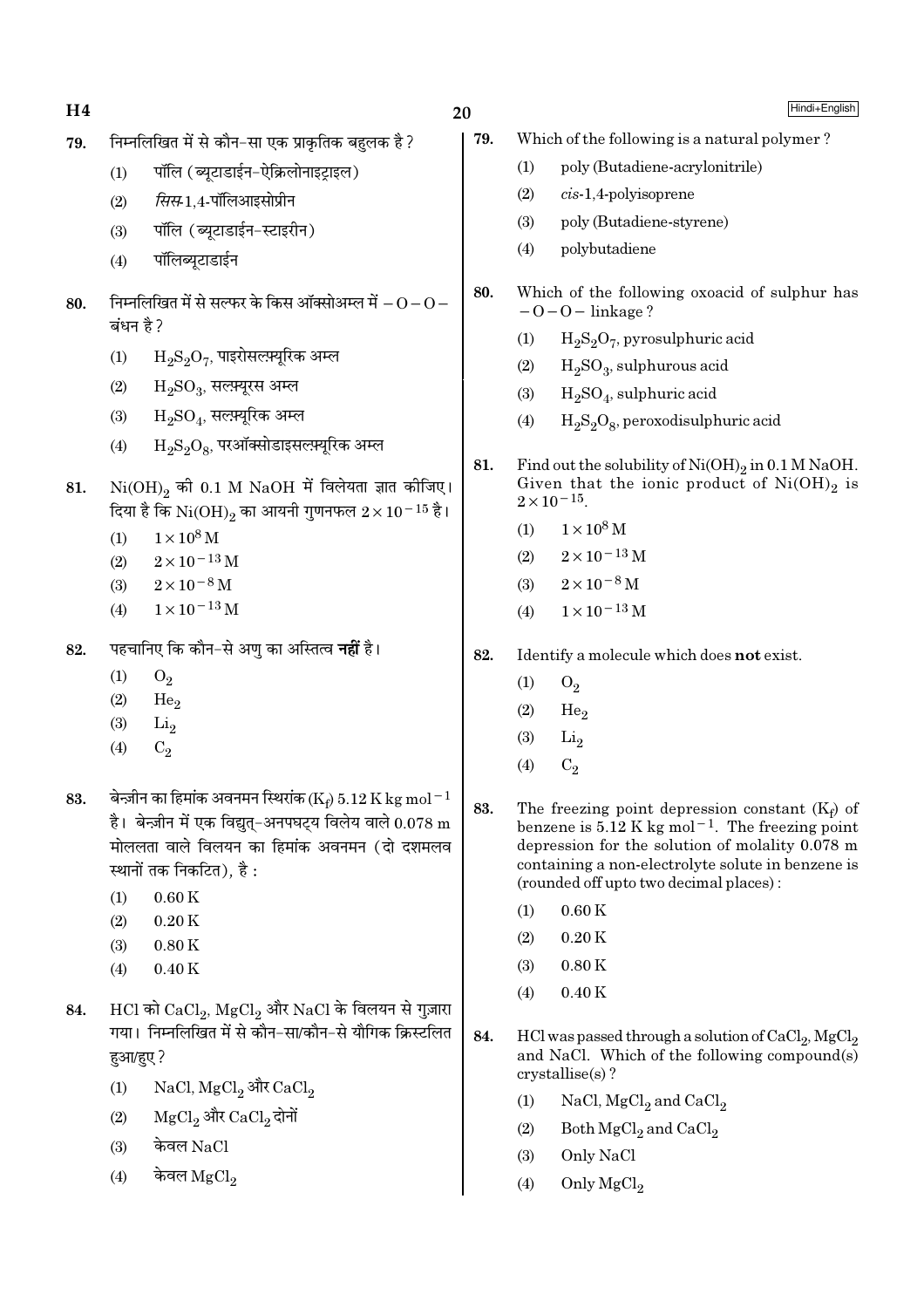85.

- $^{175}_{71}$ Lu में प्रोटॉनों, न्यूट्रॉनों और इलेक्ट्रॉनों की संख्याएँ, क्रमश: 85. 쑴.
	- 175, 104 और 71  $(1)$
	- 71.104 और 71  $(2)$
	- 104, 71 और 71  $(3)$
	- 71, 71 और 104  $(4)$
- निम्नलिखित में से कौन-सा कार्बन मोनोक्साइड के लिए सही 86. नहीं है ?
	- यह अपूर्ण दहन के कारण उत्पन्न होती है।  $(1)$
	- यह कार्बोक्सीहीमोग्लोबिन बनाती है।  $(2)$
	- यह रक्त की ऑक्सीजन वहन योग्यता को घटा देती है।  $(3)$
	- कार्बोक्सीहीमोग्लोबिन (CO से बंधित हीमोग्लोबिन).  $(4)$ ऑक्सीहीमोग्लोबिन से अस्थायी होता है।
- निम्नलिखित को समेलित कीजिए और **उचित** विकल्प पहचानिए। 87.

| (a)                      |       | $CO(g) + H2(g)$         |                            |      | $Mg(HCO3)2 +$<br>Ca(HCO <sub>3</sub> ) <sub>2</sub> |
|--------------------------|-------|-------------------------|----------------------------|------|-----------------------------------------------------|
| (b)                      |       | जल की अस्थायी<br>कठोरता |                            |      | एक इलेक्ट्रॉन न्यून<br>हाइड्राइड                    |
| $\left( \text{c}\right)$ |       | $B_2H_6$                |                            |      | संश्लेषण गैस                                        |
| (d)                      |       | $H_2O_2$                |                            |      | असमतली संरचना                                       |
|                          | (a)   | (b)                     | $\left( \mathrm{c}\right)$ | (d)  |                                                     |
| (1)                      | (i)   | (iii)                   | (ii)                       | (iv) |                                                     |
| (2)                      | (iii) | (i)                     | (ii)                       | (iv) |                                                     |
| (3)                      | (iii) | (ii)                    | (i)                        | (iv) |                                                     |
| (4)                      | (iii) | (iv)                    | (ii)                       | (i)  |                                                     |
|                          |       |                         |                            |      |                                                     |

- **गलत** कथन को पहचानिए। 88.
	- क्रोमियम की,  $\text{CrO}_4^{2-}$  और  $\text{Cr}_2\text{O}_7^{2-}$  में उपचयन  $(1)$ अवस्थाएँ समान नहीं हैं।
	- जल में,  $Cr^{2+}(d^4)$ ,  $Fe^{2+}(d^6)$  से अधिक प्रबल  $(2)$ अपचायक है।
	- संक्रमण धातुएँ और उनके यौगिक उनकी बहु ऑक्सीकरण  $(3)$ अवस्थाओं को ग्रहण करने की क्षमता के कारण उत्प्रेरकी सक्रियता और संकल निर्माण के लिए जाने जाते हैं।
	- अंतराकाशी यौगिक वे होते हैं जो धातुओं के क्रिस्टल  $(4)$ जालकों के भीतर छोटे आकार वाले परमाणओं जैसे H. C या N के फंसने (टैप) पर बनते हैं।
- The number of protons, neutrons and electrons in
- $\frac{175}{71}$ Lu, respectively, are:
- $(1)$ 175, 104 and 71
- $(2)$ 71, 104 and 71
- $(3)$ 104, 71 and 71
- 71, 71 and 104  $(4)$
- 86. Which of the following is **not** correct about carbon monoxide?
	- It is produced due to incomplete combustion.  $(1)$
	- $(2)$ It forms carboxyhaemoglobin.
	- It reduces oxygen carrying ability of blood.  $(3)$
	- $(4)$ The carboxyhaemoglobin (haemoglobin bound to CO) is less stable than oxyhaemoglobin.
- 87. Match the following and identify the correct option.

| (a)                         | (i)<br>$CO(g) + H2(g)$            |       |      | $Mg(HCO3)2 +$<br>Ca(HCO <sub>3</sub> ) <sub>2</sub> |                                  |
|-----------------------------|-----------------------------------|-------|------|-----------------------------------------------------|----------------------------------|
| (b)                         | Temporary<br>hardness of<br>water |       |      | (ii)                                                | An electron<br>deficient hydride |
| $\left( \mathrm{c} \right)$ | $B_2H_6$                          |       |      | (iii)                                               | Synthesis gas                    |
| (d)                         | $H_2O_2$                          |       |      | (iv)                                                | Non-planar<br>structure          |
|                             | (a)                               | (b)   | (c)  | (d)                                                 |                                  |
| (1)                         | (i)                               | (iii) | (ii) | (iv)                                                |                                  |
| (2)                         | (iii)                             | (i)   | (ii) | (iv)                                                |                                  |
| (3)                         | (iii)                             | (ii)  | (i)  | (iv)                                                |                                  |
| (4)                         | (iii)                             | (iv)  | (ii) | $\rm(i)$                                            |                                  |

- 88. Identify the incorrect statement.
	- The oxidation states of chromium in  $CrO_4^{2-}$  $(1)$ and  $Cr_2O_7^{2-}$  are not the same.
	- $Cr^{2+}(d^4)$  is a stronger reducing agent than  $(2)$  $Fe<sup>2+</sup>(d<sup>6</sup>)$  in water.
	- $(3)$ The transition metals and their compounds are known for their catalytic activity due to their ability to adopt multiple oxidation states and to form complexes.
	- $(4)$ Interstitial compounds are those that are formed when small atoms like H, C or N are trapped inside the crystal lattices of metals.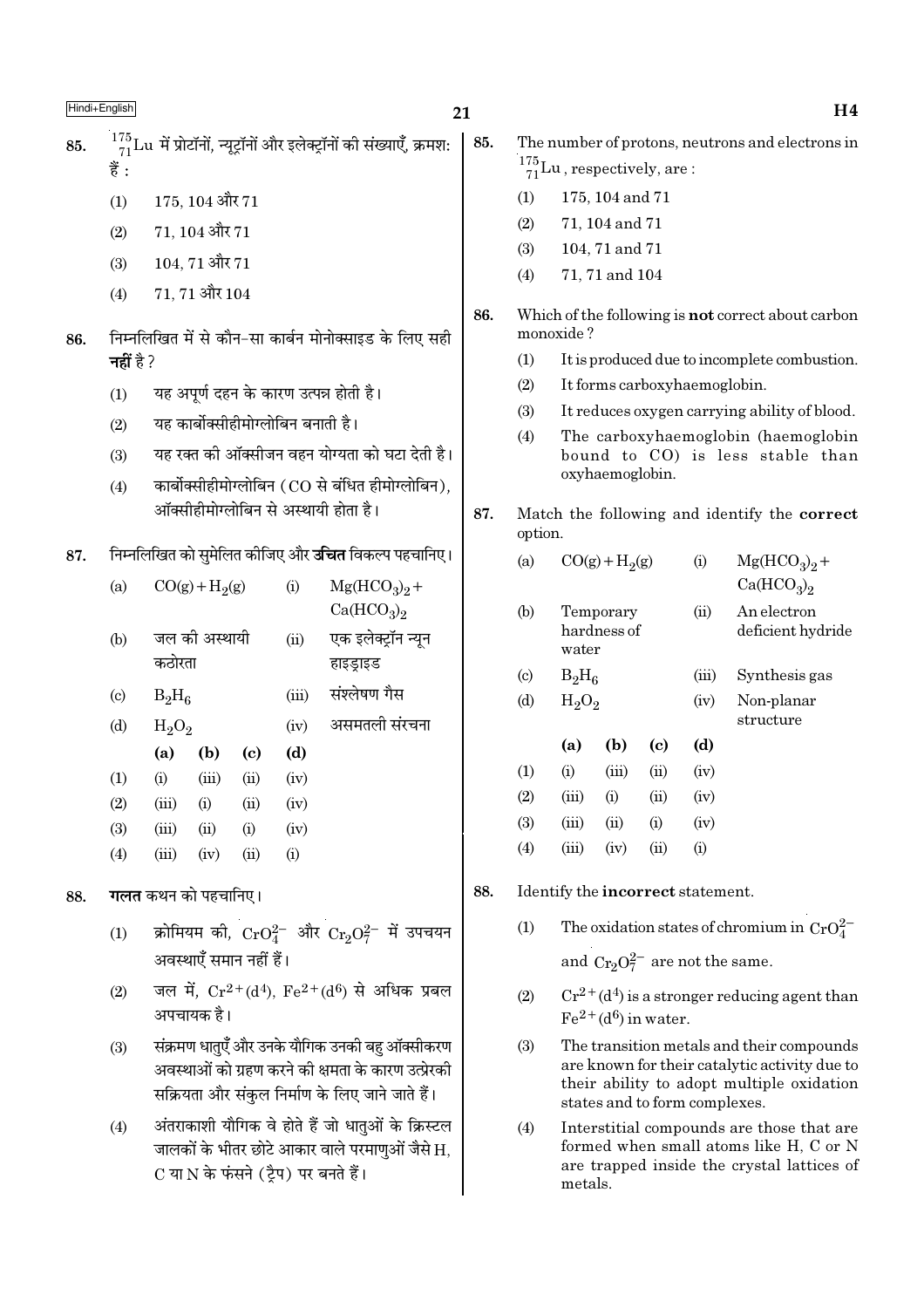89.

एक तत्व की 288 pm सेल कोर वाली काय केन्द्रित घनीय 89. संरचना है. परमाण त्रिज्या है :

(1) 
$$
\frac{4}{\sqrt{2}} \times 288 \text{ pm}
$$
  
(2) 
$$
\frac{\sqrt{3}}{4} \times 288 \text{ pm}
$$
  
(3) 
$$
\frac{\sqrt{2}}{4} \times 288 \text{ pm}
$$
  
(4) 
$$
\frac{4}{\sqrt{3}} \times 288 \text{ pm}
$$

निम्नलिखित में से **उचित** कथन पहचानिए : 90.

- $CO<sub>2</sub>(g)$  को आइसक्रीम और हिमशीतित खाद्य के लिए  $(a)$ प्रशीतक के रूप में उपयोग किया जाता है।
- $\rm C_{60}$  की संरचना में, बारह छ: कार्बन वलय और बीस<br>पाँच कार्बन वलय होते हैं।  $(b)$
- ZSM-5, एक प्रकार का जिओलाइट है जो ऐल्कोहॉल  $(c)$ को गैसोलीन में रूपांतरित करने में उपयोग किया जाता है।
- CO रंगहीन और गंधहीन गैस है।  $(b)$
- केवल (c) और (d)  $(1)$
- केवल (a), (b) और (c)  $(2)$
- केवल (a) और (c)  $(3)$
- केवल (b) और (c)  $(4)$
- अनिवार्य तत्वों और पादपों में उनके कार्यों के विषय में निम्नलिखित 91. को समेलित कीजिए :

| (a)                        | लोह                       |       | (i)                         | जल का प्रकाश अपघटन                         |
|----------------------------|---------------------------|-------|-----------------------------|--------------------------------------------|
| (b)                        | जिंक                      |       | (ii)                        | पराग का अंकुरण                             |
| $\left( \mathrm{c}\right)$ | बोरॉन                     |       | (iii)                       | क्लोरोफिल के जैव संश्लेषण<br>के लिए आवश्यक |
| (d)                        | मैंगनीज                   |       | (iv)                        | आई.ए.ए. जैव संश्लेषण                       |
|                            | <b>सही</b> विकल्प चुनिए : |       |                             |                                            |
|                            | (a)                       | (b)   | $\left( \mathrm{c} \right)$ | (d)                                        |
| (1)                        | (iv)                      | (i)   | (ii)                        | (iii)                                      |
| (2)                        | (ii)                      | (i)   | (iv)                        | (iii)                                      |
| (3)                        | (iv)                      | (iii) | (ii)                        | (i)                                        |
|                            |                           |       |                             |                                            |
| (4)                        | (iii)                     | (iv)  | (ii)                        | (i)                                        |

An element has a body centered cubic (bcc) structure with a cell edge of 288 pm. The atomic radius is:

(1) 
$$
\frac{4}{\sqrt{2}} \times 288 \text{ pm}
$$
  
\n(2) 
$$
\frac{\sqrt{3}}{4} \times 288 \text{ pm}
$$
  
\n(3) 
$$
\frac{\sqrt{2}}{4} \times 288 \text{ pm}
$$
  
\n(4) 
$$
\frac{4}{\sqrt{3}} \times 288 \text{ pm}
$$

- 90. Identify the correct statements from the following:
	- $(a)$  $CO<sub>2</sub>(g)$  is used as refrigerant for ice-cream and frozen food.
	- $(b)$ The structure of  $C_{60}$  contains twelve six carbon rings and twenty five carbon rings.
	- ZSM-5, a type of zeolite, is used to convert  $(c)$ alcohols into gasoline.
	- $(d)$ CO is colorless and odourless gas.
	- $(c)$  and  $(d)$  only  $(1)$
	- $(2)$  $(a)$ ,  $(b)$  and  $(c)$  only
	- $(a)$  and  $(c)$  only  $(3)$
	- (b) and (c) only  $(4)$
- 91. Match the following concerning essential elements and their functions in plants:
	- $(a)$ Iron Photolysis of water  $(i)$
	- $(b)$ Zinc Pollen germination  $(ii)$
	- $(c)$ **Boron**  $(iii)$ Required for chlorophyll biosynthesis
	- Manganese (iv) IAA biosynthesis  $(d)$

Select the correct option:

|     | (a)   | (b)      | (c)  | (d)               |
|-----|-------|----------|------|-------------------|
| (1) | (iv)  | (i)      | (ii) | (iii)             |
| (2) | (ii)  | $\rm(i)$ | (iv) | (iii)             |
| (3) | (iv)  | (iii)    | (ii) | (i)               |
| (4) | (iii) | (iv)     | (i)  | $\left( 1\right)$ |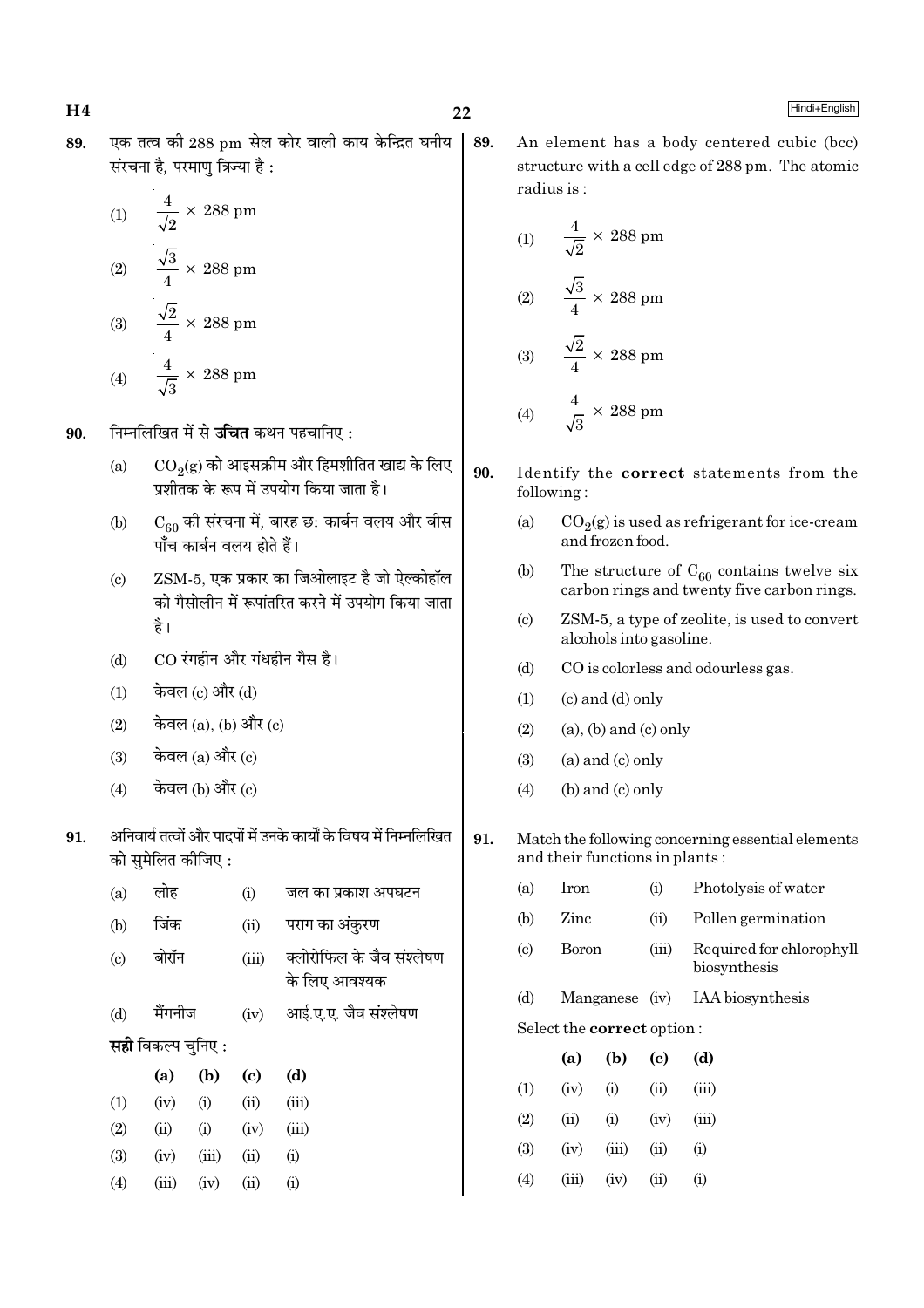|     | Hindi+English | 23                                                                             |     |         | H <sub>4</sub>                                                                                |
|-----|---------------|--------------------------------------------------------------------------------|-----|---------|-----------------------------------------------------------------------------------------------|
| 92. |               | निम्नलिखित में से कौन एक जीव संख्या का एक गुण <b>नहीं</b> है?                  | 92. |         | Which of the following is not an attribute of a<br>population?                                |
|     | (1)           | जाति परस्पर क्रिया                                                             |     |         | Species interaction                                                                           |
|     | (2)           | लिंग अनुपात                                                                    |     | (2)     | Sex ratio                                                                                     |
|     | (3)           | जन्म दर                                                                        |     | (3)     | Natality                                                                                      |
|     | (4)           | मृत्यु दर                                                                      |     | (4)     | Mortality                                                                                     |
| 93. |               | निम्न में कौन वाहितमल उपचार के लिए अवायवीय आपंक<br>संपाचित्र में डाला जाता है? | 93. |         | Which of the following is put into Anaerobic sludge<br>digester for further sewage treatment? |
|     | (1)           | संक्रियीत आपंक                                                                 |     | (1)     | Activated sludge                                                                              |
|     | (2)           | प्राथमिक आपंक                                                                  |     | (2)     | Primary sludge                                                                                |
|     | (3)           | तैरते हुए कूड़े-करकट                                                           |     | (3)     | Floating debris                                                                               |
|     | (4)           | प्राथमिक उपचार के बहि:स्राव                                                    |     | (4)     | Effluents of primary treatment                                                                |
| 94. |               | तने के आधार से उत्पन्न होने वाली जड़ों को क्या कहा जाता है?                    | 94. | are:    | The roots that originate from the base of the stem                                            |
|     | (1)           | पार्श्व जड़े                                                                   |     | (1)     | Lateral roots                                                                                 |
|     | (2)           | झकड़ा जड़े                                                                     |     | (2)     | Fibrous roots                                                                                 |
|     | (3)           | प्राथमिक जड़े                                                                  |     | (3)     | Primary roots                                                                                 |
|     | (4)           | अवस्तंभ जडे                                                                    |     | (4)     | Prop roots                                                                                    |
| 95. |               | फ्लोरीडियन मॉॅंड की संरचना किसके समान होती है ?                                | 95. |         | Floridean starch has structure similar to:                                                    |
|     | (1)           | लैमिनेरिन और सेलुलोज                                                           |     | (1)     | Laminarin and cellulose                                                                       |
|     | (2)           | मॉॅंड और सेलुलोज                                                               |     | (2)     | Starch and cellulose                                                                          |
|     | (3)           | एमाइलोपेक्टीन और ग्लाइकोजन                                                     |     | (3)     | Amylopectin and glycogen                                                                      |
|     | (4)           | मैनीटॉल और एल्जिन                                                              |     | (4)     | Mannitol and algin                                                                            |
| 96. |               | सिनेप्टोनीमल सम्मिश्र का विघटन होता है:                                        | 96. | during: | Dissolution of the synaptonemal complex occurs                                                |
|     | (1)           | तनुपट्ट के दौरान                                                               |     | (1)     | Leptotene                                                                                     |
|     | (2)           | स्थूलपट्ट के दौरान                                                             |     | (2)     | Pachytene                                                                                     |
|     | (3)           | युग्मपट्ट के दौरान                                                             |     | (3)     | Zygotene                                                                                      |
|     | (4)           | द्विपट्ट के दौरान                                                              |     | (4)     | Diplotene                                                                                     |
| 97. |               | मानव पाचन तंत्र से संदर्भित <b>सही</b> कथन का चयन करो।                         | 97. |         | Identify the <b>correct</b> statement with reference to<br>human digestive system.            |
|     | (1)           | कृमिरूप परिशेषिका ग्रहणी से उत्पन्न होता है।                                   |     | (1)     | Vermiform appendix arises from duodenum.                                                      |
|     | (2)           | क्षुद्रांत्र छोटी आंत में खुलता है।                                            |     | (2)     | Ileum opens into small intestine.                                                             |
|     | (3)           | सिरोसा आहार नाल का सबसे अन्दर वाली परत होती<br>है।                             |     | (3)     | Serosa is the innermost layer of the<br>alimentary canal.                                     |
|     | (4)           | क्षुद्रांत्र अत्याधिक कुंडलित भाग होता है।                                     |     | (4)     | Ileum is a highly coiled part.                                                                |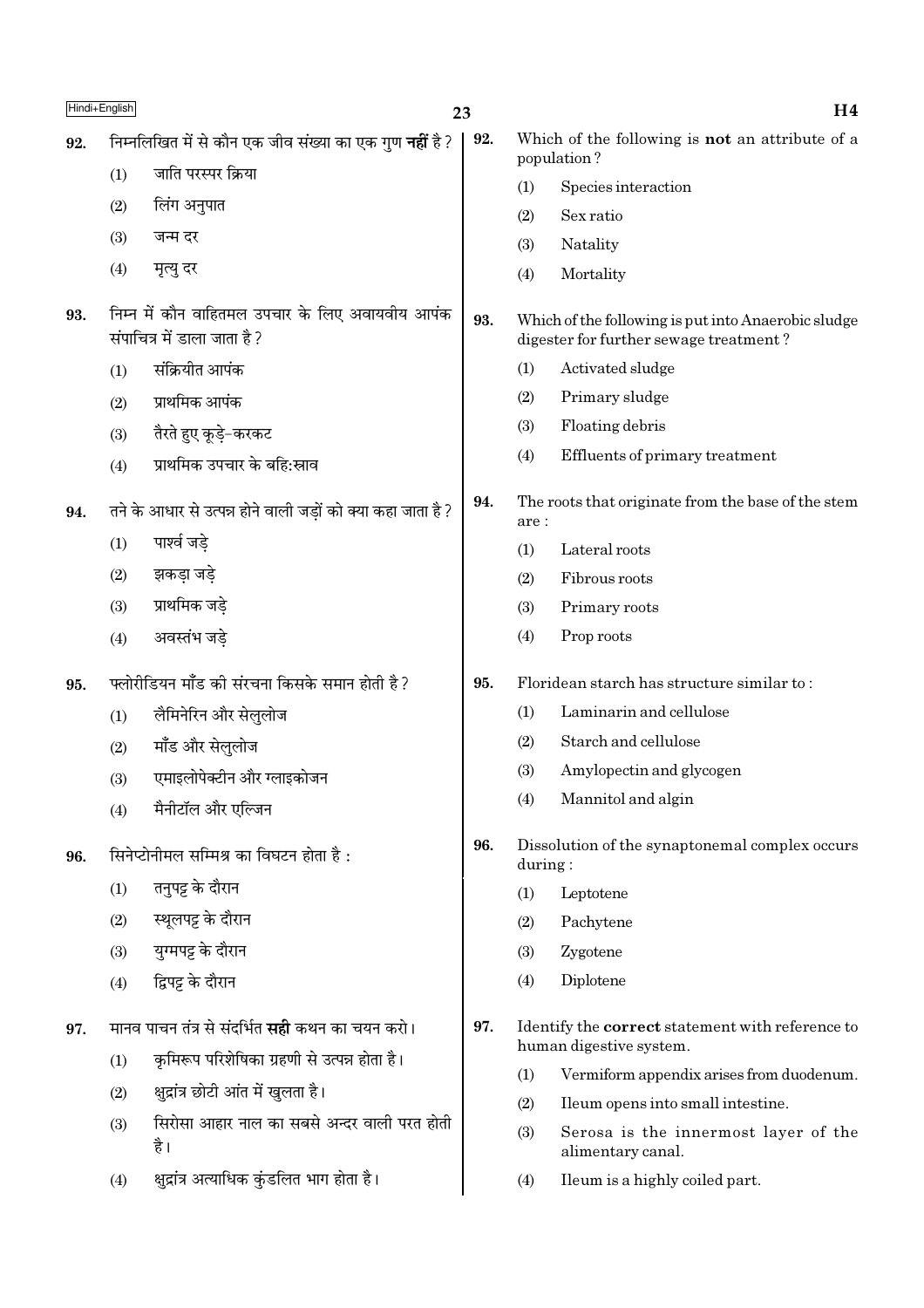| Η4   |                            |                                                                                                                                                         | 24          |                             | Hindi+English                                                                                                                              |  |  |  |
|------|----------------------------|---------------------------------------------------------------------------------------------------------------------------------------------------------|-------------|-----------------------------|--------------------------------------------------------------------------------------------------------------------------------------------|--|--|--|
| 98.  |                            | रात्रि में या पूर्ण प्रात:काल में घास की पत्तियों के शीर्ष से जल के<br>द्रव अवस्था में निकलने को सुगम बनाने में कौन सी प्रक्रिया<br>उत्तरदायी होती है ? | 98.         |                             | The process responsible for facilitating loss of water<br>in liquid form from the tip of grass blades at night<br>and in early morning is: |  |  |  |
|      | (1)                        | जीवद्रव्यकुंचन                                                                                                                                          |             | (1)                         | Plasmolysis                                                                                                                                |  |  |  |
|      |                            | वाष्पोत्सर्जन                                                                                                                                           |             | (2)                         | Transpiration                                                                                                                              |  |  |  |
|      | (2)                        |                                                                                                                                                         |             | (3)                         | Root pressure                                                                                                                              |  |  |  |
|      | (3)                        | मूलीय दाब                                                                                                                                               |             | (4)                         | Imbibition                                                                                                                                 |  |  |  |
|      | (4)                        | अंत:शोषण                                                                                                                                                | 99.         |                             | The body of the ovule is fused within the funicle                                                                                          |  |  |  |
| 99.  |                            | बीजाण्ड का पिंड, बीजाण्ड वृंत से कहाँ पर संलयित होता है?                                                                                                |             | at:                         |                                                                                                                                            |  |  |  |
|      | (1)                        | निभाग                                                                                                                                                   |             | (1)                         | Chalaza                                                                                                                                    |  |  |  |
|      | (2)                        | नाभिका                                                                                                                                                  |             | (2)                         | Hilum                                                                                                                                      |  |  |  |
|      | (3)                        | बीजाण्डद्वार                                                                                                                                            |             | (3)                         | Micropyle                                                                                                                                  |  |  |  |
|      |                            | बीजाण्डकाय                                                                                                                                              |             | (4)                         | Nucellus                                                                                                                                   |  |  |  |
|      | (4)                        |                                                                                                                                                         | <b>100.</b> |                             | How many true breeding pea plant varieties did                                                                                             |  |  |  |
| 100. |                            | मेंडल ने स्वतंत्र रूप से प्रजनन करने वाली मटर के पौधे की                                                                                                |             |                             | Mendel select as pairs, which were similar except                                                                                          |  |  |  |
|      |                            | कितनी किस्मों को युग्मों के रूप में चुना जो विपरीत विशेषकों                                                                                             |             |                             | in one character with contrasting traits?                                                                                                  |  |  |  |
|      |                            | वाले एक लक्षण के अलावा एक समान थी ?                                                                                                                     |             | (1)                         | 8                                                                                                                                          |  |  |  |
|      | (1)                        | 8                                                                                                                                                       |             | (2)                         | 4                                                                                                                                          |  |  |  |
|      | (2)                        | $\overline{4}$                                                                                                                                          |             | (3)                         | $\boldsymbol{2}$                                                                                                                           |  |  |  |
|      | (3)                        | $\sqrt{2}$                                                                                                                                              |             | (4)                         | 14                                                                                                                                         |  |  |  |
|      | (4)                        | 14                                                                                                                                                      | 101.        |                             | Which of the following statements are true for                                                                                             |  |  |  |
| 101. |                            | संघ कॉर्डेटा के लिए कौन से कथन <b>सही</b> हैं?                                                                                                          |             | the phylum-Chordata?        |                                                                                                                                            |  |  |  |
|      | (a)                        | यूरोकॉर्डेटा में पृष्ठरज्जु सिर से पूंछ तक फैली होती है<br>और यह जीवन के अंत तक बनी रहती है।                                                            |             | (a)                         | In Urochordata notochord extends from<br>head to tail and it is present throughout<br>their life.                                          |  |  |  |
|      | (b)                        | वर्टीब्रेटा में पृष्ठरज्जु केवल भ्रूणीय काल में उपस्थित<br>होती है।                                                                                     |             | (b)                         | In Vertebrata notochord is present during<br>the embryonic period only.                                                                    |  |  |  |
|      | $\left( \mathrm{c}\right)$ | केन्द्रीय तंत्रिका तंत्र पृष्ठीय एवं खोखला होता है।                                                                                                     |             | (c)                         | Central nervous system is dorsal and<br>hollow.                                                                                            |  |  |  |
|      | (d)                        | कॉर्डेटा को तीन उपसंघों में विभाजित किया है:<br>हेमीकॉर्डेटा, ट्यूनिकेटा एवं सेफैलोकॉर्डेटा।                                                            |             | (d)                         | Chordata is divided into 3 subphyla :<br>Hemichordata,<br>Tunicata<br>and                                                                  |  |  |  |
|      | (1)                        | (b) एवं $(c)$                                                                                                                                           |             |                             | Cephalochordata.                                                                                                                           |  |  |  |
|      | (2)                        | (d) एवं (c)                                                                                                                                             |             | (1)                         | $(b)$ and $(c)$                                                                                                                            |  |  |  |
|      | (3)                        | (c) एवं $(a)$                                                                                                                                           |             | (2)                         | $(d)$ and $(c)$                                                                                                                            |  |  |  |
|      | (4)                        | $(a)$ एवं $(b)$                                                                                                                                         |             | (3)                         | $(c)$ and $(a)$                                                                                                                            |  |  |  |
|      |                            |                                                                                                                                                         |             | (4)                         | $(a)$ and $(b)$                                                                                                                            |  |  |  |
| 102. |                            | फलीदार फलों वाले पादपों की जड़ ग्रन्थिकाओं में नाइट्रोजिनेज<br>द्वारा उत्प्रेरित अभिक्रिया का/के उत्पाद कौन सा/से है/हैं ?                              | 102.        |                             | The product(s) of reaction catalyzed by nitrogenase<br>in root nodules of leguminous plants is/are:                                        |  |  |  |
|      | (1)                        | अमोनिया और हाइड़ोजन                                                                                                                                     |             | Ammonia and hydrogen<br>(1) |                                                                                                                                            |  |  |  |
|      | (2)                        | केवल अमोनिया                                                                                                                                            |             | (2)                         | Ammonia alone                                                                                                                              |  |  |  |
|      | (3)                        | केवल नाइट्रेट                                                                                                                                           |             | (3)                         | Nitrate alone                                                                                                                              |  |  |  |
|      |                            |                                                                                                                                                         |             |                             |                                                                                                                                            |  |  |  |

Ammonia and oxygen

 $(4)$ 

अमोनिया और ऑक्सीजन

 $(4)$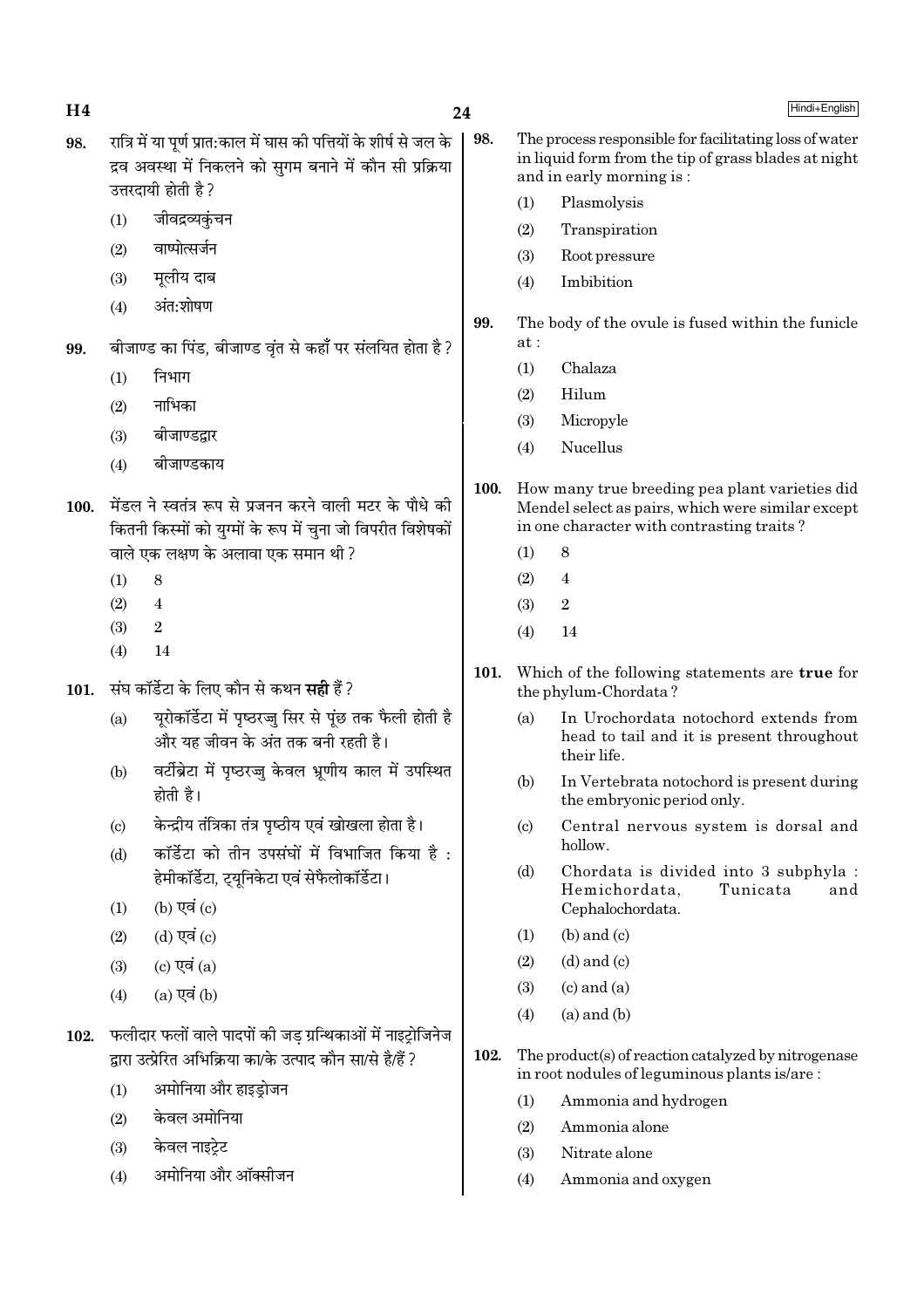| Hindi+English |                                                          |                                                                                  |                         |                             |       |                                                                 | 25                                                                                               |                                                      |                                      |                      |                        |                            | H <sub>4</sub>                                 |  |
|---------------|----------------------------------------------------------|----------------------------------------------------------------------------------|-------------------------|-----------------------------|-------|-----------------------------------------------------------------|--------------------------------------------------------------------------------------------------|------------------------------------------------------|--------------------------------------|----------------------|------------------------|----------------------------|------------------------------------------------|--|
| 103.          |                                                          |                                                                                  | की संख्या क्या होती है? |                             |       | सिट्रिक अम्ल चक्र के एक घुमाव में कार्यद्रव स्तर फास्फोरिलेशनों | 103.                                                                                             |                                                      | in one turn of citric acid cycle is: |                      |                        |                            | The number of substrate level phosphorylations |  |
|               |                                                          | तीन                                                                              |                         |                             |       |                                                                 |                                                                                                  | (1)                                                  | Three                                |                      |                        |                            |                                                |  |
|               | (1)                                                      |                                                                                  |                         |                             |       |                                                                 |                                                                                                  | (2)                                                  | Zero                                 |                      |                        |                            |                                                |  |
|               | (2)                                                      | शून्य                                                                            |                         |                             |       |                                                                 |                                                                                                  | (3)                                                  | One                                  |                      |                        |                            |                                                |  |
|               | (3)                                                      | एक                                                                               |                         |                             |       |                                                                 |                                                                                                  | (4)                                                  | Two                                  |                      |                        |                            |                                                |  |
|               | (4)                                                      | दो                                                                               |                         |                             |       |                                                                 |                                                                                                  |                                                      |                                      |                      |                        |                            |                                                |  |
| 104.          |                                                          |                                                                                  |                         |                             |       | विश्व के निम्नलिखित में से कौन सा क्षेत्र अधिकतम जाति           | 104.                                                                                             | Which of the following regions of the globe exhibits |                                      |                      |                        |                            |                                                |  |
|               |                                                          | विविधता दर्शाता है ?                                                             |                         |                             |       |                                                                 |                                                                                                  | Amazon forests<br>(1)                                |                                      |                      |                        |                            |                                                |  |
|               | (1)                                                      |                                                                                  | एमेजॉन के जंगल          |                             |       |                                                                 |                                                                                                  | (2)                                                  |                                      |                      | Western Ghats of India |                            |                                                |  |
|               | भारत का पश्चिमी घाट<br>(2)                               |                                                                                  |                         |                             | (3)   | Madagascar                                                      |                                                                                                  |                                                      |                                      |                      |                        |                            |                                                |  |
|               |                                                          |                                                                                  |                         |                             |       |                                                                 |                                                                                                  | Himalayas<br>(4)                                     |                                      |                      |                        |                            |                                                |  |
|               | मेडागास्कर<br>(3)<br>हिमालय<br>(4)                       |                                                                                  |                         |                             |       | 105.                                                            | The specific palindromic sequence which is<br>recognized by EcoRI is:<br>5' - GGATCC - 3'<br>(1) |                                                      |                                      |                      |                        |                            |                                                |  |
|               |                                                          |                                                                                  |                         |                             |       |                                                                 |                                                                                                  |                                                      |                                      |                      |                        |                            |                                                |  |
| 105.          | ईको आर I द्वारा पहचाने जाने वाला पैलिन्ड्रोमिक क्रम है : |                                                                                  |                         |                             |       |                                                                 |                                                                                                  |                                                      |                                      | 3' - CCTAGG - 5'     |                        |                            |                                                |  |
|               | 5' - GGATCC - 3'<br>(1)                                  |                                                                                  |                         |                             |       | (2)                                                             |                                                                                                  | 5' - GAATTC - 3'                                     |                                      |                      |                        |                            |                                                |  |
|               |                                                          | 3' - CCTAGG - 5'<br>5' - GAATTC - 3'                                             |                         |                             |       |                                                                 |                                                                                                  |                                                      |                                      | 3' - CTTAAG - 5'     |                        |                            |                                                |  |
|               | (2)                                                      |                                                                                  |                         |                             |       |                                                                 |                                                                                                  | (3)                                                  |                                      | 5' - GGAACC - 3'     |                        |                            |                                                |  |
|               |                                                          |                                                                                  | 3' - CTTAAG - 5'        |                             |       |                                                                 |                                                                                                  |                                                      |                                      | 3' - CCTTGG - 5'     |                        |                            |                                                |  |
|               | (3)                                                      |                                                                                  | 5' - GGAACC - 3'        |                             |       |                                                                 |                                                                                                  | (4)                                                  | 5' - CTTAAG - 3'                     |                      |                        |                            |                                                |  |
|               |                                                          |                                                                                  | 3' - CCTTGG - 5'        |                             |       |                                                                 |                                                                                                  | 3' - GAATTC - 5'                                     |                                      |                      |                        |                            |                                                |  |
|               | (4)                                                      |                                                                                  | 5' - CTTAAG - 3'        |                             |       |                                                                 | 106.                                                                                             |                                                      |                                      |                      |                        |                            | Match the following columns and select the     |  |
|               |                                                          |                                                                                  | 3' - GAATTC - 5'        |                             |       |                                                                 |                                                                                                  |                                                      | correct option.                      |                      |                        |                            |                                                |  |
| 106.          |                                                          |                                                                                  |                         |                             |       | निम्न स्तंभों का मिलान कर <b>सही</b> विकल्प का चयन करो।         |                                                                                                  |                                                      |                                      | Column-I             |                        |                            | Column-II                                      |  |
|               |                                                          | स्तंभ - I                                                                        |                         |                             |       | स्तंभ - II                                                      |                                                                                                  | (a)                                                  |                                      | <b>Floating Ribs</b> |                        | (i)                        | Located between                                |  |
|               | (a)                                                      |                                                                                  | प्लावी पसलियाँ          |                             | (i)   | दूसरी एवं सातवीं<br>पसली के बीच स्थित                           |                                                                                                  |                                                      |                                      |                      |                        | second and<br>seventh ribs |                                                |  |
|               |                                                          |                                                                                  |                         |                             |       | होती हैं                                                        |                                                                                                  | (b)                                                  | Acromion                             |                      |                        | (ii)                       | Head of the<br>Humerus                         |  |
|               | (b)                                                      | एक्रोमियन                                                                        |                         |                             | (ii)  | ह्यूमरस का शीर्ष                                                |                                                                                                  | $\left( \mathrm{c}\right)$                           | Scapula                              |                      |                        | (iii)                      | Clavicle                                       |  |
|               | $\left( \text{c} \right)$                                | क्लेविकल<br>स्कैपुला<br>(iii)<br>ग्लीनॉयड गुहा<br>उरोस्थि से नहीं जुड़ती<br>(iv) |                         |                             |       | (d)                                                             |                                                                                                  | Glenoid cavity                                       |                                      | (iv)                 | Do not connect         |                            |                                                |  |
|               | (d)                                                      |                                                                                  |                         |                             |       |                                                                 |                                                                                                  |                                                      |                                      | with the sternum     |                        |                            |                                                |  |
|               |                                                          | (a)                                                                              | (b)                     | $\left( \mathbf{c} \right)$ | (d)   |                                                                 |                                                                                                  |                                                      | (a)                                  | (b)                  | (c)                    | (d)                        |                                                |  |
|               | (1)                                                      | (iv)                                                                             | (iii)                   | (i)                         | (ii)  |                                                                 |                                                                                                  | (1)                                                  | (iv)                                 | (iii)                | (i)                    | (ii)                       |                                                |  |
|               | (2)                                                      | (ii)                                                                             | (iv)                    | (i)                         | (iii) |                                                                 |                                                                                                  | (2)                                                  | (ii)                                 | (iv)                 | (i)                    | (iii)                      |                                                |  |
|               | (3)                                                      | (i)                                                                              | (iii)                   | (ii)                        | (iv)  |                                                                 |                                                                                                  | (3)                                                  | (i)                                  | (iii)                | (ii)                   | (iv)                       |                                                |  |
|               | (4)                                                      | (iii)                                                                            | (ii)                    | (iv)                        | (i)   |                                                                 |                                                                                                  | (4)                                                  | (iii)                                | (ii)                 | (iv)                   | (i)                        |                                                |  |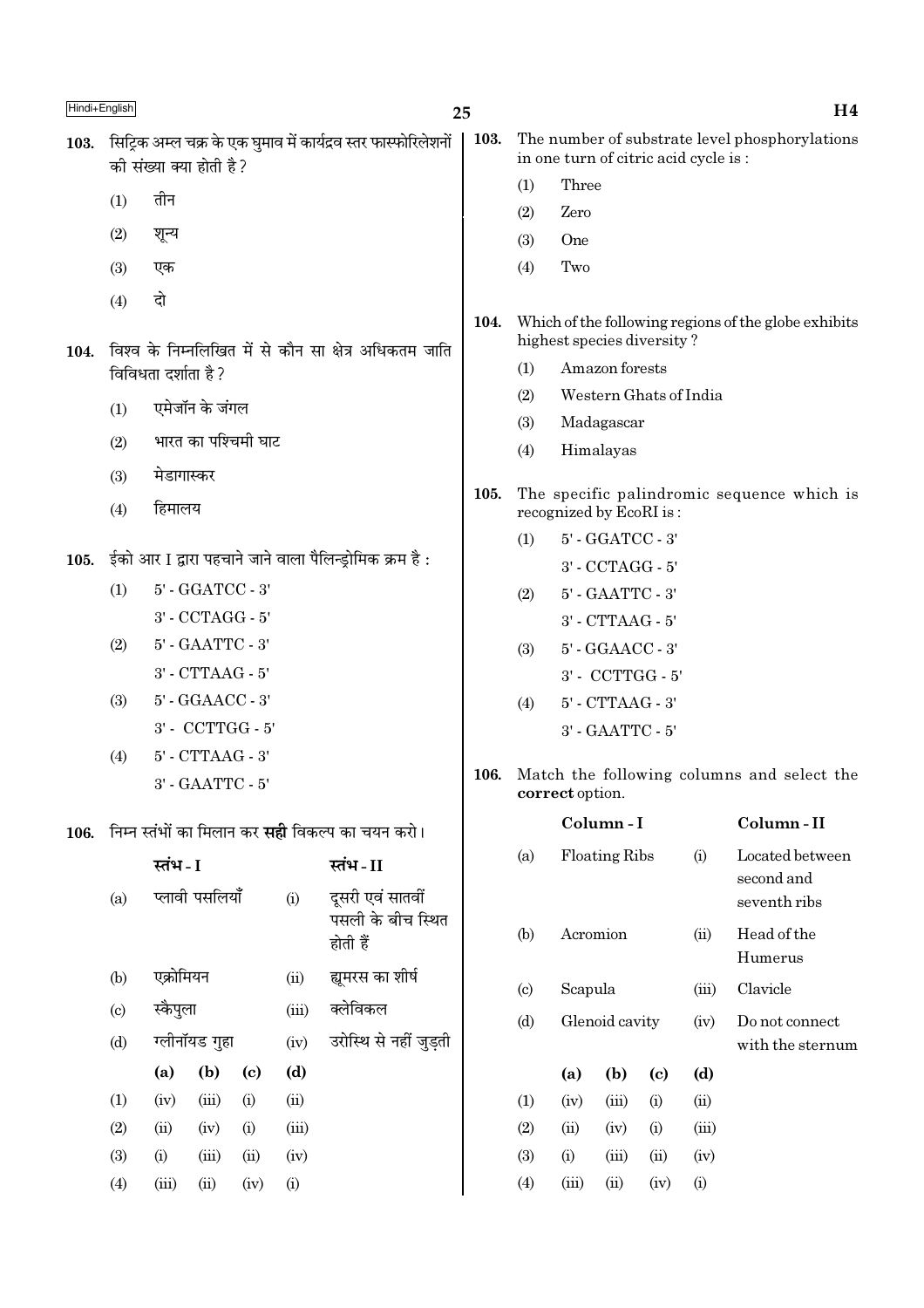| H <sub>4</sub> |            |                   |                     |                               |              |                                                          | 26   |            |                 |                                            |                            |               | Hindi+English                                        |
|----------------|------------|-------------------|---------------------|-------------------------------|--------------|----------------------------------------------------------|------|------------|-----------------|--------------------------------------------|----------------------------|---------------|------------------------------------------------------|
| 107.           |            |                   |                     |                               |              | निम्न स्तंभों का मिलान कर <b>उचित</b> विकल्प का चयन करो। | 107. |            |                 |                                            |                            |               | Match the following columns and select the           |
|                |            | स्तंभ - I         |                     |                               |              | स्तंभ-II                                                 |      |            | correct option. | Column-I                                   |                            |               | Column-II                                            |
|                | (a)        |                   | इओसिनोफिल           |                               | (i)          | प्रतिरक्षा प्रतिक्रिया                                   |      | (a)        | Eosinophils     |                                            |                            | (i)           | Immune response                                      |
|                | (b)        | बेसोफिल           |                     |                               | (ii)         | भक्षण करना                                               |      | (b)        |                 | Basophils                                  |                            | (ii)          | Phagocytosis                                         |
|                | (c)        | न्यूट्रोफिल       |                     |                               | (iii)        | हिस्टामिनेज़,                                            |      | (c)        |                 | Neutrophils                                |                            | (iii)         | Release                                              |
|                |            |                   |                     |                               |              | विनाशकारी एंजाइमों                                       |      |            |                 |                                            |                            |               | histaminase,                                         |
|                |            | लिंफोसाइट<br>(iv) |                     | का मोचन                       |              |                                                          |      |            |                 |                                            | destructive                |               |                                                      |
|                | (d)        |                   |                     | कण जिनमें हिस्टामिन           |              |                                                          |      |            |                 |                                            | enzymes                    |               |                                                      |
|                |            |                   |                     |                               |              | होते हैं का मोचन करना                                    |      | (d)        |                 | Lymphocytes                                |                            | (iv)          | Release granules                                     |
|                |            | (a)               | (b)                 | $\left( \mathbf{c} \right)$   | (d)          |                                                          |      |            |                 |                                            |                            | containing    |                                                      |
|                | (1)        | (ii)              | (i)                 | (iii)                         | (iv)         |                                                          |      |            |                 |                                            |                            |               | histamine                                            |
|                | (2)<br>(3) | (iii)<br>(iv)     | (iv)<br>(i)         | (ii)<br>(ii)                  | (i)<br>(iii) |                                                          |      |            | (a)             | (b)                                        | $\left( \mathrm{c}\right)$ | (d)           |                                                      |
|                | (4)        | (i)               | (ii)                | (iv)                          | (iii)        |                                                          |      | (1)<br>(2) | (ii)<br>(iii)   | (i)<br>(iv)                                | (iii)<br>(ii)              | (iv)<br>(i)   |                                                      |
|                |            |                   |                     |                               |              |                                                          |      | (3)        | (iv)            | (i)                                        | (ii)                       | (iii)         |                                                      |
| 108.           |            |                   |                     |                               |              | निम्न स्तंभों का मिलान कर <b>सही</b> विकल्प का चयन करो।  |      | (4)        | (i)             | (ii)                                       | (iv)                       | (iii)         |                                                      |
|                | स्तंभ - I  |                   | स्तंभ-II            | 108.                          |              |                                                          |      |            |                 | Match the following columns and select the |                            |               |                                                      |
|                | (a)        | बीटी कपास         |                     |                               | (i)          | जीन चिकित्सा                                             |      |            | correct option. |                                            |                            |               |                                                      |
|                | (b)        |                   |                     | एडीनोसीन डिएमीनेज             | (ii)         | कोशिकीय सुरक्षा                                          |      |            |                 | Column-I                                   |                            |               | Column-II                                            |
|                |            | की कमी            |                     |                               |              |                                                          |      | (a)        | Bt cotton       |                                            |                            | (i)           | Gene therapy                                         |
|                | (c)        |                   | आर.एन.ए.आई          |                               | (iii)        | $HIV$ संक्रमण का पता                                     |      | (b)        |                 | Adenosine                                  |                            | (ii)          | Cellular defence                                     |
|                |            |                   |                     |                               |              | लगाना                                                    |      |            |                 | deaminase                                  |                            |               |                                                      |
|                | (d)        | पी.सी.आर.         |                     |                               | (iv)         | बैसिलस                                                   |      |            | deficiency      |                                            |                            |               |                                                      |
|                |            |                   |                     |                               |              | थुर्रिजिनिसिस                                            |      | (c)        | <b>RNAi</b>     |                                            |                            | (iii)         | Detection of HIV                                     |
|                |            | (a)               | (b)                 | $\left( \mathrm{c}\right)$    | (d)          |                                                          |      |            |                 |                                            |                            |               | infection                                            |
|                | (1)        | (i)               | (ii)                | (iii)                         | (iv)         |                                                          |      | (d)        | PCR             |                                            |                            | (iv)          | Bacillus                                             |
|                | (2)        | (iv)              | (i)                 | (ii)                          | (iii)        |                                                          |      |            |                 |                                            |                            |               | thuringiensis                                        |
|                | (3)<br>(4) | (iii)<br>(ii)     | (ii)<br>(iii)       | (i)<br>(iv)                   | (iv)<br>(i)  |                                                          |      |            | (a)             | (b)                                        | $\left( \mathrm{c}\right)$ | (d)           |                                                      |
|                |            |                   |                     |                               |              |                                                          |      | (1)<br>(2) | (i)<br>(iv)     | (ii)<br>(i)                                | (iii)<br>(ii)              | (iv)<br>(iii) |                                                      |
| 109.           |            |                   |                     |                               |              | उन पदार्थों को पहचानिए, जिनकी संरचनाओं में क्रमश:        |      | (3)        | (iii)           | (ii)                                       | (i)                        | (iv)          |                                                      |
|                |            |                   |                     |                               |              | ग्लाइकोसाइडिक बंध और पेप्टाइड बंध पाये जाते हैं :        |      | (4)        | (ii)            | (iii)                                      | (iv)                       | (i)           |                                                      |
|                | (1)        |                   | इनुलिन, इंसुलिन     |                               |              |                                                          | 109. |            |                 |                                            |                            |               | Identify the substances having glycosidic bond and   |
|                | (2)        |                   | काइटिन, कोलेस्टरॉल  |                               |              |                                                          |      |            |                 |                                            |                            |               | peptide bond, respectively in their structure :      |
|                | (3)        |                   | ग्लिसरॉल, ट्रिप्सिन |                               |              |                                                          |      | (1)        |                 | Inulin, insulin                            |                            |               |                                                      |
|                | (4)        |                   | सेलुलोज, लेसिथिन    |                               |              |                                                          |      | (2)<br>(3) |                 | Chitin, cholesterol<br>Glycerol, trypsin   |                            |               |                                                      |
|                |            |                   |                     |                               |              |                                                          |      | (4)        |                 | Cellulose, lecithin                        |                            |               |                                                      |
| 110.           |            |                   |                     |                               |              | यौन संचरित रोगों के <b>सही</b> विकल्प का चयन करो।        | 110. |            |                 |                                            |                            |               | Select the option including all sexually transmitted |
|                | (1)        |                   |                     | कैंसर, AIDS, सिफिलिस          |              |                                                          |      | diseases.  |                 |                                            |                            |               |                                                      |
|                | (2)        |                   |                     | सुजाक, सिफिलिस, जननिक परिसर्प |              |                                                          |      | (1)        |                 | Cancer, AIDS, Syphilis                     |                            |               |                                                      |
|                | (3)        |                   |                     | सुजाक, मलेरिया, जननिक परिसर्प |              |                                                          |      | (2)        |                 |                                            |                            |               | Gonorrhoea, Syphilis, Genital herpes                 |
|                | (4)        |                   |                     | AIDS, मलेरिया, फाइलेरिया      |              |                                                          |      | (3)<br>(4) |                 | AIDS, Malaria, Filaria                     |                            |               | Gonorrhoea, Malaria, Genital herpes                  |
|                |            |                   |                     |                               |              |                                                          |      |            |                 |                                            |                            |               |                                                      |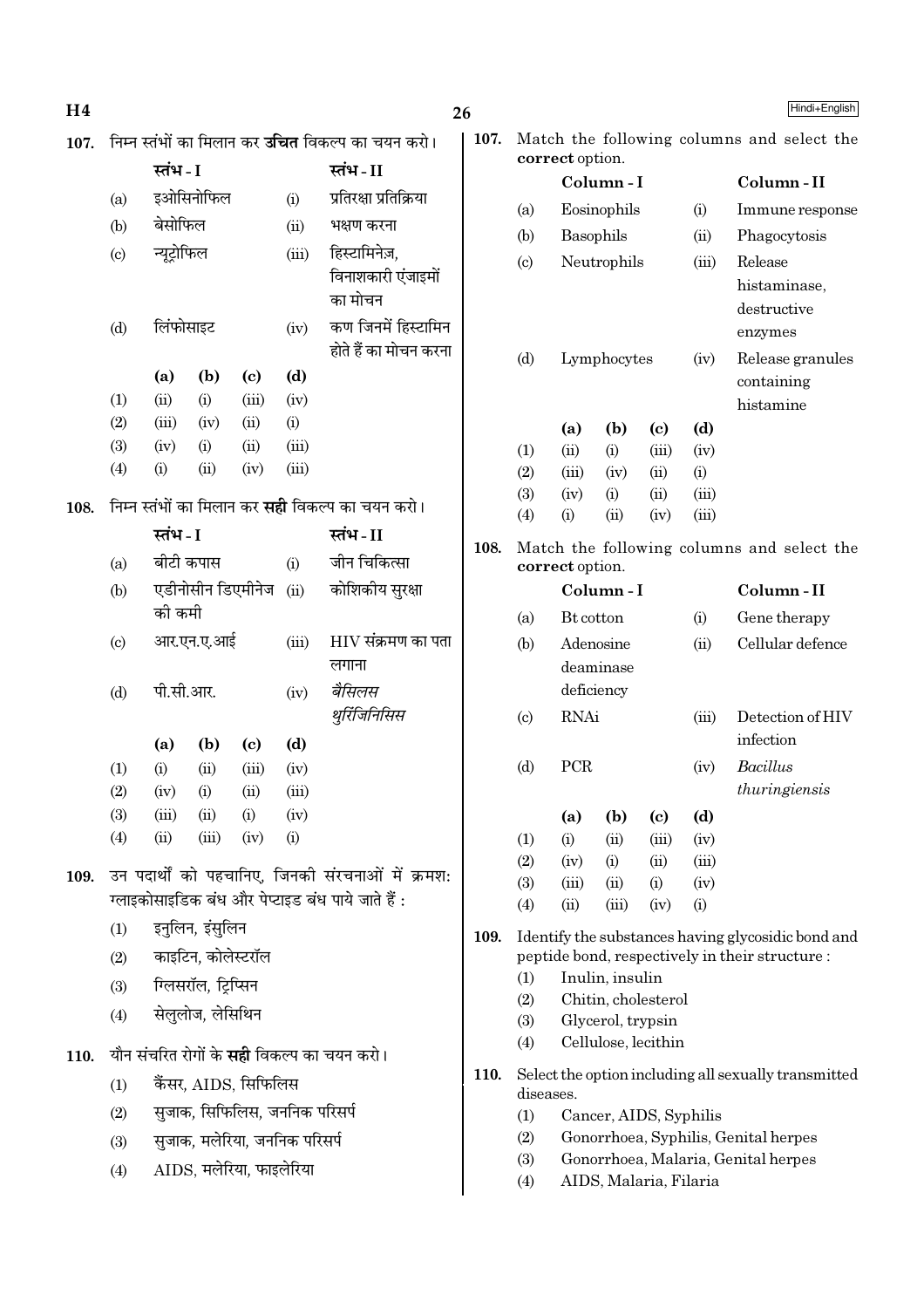| Hindi+English |                                                                                                                                                             | 27   |                            |                                                      |                             |      |       | H4                                                                                                       |
|---------------|-------------------------------------------------------------------------------------------------------------------------------------------------------------|------|----------------------------|------------------------------------------------------|-----------------------------|------|-------|----------------------------------------------------------------------------------------------------------|
| 111.          | अनुलेखन के समय डी.एन.ए. की कुंडली को खोलने में कौनसा<br>एंजाइम मदद करता है ?                                                                                | 111. |                            | helix during transcription.                          |                             |      |       | Name the enzyme that facilitates opening of DNA                                                          |
|               | आर.एन.ए. पॉलिमरेज़<br>(1)                                                                                                                                   |      | (1)                        | RNA polymerase                                       |                             |      |       |                                                                                                          |
|               | डी.एन.ए. लाइगेज़<br>(2)                                                                                                                                     |      | (2)                        | DNA ligase                                           |                             |      |       |                                                                                                          |
|               | डी.एन.ए. हैलीकेज़<br>(3)                                                                                                                                    |      | (3)                        | DNA helicase                                         |                             |      |       |                                                                                                          |
|               | डी.एन.ए. पॉलीमरेज़<br>(4)                                                                                                                                   |      | (4)                        | DNA polymerase                                       |                             |      |       |                                                                                                          |
| 112.          | वायराइडों के विषय में, निम्नलिखित में से कौन सा कथन <b>सही</b>                                                                                              | 112. |                            |                                                      |                             |      |       | Which of the following is <b>correct</b> about viroids?                                                  |
|               | है ?                                                                                                                                                        |      | (1)                        |                                                      |                             |      |       | They have free DNA without protein coat.                                                                 |
|               | उनमें प्रोटीन आवरण के बिना स्वतंत्र डी.एन.ए. होता<br>(1)                                                                                                    |      | (2)                        | They have RNA with protein coat.                     |                             |      |       |                                                                                                          |
|               | है।                                                                                                                                                         |      | (3)                        |                                                      |                             |      |       | They have free RNA without protein coat.                                                                 |
|               | उनमें आर.एन.ए. के साथ प्रोटीन आवरण होता है।<br>(2)                                                                                                          |      | (4)                        | They have DNA with protein coat.                     |                             |      |       |                                                                                                          |
|               | उनमें प्रोटीन आवरण के बिना स्वतंत्र आर.एन.ए. होता<br>(3)<br>है।                                                                                             |      |                            |                                                      |                             |      |       |                                                                                                          |
|               | उनमें प्रोटीन आवरण के साथ डी.एन.ए. होता है।<br>(4)                                                                                                          | 113. |                            | Match the following:                                 |                             |      |       |                                                                                                          |
| 113.          | निम्नलिखित को सुमेलित कीजिए:                                                                                                                                |      | (a)                        | Inhibitor of catalytic<br>activity                   |                             |      | (i)   | Ricin                                                                                                    |
|               | उत्प्रेरक क्रिया का निरोधक<br>रिसिन<br>(a)<br>(i)                                                                                                           |      | (b)                        | Possess peptide bonds                                |                             |      | (ii)  | Malonate                                                                                                 |
|               | मैलोनेट<br>पेप्टाइड बंध धारक<br>(b)<br>(ii)                                                                                                                 |      | $\left( \mathrm{c}\right)$ | Cell wall material in                                |                             |      | (iii) | Chitin                                                                                                   |
|               | कवकों में कोशिका भित्ति<br>काइटिन<br>(c)<br>(iii)                                                                                                           |      |                            | fungi                                                |                             |      |       |                                                                                                          |
|               | पदार्थ                                                                                                                                                      |      | (d)                        | Secondary metabolite                                 |                             |      | (iv)  | Collagen                                                                                                 |
|               | कोलैजन<br>द्वितीयक उपापचयज<br>(d)<br>(iv)                                                                                                                   |      |                            | Choose the <b>correct</b> option from the following: |                             |      |       |                                                                                                          |
|               | निम्नलिखित में से <b>सही</b> विकल्प चुनिए:                                                                                                                  |      |                            | (b)<br>(a)                                           | $\left( \mathbf{c} \right)$ | (d)  |       |                                                                                                          |
|               | (a)<br>(b)<br>$\left( \mathrm{c}\right)$<br>(d)                                                                                                             |      | (1)                        | (ii)<br>(iii)                                        | (i)                         | (iv) |       |                                                                                                          |
|               | (iii)<br>(iv)<br>(1)<br>(ii)<br>(i)<br>(2)<br>(ii)<br>(iv)<br>(i)<br>(iii)                                                                                  |      | (2)                        | (ii)<br>(iv)                                         | (iii)                       | (i)  |       |                                                                                                          |
|               | (iv)<br>(ii)<br>(3)<br>(iii)<br>(i)                                                                                                                         |      | (3)                        | (iii)<br>(i)                                         | (iv)                        | (ii) |       |                                                                                                          |
|               | (4)<br>(iii)<br>(ii)<br>(iv)<br>(i)                                                                                                                         |      | (4)                        | (iii)<br>(iv)                                        | (i)                         | (ii) |       |                                                                                                          |
| 114.          | निम्न में किस तकनीक की सहायता से ऐसी स्त्रियाँ जो गर्भधारण<br>नहीं कर सकती, में भ्रूण को स्थानांतरित किया जाता है ?<br>GIFT एवं ICSI<br>(1)                 | 114. | conceive?                  |                                                      |                             |      |       | In which of the following techniques, the embryos<br>are transferred to assist those females who cannot  |
|               | ZIFT एवं IUT<br>(2)                                                                                                                                         |      | (1)                        | GIFT and ICSI                                        |                             |      |       |                                                                                                          |
|               | GIFT एवं ZIFT<br>(3)                                                                                                                                        |      | (2)                        | ZIFT and IUT                                         |                             |      |       |                                                                                                          |
|               | ICSI एवं ZIFT<br>(4)                                                                                                                                        |      | (3)                        | GIFT and ZIFT                                        |                             |      |       |                                                                                                          |
| 115.          | कुछ विभाजित हो रही कोशिकायें कोशिका चक्रण से बाहर                                                                                                           |      | (4)                        | <b>ICSI</b> and <b>ZIFT</b>                          |                             |      |       |                                                                                                          |
|               | निकल जाती हैं और कायिक निष्क्रियता अवस्था में प्रवेश कर<br>जाती है। इसे शांत अवस्था (G <sub>0</sub> ) कहा जाता है। यह प्रक्रिया<br>किसके अन्त में होती है ? | 115. |                            | stage $(G_0)$ . This process occurs at the end of :  |                             |      |       | Some dividing cells exit the cell cycle and enter<br>vegetative inactive stage. This is called quiescent |
|               | $G_2$ प्रावस्था<br>(1)                                                                                                                                      |      | (1)                        | $G_2$ phase                                          |                             |      |       |                                                                                                          |

M phase

 $G_1$  phase

 $S$  phase

 $(2)$ 

 $(3)$ 

 $(4)$ 

 $H4$ 

- $\mathrm{G}_2$  प्रावस्था
- $(2)$  $M$  प्रावस्था
- $\mathrm{G}_1$  प्रावस्था  $(3)$
- S प्रावस्था  $(4)$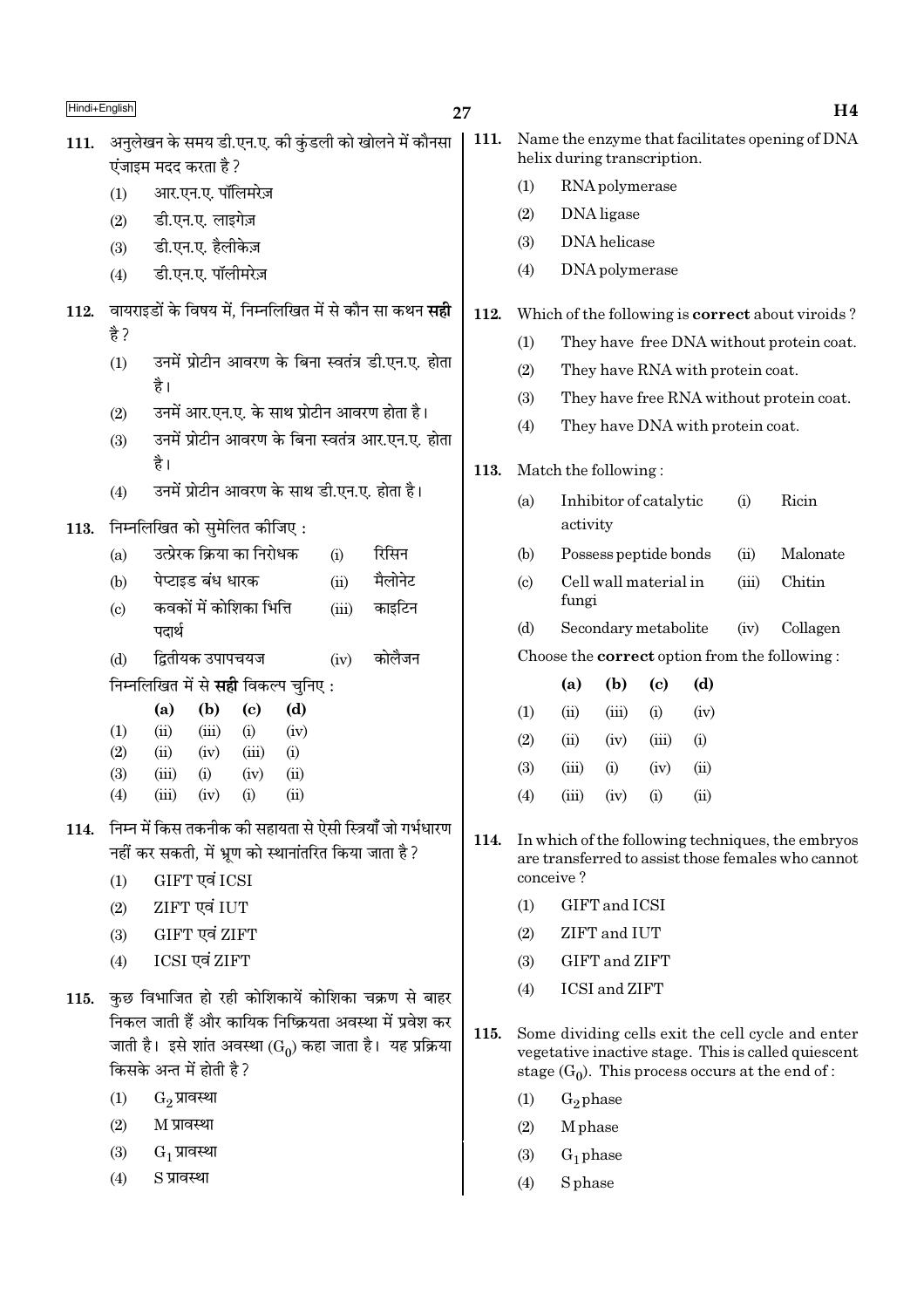| जीव को उनके जैवप्रौद्योगिकी में उपयोग के लिए सुमेलित<br>116.<br>कीजिए। |                            |                                                   |                                  |                            |      |                                                                                        |  |  |  |
|------------------------------------------------------------------------|----------------------------|---------------------------------------------------|----------------------------------|----------------------------|------|----------------------------------------------------------------------------------------|--|--|--|
|                                                                        | (a)                        |                                                   |                                  |                            |      | <i>बैसिलस थुर्रिजिनिसिस</i> (i) क्लोनिक वेक्टर                                         |  |  |  |
|                                                                        | (b)                        |                                                   | थर्मस एक्वेटिकस                  |                            | (ii) | प्रथम rDNA अणु का<br>निर्माण                                                           |  |  |  |
|                                                                        | $\left( \mathrm{c}\right)$ |                                                   | एग्रोबैक्टीरियम<br>ट्युमिफेसिएंस |                            |      | (iii) डी.एन.ए. पॉलिमरेज                                                                |  |  |  |
|                                                                        | (d)                        | साल्मोनेला                                        | टाइफीम्युरियम                    |                            |      | (iv) Cry प्रोटीन                                                                       |  |  |  |
|                                                                        |                            | निम्नलिखित में से <b>सही</b> विकल्प चुनिए :       |                                  |                            |      |                                                                                        |  |  |  |
|                                                                        |                            | (a)                                               | (b)                              | $\left( \mathrm{e}\right)$ | (d)  |                                                                                        |  |  |  |
|                                                                        | (1)                        |                                                   |                                  | $(iii)$ $(iv)$ $(i)$       | (ii) |                                                                                        |  |  |  |
|                                                                        |                            |                                                   |                                  | (2) (ii) (iv) (iii) (i)    |      |                                                                                        |  |  |  |
|                                                                        |                            |                                                   |                                  | (3) (iv) (iii) (i) (ii)    |      |                                                                                        |  |  |  |
|                                                                        | (4)                        |                                                   | $(iii)$ $(ii)$                   | $(iv)$ (i)                 |      |                                                                                        |  |  |  |
|                                                                        |                            | 117.   स्ट्रोबिलाई या शंकु किसमें पाये जाते हैं ? |                                  |                            |      |                                                                                        |  |  |  |
|                                                                        | (1)                        | इक्वीसीटम                                         |                                  |                            |      |                                                                                        |  |  |  |
|                                                                        | (2)                        | साल्विनिया                                        |                                  |                            |      |                                                                                        |  |  |  |
|                                                                        |                            | (3) टेरिस                                         |                                  |                            |      |                                                                                        |  |  |  |
|                                                                        | (4)                        | मार्केशिया                                        |                                  |                            |      |                                                                                        |  |  |  |
|                                                                        | चयन करो।                   |                                                   |                                  |                            |      | 118.    अंतरावस्था की G <sub>1</sub> प्रावस्था ( गैप 1 ) के बारे में <b>सही</b> कथन का |  |  |  |
|                                                                        | (1)                        |                                                   |                                  | केन्द्रक विभाजन होता है।   |      |                                                                                        |  |  |  |
|                                                                        | (2)                        |                                                   |                                  |                            |      | डी.एन.ए. संश्लेषण या प्रतिकृतिकरण होता है।                                             |  |  |  |
|                                                                        | (3)                        |                                                   |                                  |                            |      | सभी कोशिका अवयवों का पुनर्गठन होता है।                                                 |  |  |  |
|                                                                        | (4)                        |                                                   |                                  |                            |      | कोशिका उपापचयी सक्रिय होती है, वृद्धि करती है<br>लेकिन DNA की प्रतिकृति नहीं करती।     |  |  |  |
| 119.                                                                   | होती है ?                  |                                                   |                                  |                            |      | ट्रांसलेशन (अनुवादन/स्थानांतरण) की प्रथम अवस्था कौन सी                                 |  |  |  |
|                                                                        | (1)                        |                                                   |                                  | एक एंटी-कोडॉन की पहचान     |      |                                                                                        |  |  |  |
|                                                                        | (2)                        |                                                   |                                  | राइबोसोम से mRNA का बन्धन  |      |                                                                                        |  |  |  |
|                                                                        | (3)                        |                                                   |                                  | डी.एन.ए. अणु की पहचान      |      |                                                                                        |  |  |  |

tRNA का ऐमीनोएसीलेशन  $(4)$ 

28

- 116. Match the organism with its use in biotechnology.
	- $(a)$ Bacillus  $(i)$ Cloning vector thuringiensis
	- $(b)$ *Thermus* Construction of  $(ii)$ first rDNA aquaticus molecule
	- $(c)$ Agrobacterium  $(iii)$ DNA polymerase tumefaciens
	- $(d)$ Salmonella  $(iv)$ Cry proteins typhimurium

Select the **correct** option from the following:

|                   | (a)   | (b)        | (c)   | (d)               |
|-------------------|-------|------------|-------|-------------------|
| (1)               | (iii) | (iv)       | (i)   | (ii)              |
| (2)               | (ii)  | (iv)       | (iii) | (i)               |
| (3)               | (iv)  | (iii)      | (i)   | (ii)              |
| $\left( 4\right)$ | (iii) | $\rm (ii)$ | (iv)  | $\left( 1\right)$ |

- Strobili or cones are found in: 117.
	- $(1)$ Equisetum
	- $(2)$ Salvinia
	- $(3)$ Pteris

- Marchantia  $(4)$
- 118. Identify the correct statement with regard to  $G_1$  phase (Gap 1) of interphase.
	- $(1)$ Nuclear Division takes place.
	- $(2)$ DNA synthesis or replication takes place.
	- $(3)$ Reorganisation of all cell components takes place.
	- $(4)$ Cell is metabolically active, grows but does not replicate its DNA.
- 119. The first phase of translation is:
	- $(1)$ Recognition of an anti-codon
	- $(2)$ Binding of mRNA to ribosome
	- $(3)$ Recognition of DNA molecule
	- $(4)$ Aminoacylation of tRNA

Hindi+English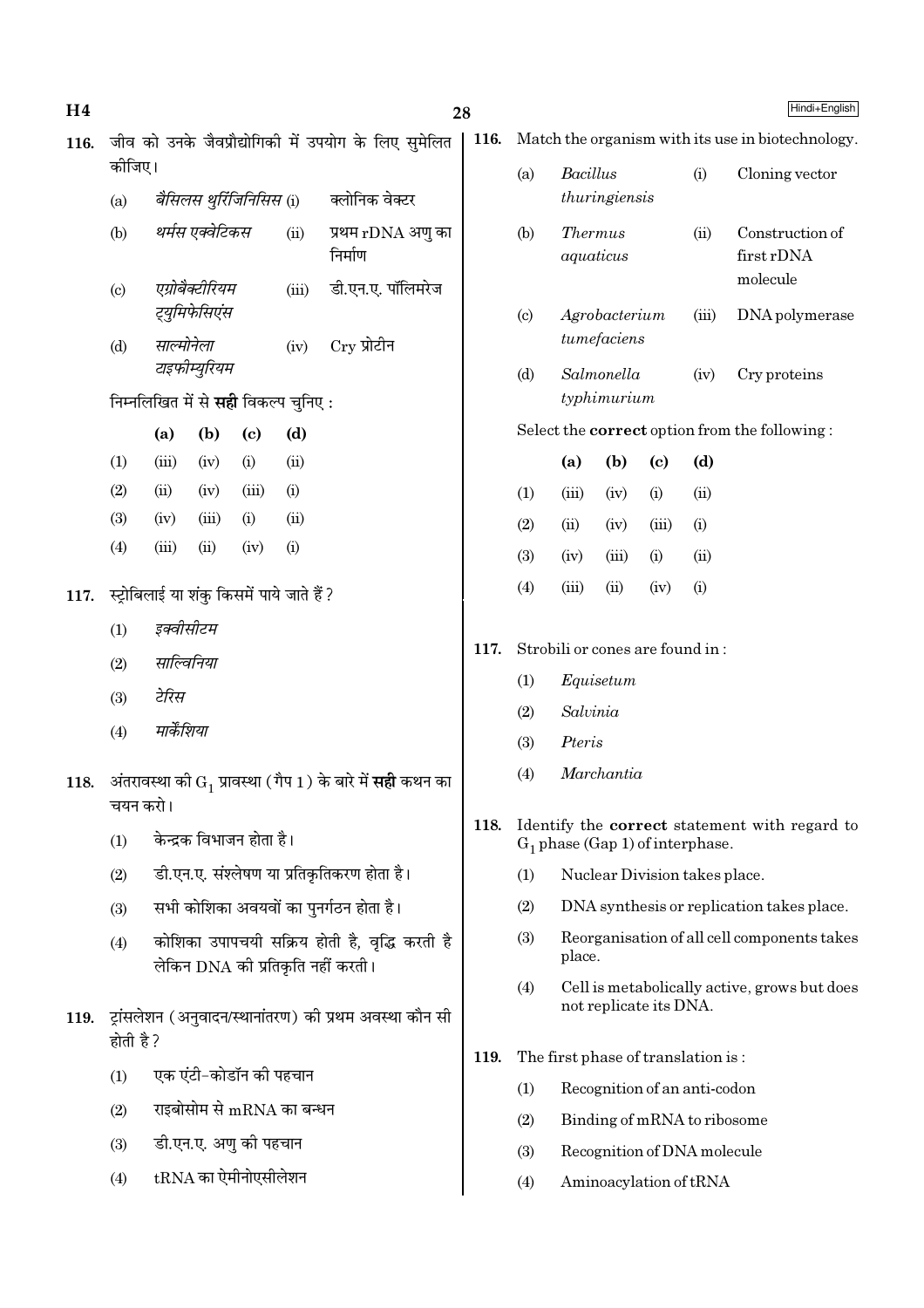| Hindi+English |
|---------------|
|---------------|

120. निम्न स्तंभों का मिलान कर **सही** विकल्प का चयन करो।

|      |                             | स्तंभ - I     |                   |                               |                                               |            | स्तंभ - II                                                                                                           |
|------|-----------------------------|---------------|-------------------|-------------------------------|-----------------------------------------------|------------|----------------------------------------------------------------------------------------------------------------------|
|      | (a)                         |               | यूथ, बहुहारी पीडक |                               |                                               | (i)        | एस्टेरियस                                                                                                            |
|      | (b)                         |               |                   |                               | व्यस्कों में अरीय सममिति एवं                  | (ii)       | बिच्छ्                                                                                                               |
|      |                             |               |                   | लार्वा में द्विपार्श्व सममिति |                                               |            |                                                                                                                      |
|      | $\left( \mathrm{c} \right)$ | पुस्त फुप्फुस |                   |                               | (iii)                                         | टीनोप्लाना |                                                                                                                      |
|      | (d)                         | जीवसंदीप्ति   |                   |                               | (iv)                                          | लोकस्टा    |                                                                                                                      |
|      |                             | (a)           | (b)               | (c)                           | (d)                                           |            |                                                                                                                      |
|      | (1)                         | (ii)          | (i)               | (iii)                         | (iv)                                          |            |                                                                                                                      |
|      | (2)                         | (i)           | (iii)             | (ii)                          | (iv)                                          |            |                                                                                                                      |
|      | (3)                         | (iv)          | (i)               | (ii)                          | (iii)                                         |            |                                                                                                                      |
|      | (4)                         | (iii)         | (ii)              | (i)                           | (iv)                                          |            |                                                                                                                      |
| 121. |                             |               |                   |                               | ऐंटेरोकाइनेज किसको बदलने में सहायता करता है ? |            |                                                                                                                      |
|      | (1)                         |               |                   | पेप्सिनोजन को पेप्सिन में     |                                               |            |                                                                                                                      |
|      | (2)                         |               |                   | प्रोटीन को पॉलीपेप्टाइड में   |                                               |            |                                                                                                                      |
|      | (3)                         |               |                   | ट्रिप्सिनोजन को ट्रिप्सिन में |                                               |            |                                                                                                                      |
|      | (4)                         |               |                   | कैसीनोजन को कैसीन में         |                                               |            |                                                                                                                      |
| 122. |                             |               |                   |                               |                                               |            | द्वितीयक उपापचयज, जैसे कि निकोटीन, स्ट्रिक्नीन और कैफीन<br>को पौधों के द्वारा अपने लिए क्यों उत्पादित किया जाता है ? |
|      | (1)                         |               | प्रजनन पर प्रभाव  |                               |                                               |            |                                                                                                                      |

- पोषण में उपयोग  $(2)$
- वृद्धि पर प्रभाव  $(3)$
- रक्षा पर असर  $(4)$
- 123. निम्न रोगों को उनके पैदा करने वाले जीवों के साथ मिलान कर **सही** विकल्प का चयन करो।

|                             | स्तंभ - I  |             |                            |       | स्तंभ - II   |
|-----------------------------|------------|-------------|----------------------------|-------|--------------|
| $\left(\mathrm{a}\right)$   | टाइफॉइड    |             |                            | (i)   | वुचेरेरिया   |
| (b)                         | न्यूमोनिया |             |                            | (ii)  | प्लैज्मोडियम |
| $\left( \mathrm{c} \right)$ |            | फाइलेरिएसिस |                            | (iii) | साल्मोनेला   |
| (d)                         | मलेरिया    |             |                            | (iv)  | हीमोफिलस     |
|                             | (a)        | (b)         | $\left( \mathrm{e}\right)$ | (d)   |              |
| $\left(1\right)$            | (iv)       | (i)         | (ii)                       | (iii) |              |
| (2)                         | (i)        | (iii)       | (ii)                       | (iv)  |              |
| (3)                         | (iii)      | (iv)        | (i)                        | (ii)  |              |
| $\left( 4\right)$           | (ii)       | (i)         | (iii)                      | (iv)  |              |

|                 | 120. Match the following columns and select the |  |  |
|-----------------|-------------------------------------------------|--|--|
| correct option. |                                                 |  |  |

29

121.

|                             |       | Column - I        |                                               |       | Column - II |                                                 |  |  |
|-----------------------------|-------|-------------------|-----------------------------------------------|-------|-------------|-------------------------------------------------|--|--|
| (a)                         | pest  |                   | Gregarious, polyphagous (i)                   |       | Asterias    |                                                 |  |  |
| (b)                         |       | Adult with radial | symmetry and larva<br>with bilateral symmetry | (ii)  | Scorpion    |                                                 |  |  |
| $\left( \mathrm{c} \right)$ |       | Book lungs        |                                               | (iii) | Ctenoplana  |                                                 |  |  |
| (d)                         |       | Bioluminescence   |                                               |       | (iv)        | Locusta                                         |  |  |
|                             | (a)   | (b)               | (c)                                           | (d)   |             |                                                 |  |  |
| (1)                         | (ii)  | (i)               | (iii)                                         | (iv)  |             |                                                 |  |  |
| (2)                         | (i)   | (iii)             | (ii)                                          | (iv)  |             |                                                 |  |  |
| (3)                         | (iv)  | (i)               | (ii)                                          | (iii) |             |                                                 |  |  |
| (4)                         | (iii) | $\sin$            | (i)                                           | (iv)  |             |                                                 |  |  |
|                             |       |                   |                                               |       |             | The enzyme enterokinase helps in conversion of: |  |  |

- $(1)$ pepsinogen into pepsin
- $(2)$ protein into polypeptides
- $(3)$ trypsinogen into trypsin
- caseinogen into casein  $(4)$
- 122. Secondary metabolites such as nicotine, strychnine and caffeine are produced by plants for their:
	- Effect on reproduction  $(1)$
	- $(2)$ Nutritive value
	- $(3)$ Growth response
	- Defence action  $(4)$
- 123. Match the following diseases with the causative organism and select the **correct** option.

|                             |            | Column - I | Column - II |       |             |
|-----------------------------|------------|------------|-------------|-------|-------------|
| (a)                         | Typhoid    |            |             | (i)   | Wuchereria  |
| (b)                         |            | Pneumonia  |             | (ii)  | Plasmodium  |
| $\left( \mathrm{c} \right)$ | Filariasis |            |             | (iii) | Salmonella  |
| (d)                         | Malaria    |            |             | (iv)  | Haemophilus |
|                             | (a)        | (b)        | (c)         | (d)   |             |
| (1)                         | (iv)       | (i)        | (ii)        | (iii) |             |
| (2)                         | (i)        | (iii)      | (ii)        | (iv)  |             |
| (3)                         | (iii)      | (iv)       | (i)         | (ii)  |             |
| (4)                         | (ii)       | (i)        | (iii)       | (iv)  |             |
|                             |            |            |             |       |             |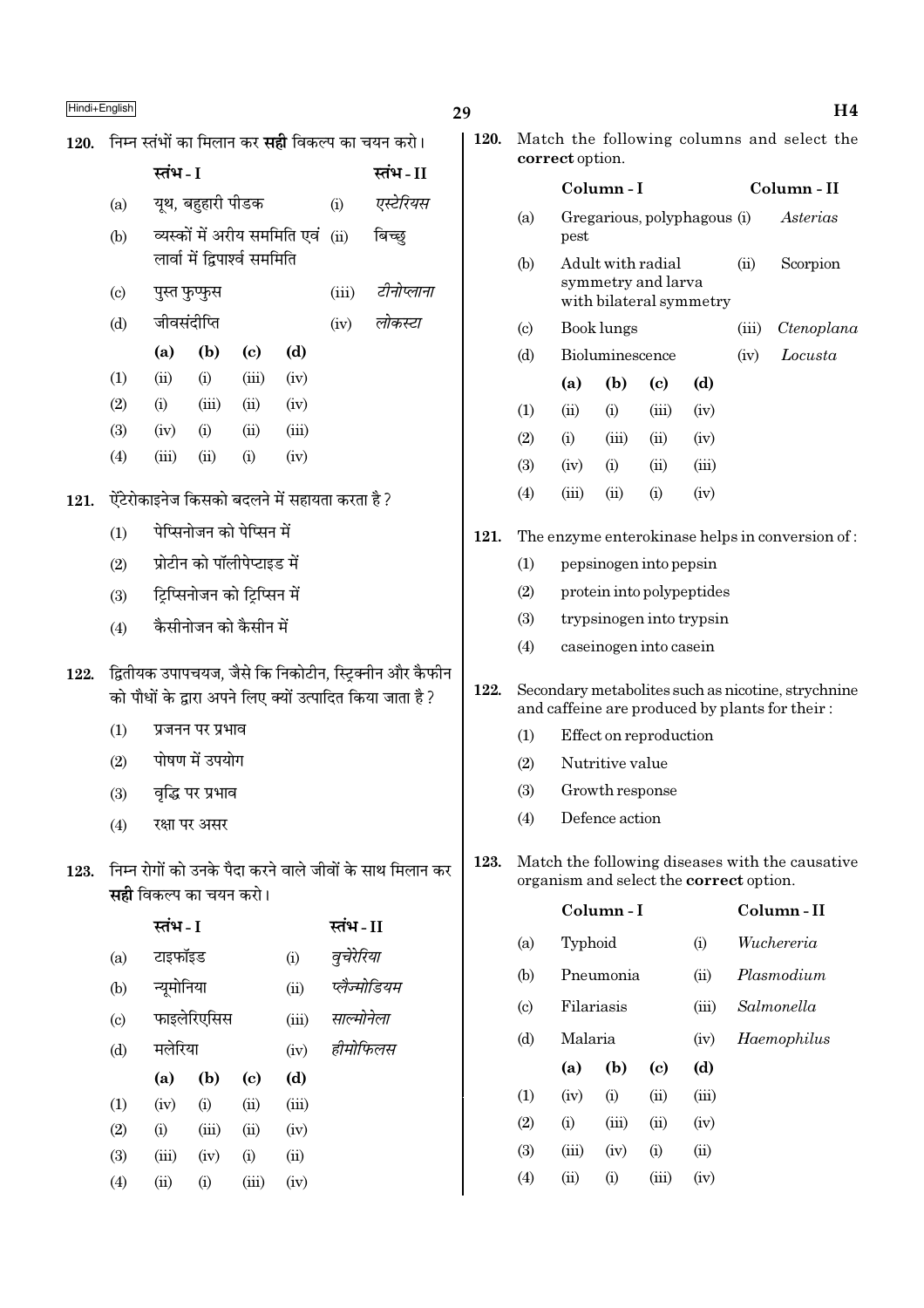$H<sub>4</sub>$ 

124. अर-पष्पक में क्या होता है ?

- अर्द्ध अधोवर्ती अंडाशय  $(1)$
- अधोवर्ती अंडाशय  $(2)$
- ऊर्ध्ववर्ती अंडाशय  $(3)$
- जायांगाधर अंडाशय  $(4)$
- मानक ई.सी.जी. का क्यु.आर.एस. सम्मिश्र दर्शाता है: 125.
	- निलयों का पनर्ध्रवण  $(1)$
	- आलिंदों का पुनर्ध्रुवण  $(2)$
	- आलिंदों का विध्रवण  $(3)$
	- निलयों का विध्रवण  $(4)$
- 126. उस वृद्धि नियंत्रक का नाम बताइये जिसे गन्ने की फसल पर छिडकने से उसके तने की लम्बाई में बढोत्तरी होती है. तथा गन्ने के फसल की पैदावार बढ़ती है।
	- ऐब्सीसिक अम्ल  $(1)$
	- साइटोकाइनीन  $(2)$
	- जिबरेलीन  $(3)$
	- एथिलीन  $(4)$
- 127. निम्न में कौन, ऐसे जीवों के सही उदाहरणों को संदर्भित करता है जो मानव की क्रियाओं द्वारा वातावरण में बदलाव के कारण विकसित हुए है ?
	- गैलापैगो द्वीप में डार्विन की फिंचें  $(a)$
	- खरपतवारों में शाकनाशी का प्रतिरोध  $(h)$
	- ससीमकेन्द्रकों में दवाइयों का प्रतिरोध  $(c)$
	- मनृष्य द्वारा बनायी पालत पशु जैसे कृतों की नस्लें  $(d)$
	- केवल (d)  $(1)$
	- केवल (a)  $(2)$
	- $(a)$  एवं  $(c)$  $(3)$
	- (b), (c) एवं (d)  $(4)$
- 128. क्रमागत उन्नति के लिए भ्रणीय प्रमाण को किसने अस्वीकार किया था?
	- ओपेरिन  $(1)$
	- कार्ल अर्नस्ट वॉन बेयर  $(2)$
	- $(3)$ अल्फ्रेड वालस
	- चार्ल्स डार्विन  $(4)$

# 30

- $124.$ Ray florets have:
	- $(1)$ Half inferior ovary
	- $(2)$ Inferior ovary
	- $(3)$ Superior ovary
	- $(4)$ Hypogynous ovary
- 125. The QRS complex in a standard ECG represents:
	- Repolarisation of ventricles  $(1)$
	- $(2)$ Repolarisation of auricles
	- $(3)$ Depolarisation of auricles
	- $(4)$ Depolarisation of ventricles
- 126. Name the plant growth regulator which upon spraying on sugarcane crop, increases the length of stem, thus increasing the yield of sugarcane crop.
	- Abscisic acid  $(1)$
	- Cvtokinin  $(2)$
	- $(3)$ Gibberellin
	- Ethylene  $(4)$
- 127. Which of the following refer to  $correct$  example(s) of organisms which have evolved due to changes in environment brought about by anthropogenic action?
	- Darwin's Finches of Galapagos islands.  $(a)$
	- $(h)$ Herbicide resistant weeds.
	- $\left( \mathrm{e}\right)$ Drug resistant eukarvotes.
	- $(d)$ Man-created breeds of domesticated animals like dogs.
	- $(1)$ only (d)
	- $\text{only}(\text{a})$  $(2)$
	- $(a)$  and  $(c)$  $(3)$
	- $(b)$ ,  $(c)$  and  $(d)$  $(4)$
- 128. Embryological support for evolution was disapproved by:
	- $(1)$ Oparin
	- $(2)$ Karl Ernst von Baer
	- $(3)$ Alfred Wallace
	- Charles Darwin  $(4)$

Hindi+English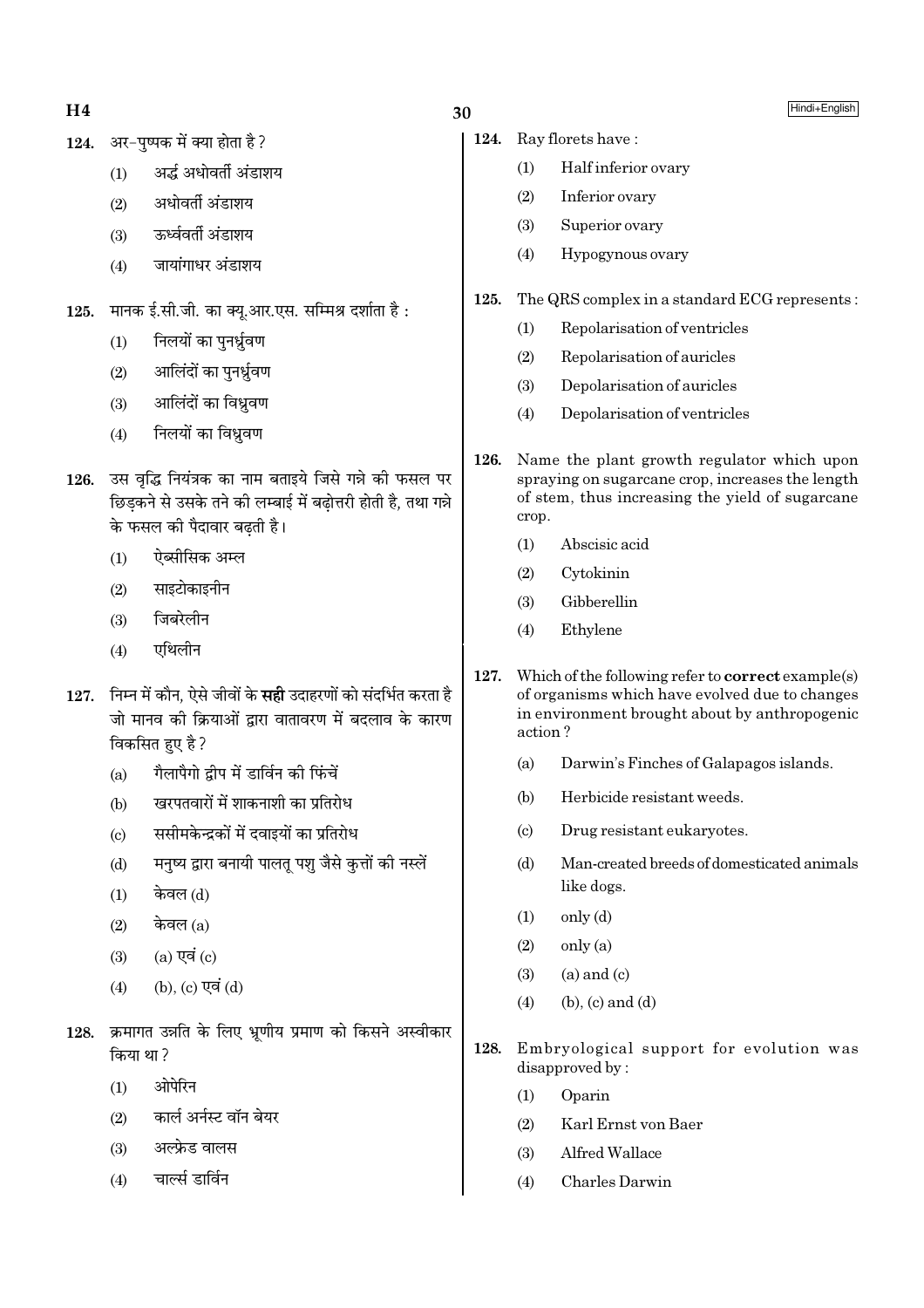- 129. निम्नलिखित में से कौन सा यग्म एक कोशिकीय शैवालों का  $\frac{4}{5}$ 
	- क्लोरेला और स्पाइरुलीना  $(1)$
	- लैमिनेरिया और सारगासम  $(2)$
	- जेलिडियम और ग्रासिलेरिया  $(3)$
	- ऐनाबीनाओर वॉल्वॉक्स  $(4)$
- अंतर्विष्ट कार्यों के विषय में निम्नलिखित में से कौन सा कथन 130. गलत $\n <sup>3</sup>$ ?
	- ये कोशिकादव्य में निचित पदार्थ को व्यक्त करते हैं।  $(1)$
	- ये किसी झिल्ली से घिरे नहीं होते।  $(2)$
	- ये खाद्य कणों के अंतर्ग्रहण में शामिल होते हैं।  $(3)$
	- ये कोशिकाद्रव्य में स्वतंत्र रूप में होते हैं।  $(4)$
- 131. निम्न में कौन मूत्रवृद्धि को रोकने में सहायता करेगा ?
	- .IG कोशिकाओं द्वारा रेनिन का स्रावण कम होना  $(1)$
	- $ADH$  के अल्पस्रवण से अधिक जल का पुनरावशोषण  $(2)$
	- एल्डोस्टेरान के कारण वृक्क नलिका से  $\rm Na^+$  एवं जल  $(3)$ का पुनरावशोषण
	- एट्रियल नेट्रियरेटिक कारक द्वारा वाहिकाओं का संकीर्णन  $(4)$ होना
- **सही** मिलान का चयन करो। 132.
	- थैलेसीमिया  $X$  संलग्न  $(1)$
	- हीमोफीलिया  $Y$  संलग्न  $(2)$
	- फ़ेनिलकीटोन्यरिया अलिंग क्रोमोसोम  $(3)$ 
		- प्रभावी लक्षण
	- अलिंग क्रोमोसोम दात्र कोशिका अरक्तता  $(4)$ अप्रभावी लक्षण, कोमोसोम-11
- 133. एक पारितन्त्र में सकल प्राथमिक उत्पादकता और नेट प्राथमिक उत्पादकता के संबन्ध में. निम्नलिखित में से कौन सा कथन **सही** है ?
	- सकल प्राथमिक उत्पादकता और नेट प्राथमिक उत्पादकता  $(1)$ के बीच कोई सम्बन्ध नहीं है।
	- सकल प्राथमिक उत्पादकता सदैव नेट प्राथमिक उत्पादकता  $(2)$ से कम होती है।
	- सकल प्राथमिक उत्पादकता सदैव नेट प्राथमिक उत्पादकता  $(3)$ से अधिक होती है।
	- सकल प्राथमिक उत्पादकता और नेट प्राथमिक उत्पादकता  $(4)$ एक ही है और अभिन्न है।
- 129. Which of the following pairs is of unicellular algae?
	- Chlorella and Spirulina  $(1)$
	- $(2)$ Laminaria and Sargassum
	- Gelidium and Gracilaria  $(3)$
	- Anabaena and Volvox  $(4)$
- 130. Which of the following statements about inclusion bodies is incorrect?
	- $(1)$ These represent reserve material in cytoplasm.
	- They are not bound by any membrane.  $(2)$
	- $(3)$ These are involved in ingestion of food particles.
	- $(4)$ They lie free in the cytoplasm.
- 131. Which of the following would help in prevention of diuresis?
	- $(1)$ Decrease in secretion of renin by JG cells
	- More water reabsorption due to  $(2)$ undersecretion of ADH
	- Reabsorption of Na<sup>+</sup> and water from renal  $(3)$ tubules due to aldosterone
	- $(4)$ Atrial natriuretic factor  $0.911808$ vasoconstriction

#### 132. Select the correct match.

| (1) | Thalassemia           | X linked                                       |
|-----|-----------------------|------------------------------------------------|
| (2) | Haemophilia           | Y linked                                       |
| (3) | Phenylketonuria       | Autosomal<br>dominant trait                    |
| (4) | Sickle cell anaemia - | Autosomal<br>recessive trait,<br>chromosome-11 |

- 133. In relation to Gross primary productivity and Net primary productivity of an ecosystem, which one of the following statements is **correct**?
	- $(1)$ There is no relationship between Gross primary productivity and Net primary productivity.
	- $(2)$ Gross primary productivity is always less than net primary productivity.
	- $(3)$ Gross primary productivity is always more than net primary productivity.
	- $(4)$ Gross primary productivity and Net primary productivity are one and same.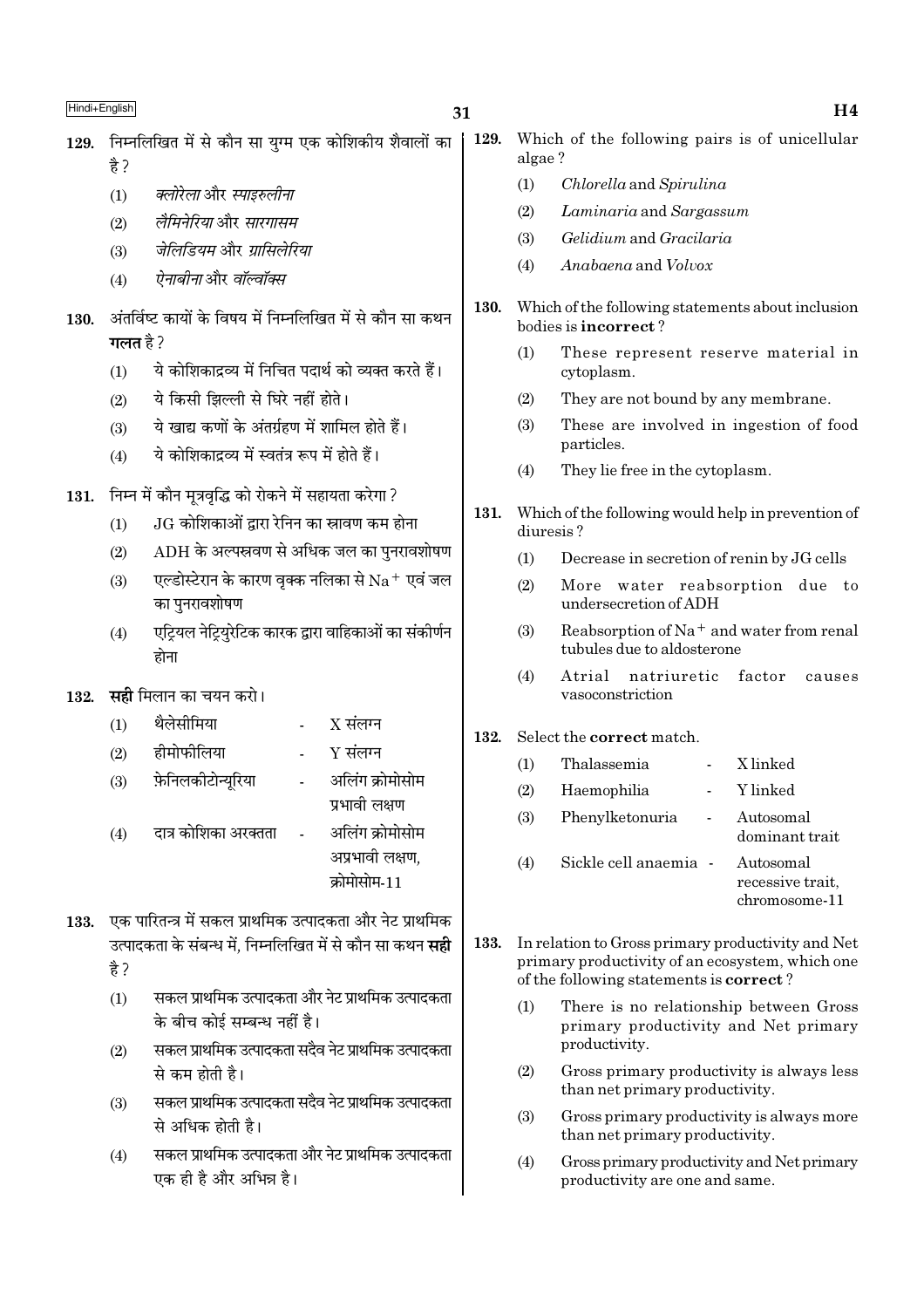- ऑक्सीजन के परिवहन के संदर्भ में **गलत** कथन को पहचानो। 134.
	- वायु कूपिका में कम  ${_{\rm pCO_2}}$  ऑक्सीहीमोग्लोबिन बनने  $(1)$ में सहायक होती है।
	- ऑक्सीजन की हीमोग्लोबिन से बंधता मुख्यत:  $\mathrm{O}_2$  के  $(2)$ आंशिक दाब से संबंधित है।
	- $CO<sub>2</sub>$  का आंशिक दाब हीमोग्लोबिन से बंधने वाली  $(3)$  $O<sub>2</sub>$  में बाधा डाल सकता है।
	- वायु कूपिका में  $\rm H^+$  की उच्च सांद्रता ऑक्सीहीमोग्लोबिन  $(4)$ बनने में सहायक होती है।
- *प्लेज्मोडियम* की संक्रमक अवस्था जो मानव शरीर में प्रवेश 135. करती है. है:
	- नर यग्मकजनक  $(1)$
	- $(2)$ पोषाण
	- $(3)$ जीवाणज
	- मादा युग्मकजनक  $(4)$
- 136. निम्न में मृत्र की कौनसी अवस्था डायाबिटीज मेलिटस की ओर संकेत करती है ?
	- $(1)$ रीनल कैल्कुली एवं हाइपरग्लाइसिमिया
	- यूरेमिया एवं कीटोनुरिया  $(2)$
	- यूरेमिया एवं रीनल कैल्कुली  $(3)$
	- कीटोनुरिया एवं ग्लाइकोसूरिया  $(4)$
- 137. प्रकाश अभिक्रिया में. इलेक्टॉनों के स्थानांतरण को प्लास्टोक्विनोन कहाँ से सुगम बनाता है ?
	- PS-I से ATP सिन्थेज  $(1)$
	- $PS-II$  से  $\mathrm{Cytb}_{6}$ र्सिमिश्र  $(2)$
	- $\mathrm{Cytb}_6$ f सम्मिश्र से PS-I  $(3)$
	- $PS-I$  से NADP<sup>+</sup>  $(4)$
- 138. निम्न स्तंभों का मिलान कर **सद्दी** विकल्प का चयन करो।

|     | स्तभ - I |                     |                            |       | स्तभ - II      |
|-----|----------|---------------------|----------------------------|-------|----------------|
| (a) |          |                     | क्लोम छिद्रों के 6-15 (i)  |       | ट्राइगोन       |
|     | युग्म    |                     |                            |       |                |
| (b) |          | हैटरोसर्कल पुच्छ पख |                            | (ii)  | साइक्लोस्टोम्स |
| (c) | वायु कोष |                     |                            | (iii) | कांड्रीक्थीज   |
| (d) | विष दंश  |                     |                            | (iv)  | ओस्टिक्थीज     |
|     | (a)      | (b)                 | $\left( \mathrm{e}\right)$ | (d)   |                |
| (1) | (i)      | (iv)                | (iii)                      | (ii)  |                |
| (2) | (ii)     | (iii)               | (iv)                       | (i)   |                |
| (3) | (iii)    | (iv)                | (i)                        | (ii)  |                |
| (4) | (iv)     | (ii)                | (iii)                      | (i)   |                |

- 134. Identify the wrong statement with reference to transport of oxygen.
	- $(1)$ Low  $pCO_2$  in alveoli favours the formation of oxyhaemoglobin.
	- $(2)$ Binding of oxygen with haemoglobin is mainly related to partial pressure of  $O_2$ .
	- $(3)$ Partial pressure of  $CO<sub>2</sub>$  can interfere with  $O_2$  binding with haemoglobin.
	- Higher  $H^+$  conc. in alveoli favours the  $(4)$ formation of oxyhaemoglobin.
- 135. The infectious stage of *Plasmodium* that enters the human body is:
	- $(1)$ Male gametocytes
	- $(2)$ Trophozoites
	- $(3)$ Sporozoites
	- $(4)$ Female gametocytes
- 136. Presence of which of the following conditions in urine are indicative of Diabetes Mellitus?
	- $(1)$ Renal calculi and Hyperglycaemia
	- $(2)$ Uremia and Ketonuria
	- $(3)$ Uremia and Renal Calculi
	- Ketonuria and Glycosuria  $(4)$
- 137. In light reaction, plastoquinone facilitates the transfer of electrons from:
	- PS-I to ATP synthase  $(1)$
	- PS-II to  $\mathrm{Cytb}_6$ f complex  $(2)$
	- $Cytb<sub>6</sub>f complex to PS-I$  $(3)$
	- PS-I to NADP+  $(4)$
- 138. Match the following columns and select the correct option.

|                            |            | Column - I                 |       |       | Column - II    |  |  |  |
|----------------------------|------------|----------------------------|-------|-------|----------------|--|--|--|
| (a)                        | gill slits | $6 - 15$ pairs of          |       | (i)   | Trygon         |  |  |  |
| (b)                        |            | Heterocercal<br>caudal fin |       | (ii)  | Cyclostomes    |  |  |  |
| $\left( \mathrm{c}\right)$ |            | Air Bladder                |       | (iii) | Chondrichthyes |  |  |  |
| (d)                        |            | Poison sting               |       | (iv)  | Osteichthyes   |  |  |  |
|                            | (a)        | (b)                        | (c)   | (d)   |                |  |  |  |
| (1)                        | (i)        | (iv)                       | (iii) | (ii)  |                |  |  |  |
| (2)                        | (ii)       | (iii)                      | (iv)  | (i)   |                |  |  |  |
| (3)                        | (iii)      | (iv)                       | (i)   | (ii)  |                |  |  |  |
| (4)                        | (iv)       | $\rm (ii)$                 | (iii) | (i)   |                |  |  |  |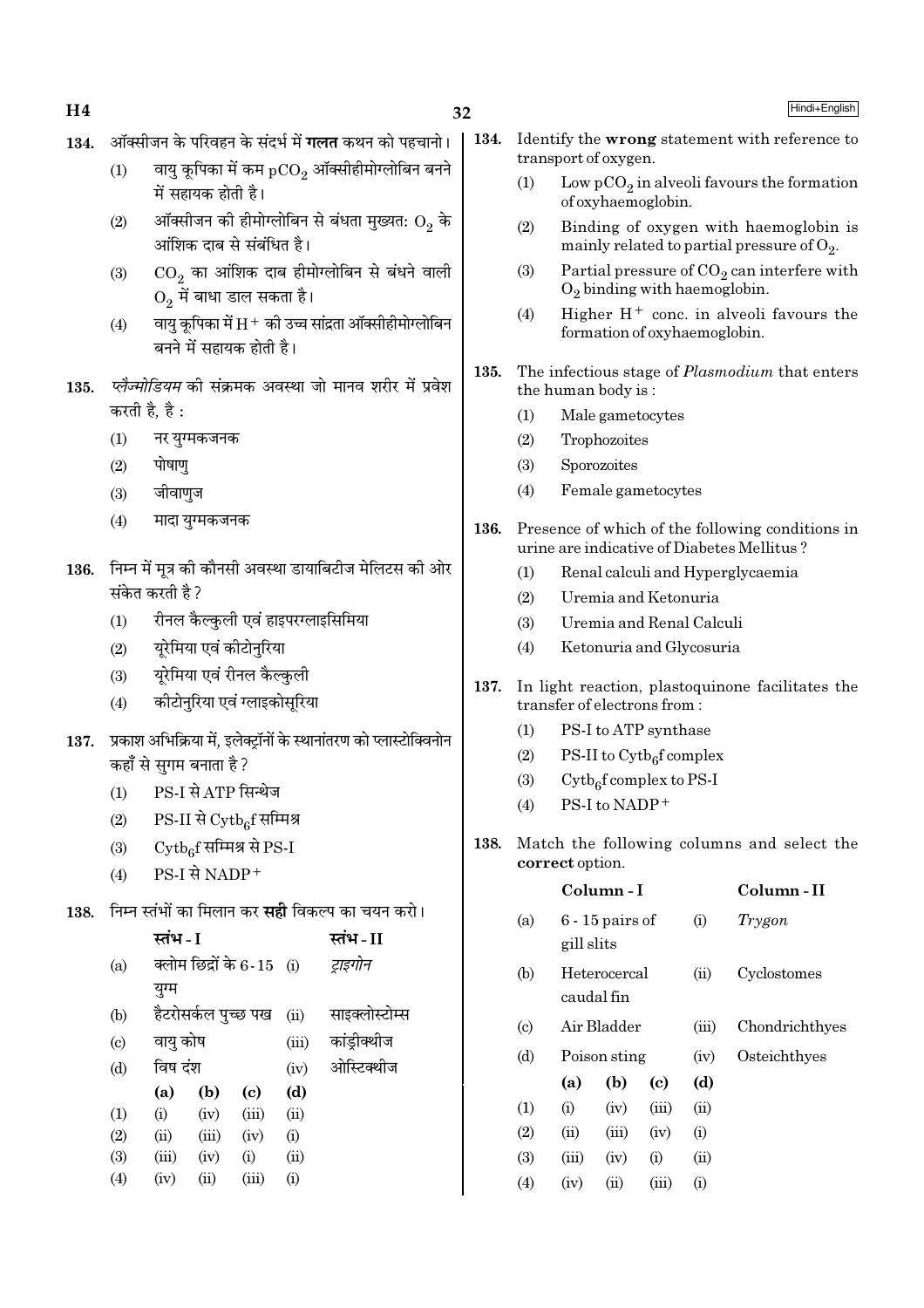पेंग्विन एवं डॉलफिन के पक्ष उदाहरण है: 139.

> प्राकृतिक वरण का  $(1)$

अनकली विकिरण का  $(2)$ 

- अभिसारी विकास का  $(3)$
- औद्योगिक मैलेनिज्म का  $(4)$
- अंटार्कटिक क्षेत्र में हिम-अंधता किस कारण होती है ? 140.
	- अवरक्त किरणों द्वारा रेटीना में क्षति  $(1)$
	- निम्न ताप द्वारा आँख में दव के जमने के कारण  $(2)$
	- UV-B विकिरण की उच्च मात्रा के कारण कॉर्निया का  $(3)$ शोथ
	- हिम से प्रकाश का उच्च परावर्तन  $(4)$
- 141. अर्द्ध अधोवर्ती अंडाशय किसमें पाया जाता है ?
	- आलूबुखारा  $(1)$
	- $(2)$ बैंगन
	- सरसों  $(3)$
	- सुरजमुखी  $(4)$
- वृद्धि की प्रक्रिया अधिकतम किस दौरान होती है ? 142.
	- $(1)$ प्रसुप्ति
	- लॉग प्रावस्था  $(2)$
	- पश्चता प्रावस्था  $(3)$
	- जीर्णता  $(4)$
- 143. निम्नलिखित में से कौन एक बीज प्रसुप्ति नियंत्रित करने वाला निरोधक पदार्थ **नहीं** है ?
	- पैरा-ऐस्कॉर्बिक अम्ल  $(1)$
	- जिबरेलिक अम्ल  $(2)$
	- एब्सीसिक अम्ल  $(3)$
	- फिनोलिक अम्ल  $(4)$
- 144. प्रकाशश्वसन में RuBisCo एंजाइम की ऑक्सीजनीकरण क्रिया से किसका निर्माण होता है ?
	- $4\text{-}C$  यौगिक का  $1$  अण और  $2\text{-}C$  यौगिक का  $1$  अण  $(1)$
	- $3$ -C यौगिक के 2 अण  $(2)$
	- 3-C यौगिक का 1 अण  $(3)$
	- $6$ - $C$  यौगिक का  $1$  अण्  $(4)$
- 139. Flippers of Penguins and Dolphins are examples  $of:$ 
	- $(1)$ Natural selection
	- $(2)$ Adaptive radiation
	- $(3)$ Convergent evolution
	- Industrial melanism  $(4)$
- $140.$ Snow-blindness in Antarctic region is due to:
	- $(1)$ Damage to retina caused by infra-red rays
	- Freezing of fluids in the eye by low  $(2)$ temperature
	- Inflammation of cornea due to high dose of  $(3)$ **UV-B** radiation
	- High reflection of light from snow  $(4)$
- The ovary is half inferior in:  $141.$ 
	- $(1)$ Plum
	- **Brinial**  $(2)$
	- Mustard  $(3)$
	- Sunflower  $(4)$
- The process of growth is maximum during: 142.
	- $(1)$ Dormancy
	- $(2)$ Log phase
	- $(3)$ Lag phase
	- Senescence  $(4)$
- $143.$ Which of the following is not an inhibitory substance governing seed dormancy?
	- Para-ascorbic acid  $(1)$
	- $(2)$ Gibberellic acid
	- Abscisic acid  $(3)$
	- Phenolic acid  $(4)$
- 144. The oxygenation activity of RuBisCo enzyme in photorespiration leads to the formation of:
	- $(1)$ 1 molecule of 4-C compound and 1 molecule of 2-C compound
	- 2 molecules of 3-C compound  $(2)$
	- $(3)$ 1 molecule of 3-C compound
	- $(4)$ 1 molecule of 6-C compound

 $H<sub>4</sub>$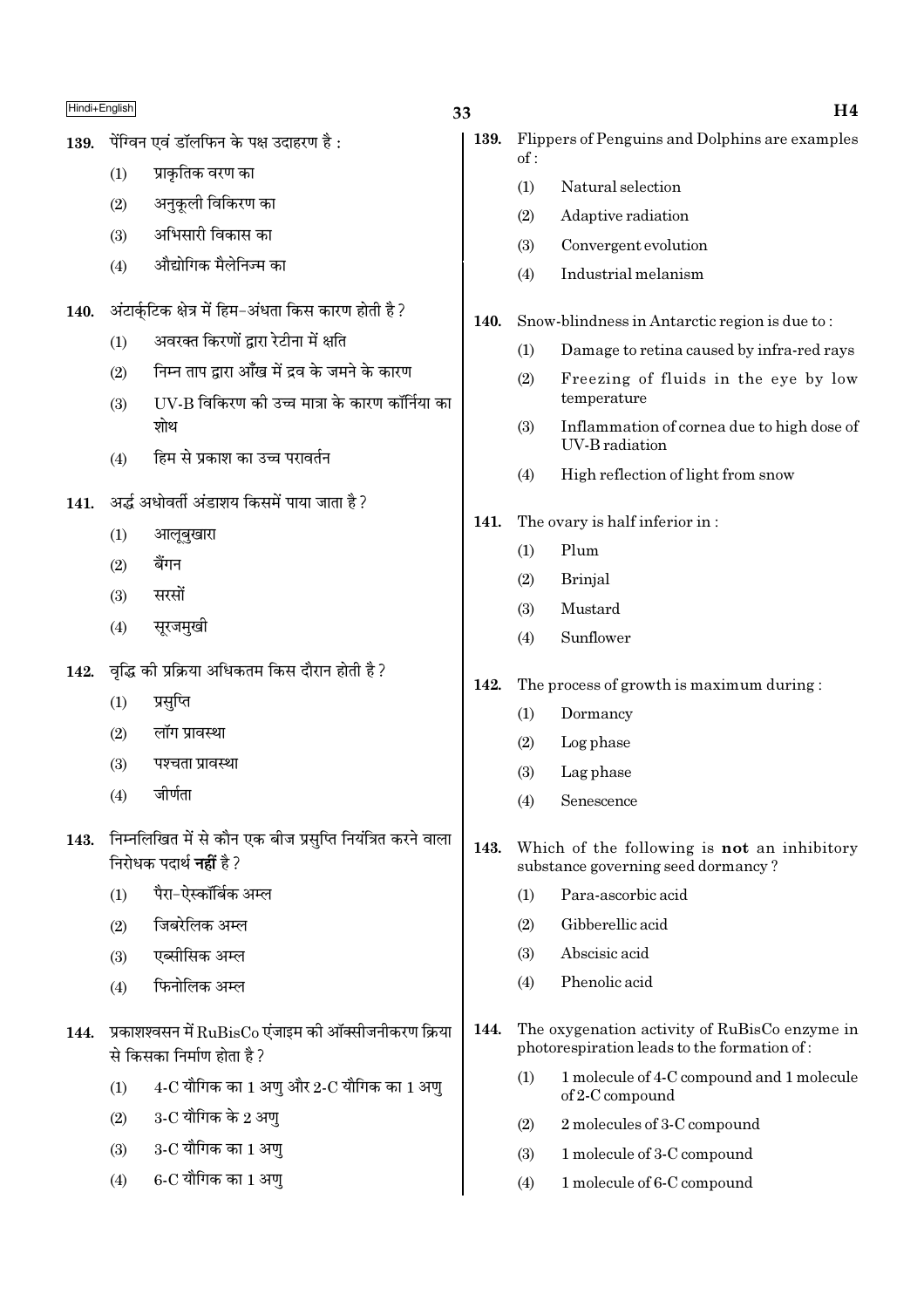| Η4   |                                                         |                                                        |                       |                                   |                |                                                           |  |  |
|------|---------------------------------------------------------|--------------------------------------------------------|-----------------------|-----------------------------------|----------------|-----------------------------------------------------------|--|--|
| 145. | निम्न स्तंभों का मिलान कर <b>सही</b> विकल्प का चयन करो। |                                                        |                       |                                   |                |                                                           |  |  |
|      |                                                         | स्तंभ - I                                              |                       |                                   |                | स्तंभ - II                                                |  |  |
|      | (a)                                                     |                                                        | क्लोस्ट्रीडियम        |                                   | (i)            | साइक्लोस्पोरिन-ए                                          |  |  |
|      |                                                         |                                                        | ब्यूटायलिकम           |                                   |                |                                                           |  |  |
|      | (b)                                                     |                                                        |                       |                                   |                | <i>ट्राइकोडर्मा पॉलीस्पोरम</i> (ii) ब्युटिरिक अम्ल        |  |  |
|      | (c)                                                     |                                                        |                       | मोनास्कस परप्यूरीअस (iii)         |                | सिट्रिक अम्ल                                              |  |  |
|      | (d)                                                     |                                                        | एस्परजिलस नाइगर       |                                   | (iv)           | रक्त-कोलेस्टेराल कम<br>करने वाला कारक                     |  |  |
|      |                                                         | (a)                                                    | (b)                   | (c)                               | (d)            |                                                           |  |  |
|      | (1)                                                     | (iv)                                                   | (iii)                 | (ii)                              | (i)            |                                                           |  |  |
|      | (2)                                                     |                                                        | $(iii)$ $(iv)$ $(ii)$ |                                   | (i)            |                                                           |  |  |
|      | (3)<br>(4)                                              | (ii)<br>(i)                                            | (i)<br>(ii)           | (iv)<br>(iv)                      | (iii)<br>(iii) |                                                           |  |  |
|      |                                                         |                                                        |                       |                                   |                |                                                           |  |  |
| 146. |                                                         |                                                        |                       |                                   |                | जलकुम्भी और जललिली में परागण किसके द्वारा होता है?        |  |  |
|      | (1)                                                     |                                                        | कीट और जल द्वारा      |                                   |                |                                                           |  |  |
|      | (2)                                                     |                                                        | कीट या वायु द्वारा    |                                   |                |                                                           |  |  |
|      | (3)                                                     |                                                        |                       | केवल जल धाराओं द्वारा             |                |                                                           |  |  |
|      | (4)                                                     | वायु और जल द्वारा                                      |                       |                                   |                |                                                           |  |  |
| 147. | है ?                                                    | राबर्ट मे के अनुसार, विश्व में जाति विविधता लगभग कितनी |                       |                                   |                |                                                           |  |  |
|      | (1)                                                     | 7 मिलियन                                               |                       |                                   |                |                                                           |  |  |
|      | (2)                                                     | $1.5$ मिलियन                                           |                       |                                   |                |                                                           |  |  |
|      | (3)                                                     | $20$ मिलियन                                            |                       |                                   |                |                                                           |  |  |
|      | (4)                                                     | 50 मिलियन                                              |                       |                                   |                |                                                           |  |  |
| 148. |                                                         |                                                        |                       |                                   |                | प्रतिबंधन एंजाइमों के विषय में <b>गलत</b> कथन को पहचानिए। |  |  |
|      | (1)                                                     |                                                        |                       |                                   |                | चिपचिपे सिरे डी.एन.ए. लाइगेज द्वारा जोड़े जा सकते         |  |  |
|      |                                                         | हैं।                                                   |                       |                                   |                |                                                           |  |  |
|      | (2)                                                     |                                                        |                       |                                   |                | प्रत्येक प्रतिबंधन एंजाइम डी.एन.ए. क्रम की लम्बाई का      |  |  |
|      |                                                         |                                                        |                       | निरीक्षण करके कार्य करते हैं।     |                |                                                           |  |  |
|      | (3)                                                     | काटते हैं।                                             |                       |                                   |                | ये डी.एन.ए. की लड़ी को पैलिन्ड्रोमिक स्थलों पर            |  |  |
|      | (4)                                                     |                                                        |                       |                                   |                | ये आनुवंशिक इंजीनियरिंग में उपयोगी हैं।                   |  |  |
| 149. |                                                         |                                                        |                       |                                   |                | जेल इलेक्ट्रोफोरेसिस में, पृथक हुए डी.एन.ए. के खण्डों को  |  |  |
|      |                                                         |                                                        |                       | किसकी सहायता से देखा जा सकता है ? |                |                                                           |  |  |
|      | (1)                                                     |                                                        |                       |                                   |                | अवरक्त विकिरण में एथिडियम ब्रोमाइड से                     |  |  |
|      | (2)                                                     |                                                        |                       |                                   |                | चमकीले नीले प्रकाश में ऐसीटोकार्मिन से                    |  |  |
|      | (3)                                                     |                                                        |                       |                                   |                | UV विकिरण में एथिडियम ब्रोमाइड से                         |  |  |
|      | (4)                                                     |                                                        |                       | UV विकिरण में एसीटोकार्मिन से     |                |                                                           |  |  |
|      |                                                         |                                                        |                       |                                   |                |                                                           |  |  |

| Match the following columns and select the<br>145.<br>correct option. |                                                                  |          |                           |                   |       |                                     |  |  |
|-----------------------------------------------------------------------|------------------------------------------------------------------|----------|---------------------------|-------------------|-------|-------------------------------------|--|--|
|                                                                       |                                                                  |          | Column - I                |                   |       | Column-II                           |  |  |
|                                                                       | (a)                                                              |          | Clostridium<br>butylicum  |                   | (i)   | Cyclosporin-A                       |  |  |
|                                                                       | (b)                                                              |          | Trichoderma<br>polysporum |                   | (ii)  | Butyric Acid                        |  |  |
|                                                                       | $\left( \mathrm{c} \right)$                                      | Monascus | purpureus                 |                   | (iii) | Citric Acid                         |  |  |
|                                                                       | (d)                                                              |          | Aspergillus niger         |                   | (iv)  | Blood cholesterol<br>lowering agent |  |  |
|                                                                       |                                                                  | (a)      | (b)                       | (c)               | (d)   |                                     |  |  |
|                                                                       | (1)                                                              | (iv)     | (iii)                     | (ii)              | (i)   |                                     |  |  |
|                                                                       | (2)                                                              | (iii)    | (iv)                      | (ii)              | (i)   |                                     |  |  |
|                                                                       | (3)                                                              | (ii)     | (i)                       | (iv)              | (iii) |                                     |  |  |
|                                                                       | (4)                                                              | (i)      | (ii)                      | (iv)              | (iii) |                                     |  |  |
| 146.                                                                  | In water hyacinth and water lily, pollination takes<br>place by: |          |                           |                   |       |                                     |  |  |
|                                                                       | (1)                                                              |          |                           | insects and water |       |                                     |  |  |
|                                                                       | (2)                                                              |          | insects or wind           |                   |       |                                     |  |  |

- $(3)$ water currents only
- $(4)$ wind and water
- 147. According to Robert May, the global species diversity is about:
	- $(1)$ 7 million

34

- $(2)$ 1.5 million
- $(3)$ 20 million
- $(4)$ 50 million
- Identify the wrong statement with regard to 148. Restriction Enzymes.
	- $(1)$ Sticky ends can be joined by using DNA ligases.
	- $(2)$ Each restriction enzyme functions by inspecting the length of a DNA sequence.
	- $(3)$ They cut the strand of DNA at palindromic sites.
	- $(4)$ They are useful in genetic engineering.
- 149. In gel electrophoresis, separated DNA fragments can be visualized with the help of:
	- Ethidium bromide in infrared radiation  $(1)$
	- $(2)$ Acetocarmine in bright blue light
	- $(3)$ Ethidium bromide in UV radiation
	- $(4)$ Acetocarmine in UV radiation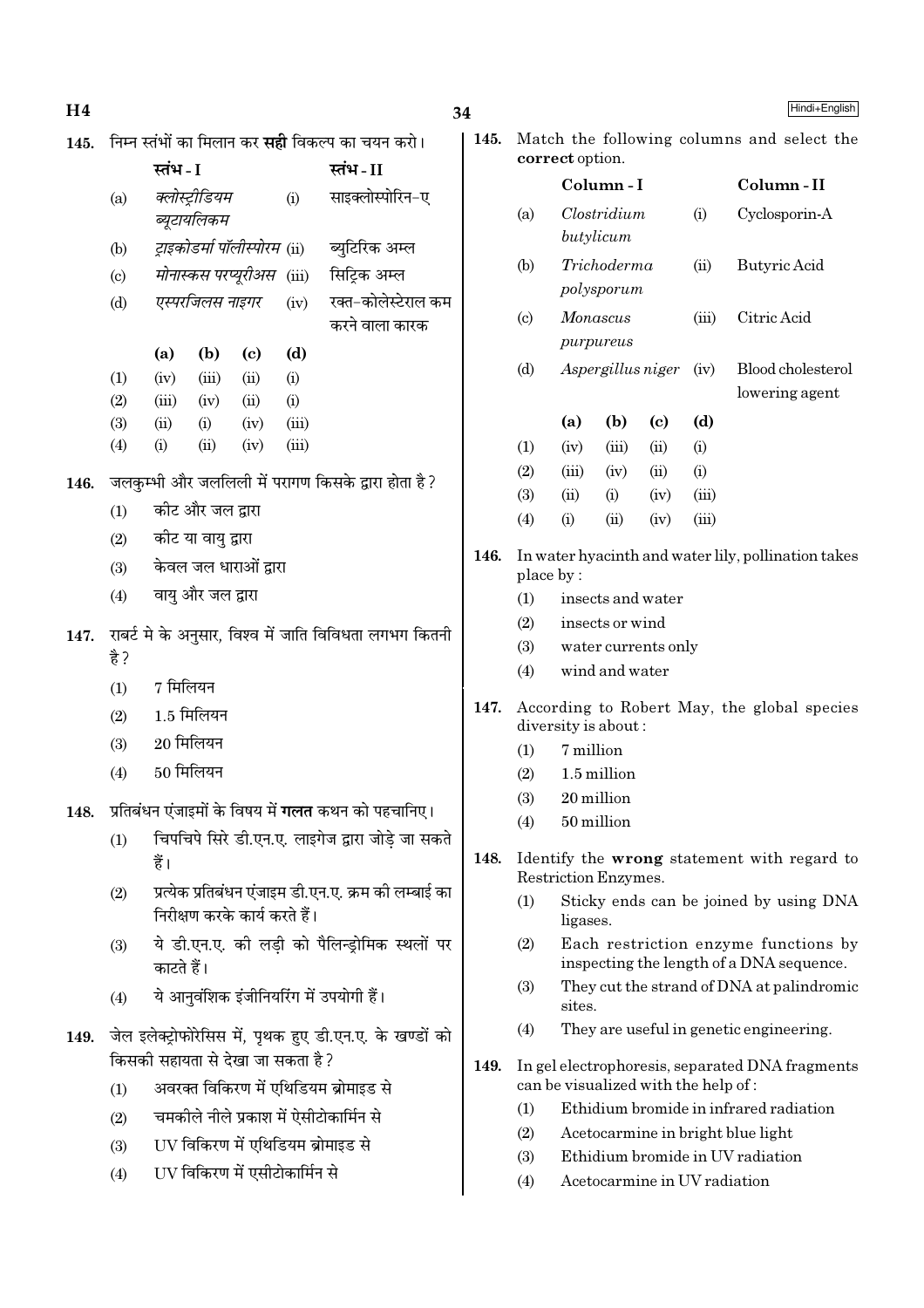| Hindi+English |            |                                                                  |                                                                                                                                                                                  | 35                                                          |             |                                              |                                                                                                                                                                                                                                                           | H <sub>4</sub>                                                                                   |  |
|---------------|------------|------------------------------------------------------------------|----------------------------------------------------------------------------------------------------------------------------------------------------------------------------------|-------------------------------------------------------------|-------------|----------------------------------------------|-----------------------------------------------------------------------------------------------------------------------------------------------------------------------------------------------------------------------------------------------------------|--------------------------------------------------------------------------------------------------|--|
| 150.          |            | नई नस्ल 'हिसारडेल' तैयार की गयी है?                              |                                                                                                                                                                                  | किस विधि द्वारा बीकानेरी ऐवीज एवं मैरीनो रेम्स से भेड़ की   | <b>150.</b> | rams?                                        |                                                                                                                                                                                                                                                           | By which method was a new breed 'Hisardale' of<br>sheep formed by using Bikaneri ewes and Marino |  |
|               | (1)        | अंत:प्रजनन                                                       |                                                                                                                                                                                  |                                                             |             | (1)                                          | Inbreeding                                                                                                                                                                                                                                                |                                                                                                  |  |
|               | (2)        | बहि:प्रजनन                                                       |                                                                                                                                                                                  |                                                             |             | (2)                                          | Out crossing                                                                                                                                                                                                                                              |                                                                                                  |  |
|               | (3)        | उत्परिवर्तन प्रजनन                                               |                                                                                                                                                                                  |                                                             |             | (3)                                          | Mutational breeding                                                                                                                                                                                                                                       |                                                                                                  |  |
|               | (4)        | संकरण                                                            |                                                                                                                                                                                  |                                                             |             | (4)                                          | Cross breeding                                                                                                                                                                                                                                            |                                                                                                  |  |
| 151.          | हैं ?      |                                                                  |                                                                                                                                                                                  | द्विपार्श्व सममिति एवं अगुहीय जन्तुओं के उदाहरण किस संघ में | 151.        |                                              | are exemplified by:                                                                                                                                                                                                                                       | Bilaterally symmetrical and acoelomate animals                                                   |  |
|               | (1)        | ऐनेलिडा                                                          |                                                                                                                                                                                  |                                                             |             | (1)                                          | Annelida                                                                                                                                                                                                                                                  |                                                                                                  |  |
|               | (2)        | टीनोफोरा                                                         |                                                                                                                                                                                  |                                                             |             | (2)                                          | Ctenophora                                                                                                                                                                                                                                                |                                                                                                  |  |
|               | (3)        | प्लेटीहैल्मिंथीज                                                 |                                                                                                                                                                                  |                                                             |             | (3)                                          | Platyhelminthes                                                                                                                                                                                                                                           |                                                                                                  |  |
|               | (4)        | एस्कहैल्मिंथीज                                                   |                                                                                                                                                                                  |                                                             |             | (4)                                          | Aschelminthes                                                                                                                                                                                                                                             |                                                                                                  |  |
| 152.          | (1)<br>(2) | होगी लगभग:<br>$2.7$ मीटर<br>$2.0$ मीटर                           | यदि दो लगातार क्षार युग्मों के बीच की दूरी 0.34 nm है और<br>एक स्तनपायी कोशिका की DNA की द्विकुंडली में क्षार युग्मों<br>की कुल संख्या $6.6 \times 10^9$ bp है। तब DNA की लम्बाई |                                                             |             |                                              | If the distance between two consecutive base pairs<br>is 0.34 nm and the total number of base pairs of a<br>DNA double helix in a typical mammalian cell is<br>$6.6 \times 10^9$ bp, then the length of the DNA is<br>approximately:<br>2.7 meters<br>(1) |                                                                                                  |  |
|               | (3)        | $2.5$ मीटर                                                       |                                                                                                                                                                                  |                                                             |             | (2)                                          | 2.0 meters                                                                                                                                                                                                                                                |                                                                                                  |  |
|               | (4)        | $2.2$ मीटर                                                       |                                                                                                                                                                                  |                                                             |             | (3)                                          | 2.5 meters                                                                                                                                                                                                                                                |                                                                                                  |  |
|               |            |                                                                  |                                                                                                                                                                                  |                                                             |             | (4)                                          | 2.2 meters                                                                                                                                                                                                                                                |                                                                                                  |  |
| 153.          | किया था ?  |                                                                  |                                                                                                                                                                                  | वंशागति के गुणसूत्र सिद्धान्त का प्रायोगिक प्रमाणन किसने    | 153.        | Experimental verification of the chromosomal |                                                                                                                                                                                                                                                           |                                                                                                  |  |
|               |            | $(1)$ मॉर्गन                                                     |                                                                                                                                                                                  |                                                             |             |                                              | theory of inheritance was done by:                                                                                                                                                                                                                        |                                                                                                  |  |
|               | (2)        | मेंडल                                                            |                                                                                                                                                                                  |                                                             |             | (1)                                          | Morgan                                                                                                                                                                                                                                                    |                                                                                                  |  |
|               | (3)        | सटन                                                              |                                                                                                                                                                                  |                                                             |             | (2)                                          | Mendel                                                                                                                                                                                                                                                    |                                                                                                  |  |
|               | (4)        | बोवेरी                                                           |                                                                                                                                                                                  |                                                             |             | (3)                                          | Sutton                                                                                                                                                                                                                                                    |                                                                                                  |  |
|               |            |                                                                  |                                                                                                                                                                                  |                                                             |             | (4)                                          | Boveri                                                                                                                                                                                                                                                    |                                                                                                  |  |
| 154.          | (1)        | निम्नलिखित में से <b>सही</b> युग्म को चुनिए:<br>एक्सोन्यूक्लियेज |                                                                                                                                                                                  | डी.एन.ए. में विशिष्ट<br>स्थानों पर काट                      | 154.        | (1)                                          | Exonucleases -                                                                                                                                                                                                                                            | Choose the <b>correct</b> pair from the following:<br>Make cuts at specific                      |  |
|               |            |                                                                  |                                                                                                                                                                                  | लगाता है                                                    |             |                                              |                                                                                                                                                                                                                                                           | positions within DNA                                                                             |  |
|               | (2)        | लाइगेज                                                           |                                                                                                                                                                                  | दो डी.एन.ए. के<br>अणुओं को जोड़ता है                        |             | (2)                                          | Ligases<br>$\overline{\phantom{a}}$                                                                                                                                                                                                                       | Join the two DNA<br>molecules                                                                    |  |
|               | (3)        | पॉलिमरेज                                                         | $\qquad \qquad -$                                                                                                                                                                | डी.एन.ए. को खण्डों<br>में तोड़ता है                         |             | (3)                                          | Polymerases -                                                                                                                                                                                                                                             | Break the DNA into<br>fragments                                                                  |  |
|               | (4)        | न्यूक्लियेज                                                      | $\qquad \qquad -$                                                                                                                                                                | डी.एन.ए. के दो<br>रज्जुकों को पृथक<br>करता है               |             | (4)                                          | Nucleases<br>$\overline{\phantom{a}}$                                                                                                                                                                                                                     | Separate the two strands<br>of DNA                                                               |  |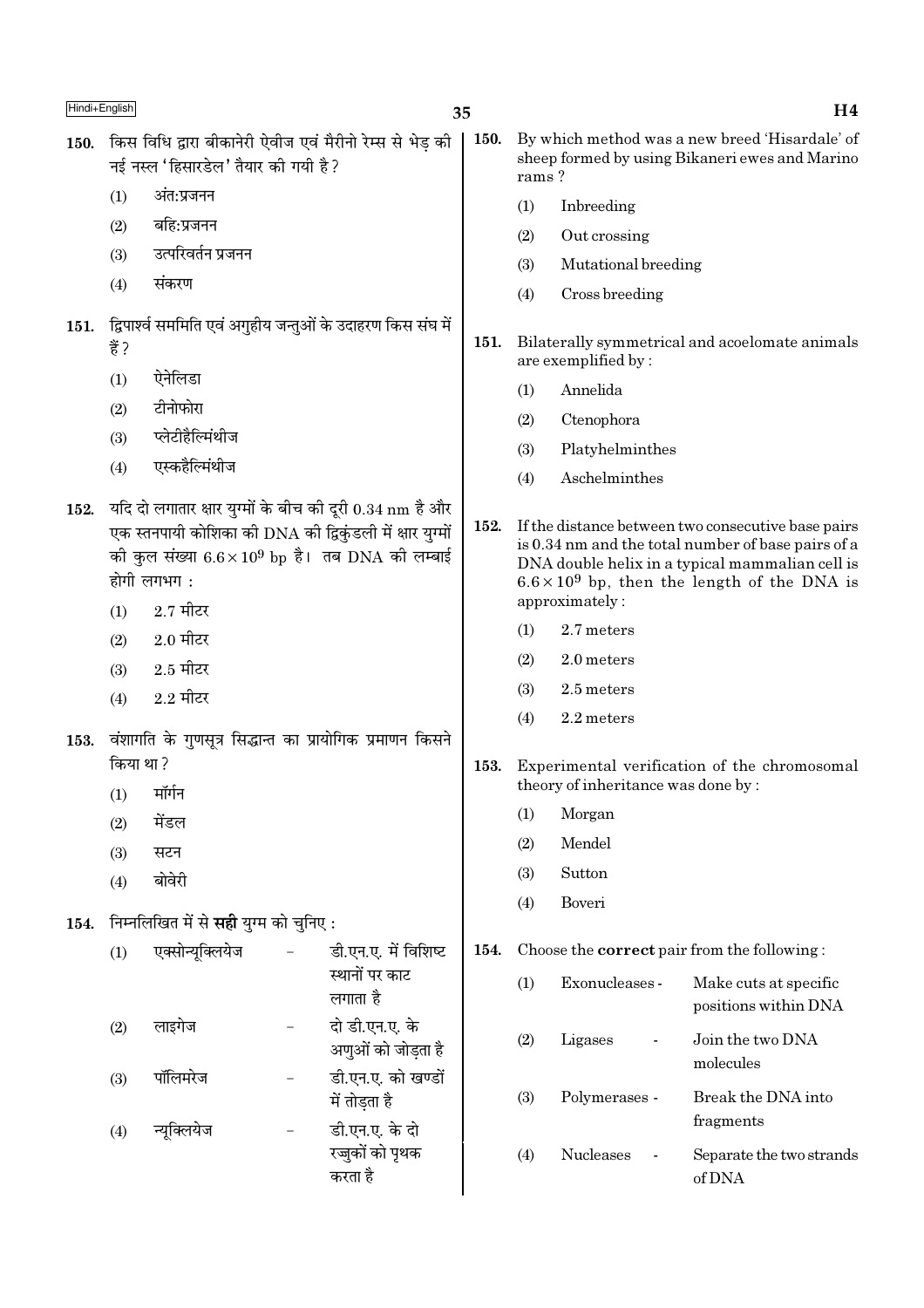$H<sub>4</sub>$ 

#### प्रतिरक्षा के संदर्भ में **गलत** कथन को पहचानिए।  $155.$

- भ्रण माता से कछ प्रतिरक्षी प्राप्त करता है. यह निष्क्रिय  $(1)$ प्रतिरक्षा का उदाहरण है।
- जब परपोषी का शरीर ( जीवित अथवा मत) प्रतिजन के  $(2)$ संपर्क में आता है और उसके शरीर में प्रतिरक्षी उत्पन्न होते हैं। इसे "सक्रिय प्रतिरक्षा" कहते हैं।
- जब बने बनाए प्रतिरक्षी प्रत्यक्ष रूप से दिए जाते हैं. इसे  $(3)$ ''निष्क्रिय प्रतिरक्षा'' कहते हैं।
- सक्रिय प्रतिरक्षा जल्दी होती है और पूर्ण प्रतिक्रिया देती  $(4)$ है।
- अंत:श्वसन के दौरान होने वाली **सही** घटनाओं का चयन करो। 156.
	- डायाफ्राम का संकचन  $(a)$
	- बाह्य अंतरपर्शुक पेशियों का संकुचन  $(b)$
	- फुप्फुस का आयतन कम होना  $(c)$
	- अंतरा फुप्फसी दाब का बढना  $(d)$
	- केवल (d)  $(1)$
	- $(a)$  एवं  $(b)$  $(2)$
	- $(c)$  एवं  $(d)$  $(3)$
	- $(4)$  $(a)$ ,  $(b)$  एवं  $(d)$
- 157. निम्न में कौनसा कथन सही नहीं है ?
	- आनवंशिक इंजीनियरी इंसलिन *ई-कोलाई* द्वारा उत्पादित  $(1)$ होता है।
	- मनृष्य में इंसुलिन प्राकु-इंसुलिन से संश्लेषित होता है।  $(2)$
	- प्राक-इंसलिन में एक अतिरिक्त पेप्टाइड, जिसे  $(3)$ सी-पेप्टाइड कहते हैं, होती है।
	- कार्यात्मक इंसलिन में  $A$  एवं  $B$  शृंखलाएँ होती है जो  $(4)$ हाइड़ोजन बंध द्वारा जुडी होती है।
- 158. घास भूमि पारितन्त्र में पोषी स्तरों के साथ जातियों के सही उदाहरण को समेलित कीजिए।
	- चतुर्थ पोषी स्तर कौवा  $(a)$  $(i)$ द्वितीय पोषी स्तर गिद्ध  $(b)$  $(ii)$
	- प्रथम पोषी स्तर  $(iii)$ खरगोश  $\left( \mathrm{e}\right)$
	- तृतीय पोषी स्तर  $(d)$  $(iv)$ घास
	- **सही** विकल्प चुनिए :

|     | (a)   | (b)                | (c)   | (d)      |
|-----|-------|--------------------|-------|----------|
| (1) | (i)   | $\dot{\mathbf{u}}$ | (iii) | (iv)     |
| (2) | (ii)  | (iii)              | (iv)  | $\rm(i)$ |
| (3) | (iii) | (ii)               | (i)   | (iv)     |
| (4) | (iv)  | (n)                | (11)  | (1)      |

- 155. Identify the **wrong** statement with reference to immunity.
	- $(1)$ Foetus receives some antibodies from mother, it is an example for passive immunity.
	- $(2)$ When exposed to antigen (living or dead) antibodies are produced in the host's body. It is called "Active immunity".
	- $(3)$ When ready-made antibodies are directly given, it is called "Passive immunity".
	- Active immunity is quick and gives full  $(4)$ response.
- 156. Select the **correct** events that occur during inspiration.
	- $(a)$ Contraction of diaphragm
	- $(b)$ Contraction of external inter-costal muscles
	- $(c)$ Pulmonary volume decreases
	- $(d)$ Intra pulmonary pressure increases
	- $only (d)$  $(1)$
	- $(2)$  $(a)$  and  $(b)$
	- $(3)$  $(c)$  and  $(d)$
	- $(4)$  $(a)$ ,  $(b)$  and  $(d)$
- 157. Which of the following statements is not correct?
	- Genetically engineered insulin is produced  $(1)$ in  $E\text{-}Coli$ .
	- In man insulin is synthesised as a  $(2)$ proinsulin.
	- $(3)$ The proinsulin has an extra peptide called C-peptide.
	- The functional insulin has A and B chains  $(4)$ linked together by hydrogen bonds.
- 158. Match the trophic levels with their correct species examples in grassland ecosystem.
	- Fourth trophic level  $(i)$ Crow  $(a)$
	- Second trophic level Vulture  $(b)$  $(ii)$
	- First trophic level  $(iii)$ Rabbit  $\left( \mathrm{c}\right)$
	- Third trophic level Grass  $(b)$  $(iv)$

Select the correct option:

|                   | (a)      | (b)    | (c)      | (d)      |
|-------------------|----------|--------|----------|----------|
| $\rm(1)$          | $\rm(i)$ | $\sin$ | (iii)    | (iv)     |
| (2)               | (ii)     | (iii)  | (iv)     | (i)      |
| (3)               | (iii)    | (ii)   | $\rm(i)$ | (iv)     |
| $\left( 4\right)$ | (iv)     | (iii)  | (ii)     | $\rm(i)$ |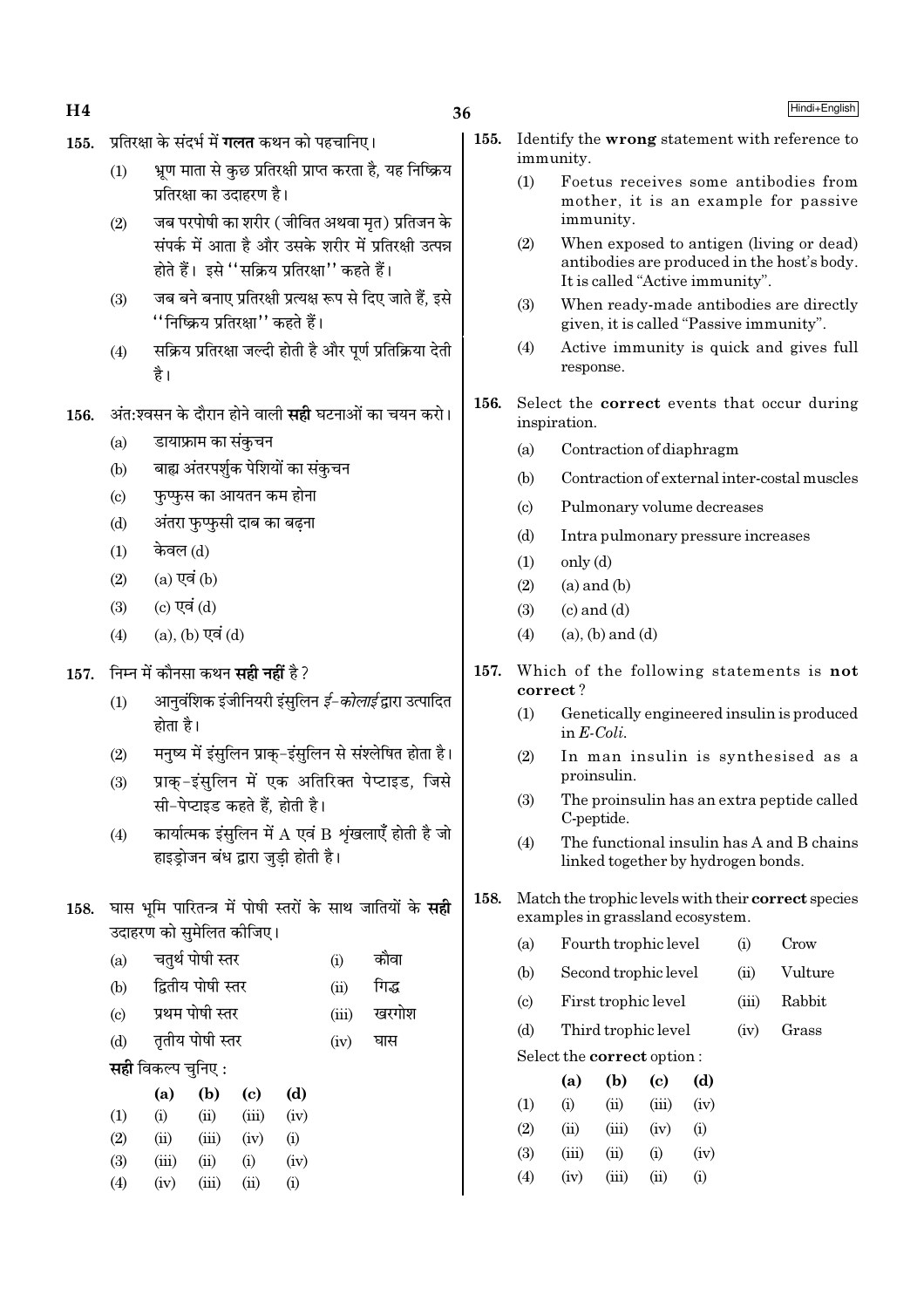|  |  |  | 159.   निम्न स्तंभों का मिलान कर <b>सही</b> विकल्प का चयन करो। |  |  |
|--|--|--|----------------------------------------------------------------|--|--|

|     | स्तंभ - I    |                 |      |       | स्तंभ - II       |
|-----|--------------|-----------------|------|-------|------------------|
| (a) | पीयूष ग्रंथि |                 |      | (i)   | ग्रेवस रोग       |
| (b) |              | थायरॉइड ग्रंथि  |      | (ii)  | डायाबिटीज मेलिटस |
| (c) |              | अधिवृक्क ग्रंथि |      | (iii) | डायाबिटीज        |
|     |              |                 |      |       | इन्सीपिडस        |
| (d) | अग्न्याशय    |                 |      | (iv)  | एडीसन रोग        |
|     | (a)          | (b)             | (c)  | (d)   |                  |
| (1) | (ii)         | (i)             | (iv) | (iii) |                  |
| (2) | (iv)         | (iii)           | (i)  | (ii)  |                  |
| (3) | (iii)        | (ii)            | (i)  | (iv)  |                  |
| (4) | (iii)        | (i)             | (iv) | (ii)  |                  |

- 160. यदि तिलचट्टे का सिर हटा दिया जाए तो यह कुछ दिनों तक जीवित रह सकता है क्योंकि :
	- सिर में तंत्रिका तंत्र का 1/3 भाग होता है जबकि शेष  $(1)$ शरीर के पृष्ठ भाग में होता है।
	- तिलचट्टे के अधिग्रसिका गुच्छिका उदर के अधर भाग  $(2)$ में स्थित होते हैं।
	- तिलचट्टे में तंत्रिका तंत्र नहीं होता।  $(3)$
	- सिर में तंत्रिका तंत्र का केवल छोटा भाग होता है जबकि  $(4)$ .<br>शेष शरीर के अधर भाग में स्थित होता है।
- 161. निम्न स्तंभों का मिलान कर सही विकल्प का चयन करो।

|                            | स्तंभ - I |                          |      |       | स्तंभ - II                  |
|----------------------------|-----------|--------------------------|------|-------|-----------------------------|
| (a)                        | अपरा      |                          |      | (i)   | एंड़ोजन                     |
| (b)                        |           | ज़ोना पेल्युसिडा         |      | (ii)  | मानव जरायु<br>गोनैडोट्रोपिन |
| $\left( \mathrm{c}\right)$ |           | बल्बो-यूरेथ्रल ग्रंथियाँ |      | (iii) | अंडाणु की परत               |
| (d)                        |           | लीडिग कोशिकाएँ           |      | (iv)  | शिश्न का स्नेहन             |
|                            | (a)       | (b)                      | (c)  | (d)   |                             |
| (1)                        | (ii)      | (iii)                    | (iv) | (i)   |                             |
| (2)                        | (iv)      | (iii)                    | (i)  | (ii)  |                             |
| (3)                        | (i)       | (iv)                     | (ii) | (iii) |                             |
| (4)                        | (iii)     | (ii)                     | (iv) | (i)   |                             |

- 162. जीन 'I' जो ABO रक्त वर्ग का नियंत्रण करता है उसके संदर्भ में **गलत** कथन को पहचानिए।
	- 'i' ऐलील कोई भी शर्करा उत्पन्न नहीं करता।  $(1)$
	- जीन (I) के तीन ऐलील होते हैं।  $(2)$
	- एक व्यक्ति में तीन में से केवल दो ऐलील होंगे।  $(3)$
	- जब IA एवं IB दोनों इकट्ठे होते हैं, ये एक प्रकार की  $(4)$ शर्करा अभिव्यक्त करते हैं।

Match the following columns and select the 159. correct option.

|                             |          | Column - I      |                        |        | Column - II        |
|-----------------------------|----------|-----------------|------------------------|--------|--------------------|
| (a)                         |          | Pituitary gland |                        | (i)    | Grave's disease    |
| (b)                         |          | Thyroid gland   |                        | (ii)   | Diabetes mellitus  |
| $\left( \mathrm{c} \right)$ |          | Adrenal gland   |                        | (iii)  | Diabetes insipidus |
| (d)                         | Pancreas |                 |                        | (iv)   | Addison's disease  |
|                             | (a)      | (b)             | (c)                    | (d)    |                    |
| (1)                         | (ii)     | $\rm(i)$        | (iv)                   | (iii)  |                    |
| (2)                         | (iv)     | (iii)           | (i)                    | (ii)   |                    |
| (3)                         | (iii)    | (ii)            | $\rm \scriptstyle (i)$ | (iv)   |                    |
| (4)                         | (iii)    | $\rm(i)$        | (iv)                   | $\sin$ |                    |
|                             |          |                 |                        |        |                    |

- 160. If the head of cockroach is removed, it may live for few days because:
	- the head holds a 1/3<sup>rd</sup> of a nervous system  $(1)$ while the rest is situated along the dorsal part of its body.
	- $(2)$ the supra-oesophageal ganglia of the cockroach are situated in ventral part of abdomen.
	- $(3)$ the cockroach does not have nervous system.
	- the head holds a small proportion of a nervous  $(4)$ system while the rest is situated along the ventral part of its body.
- 161. Match the following columns and select the correct option.  $\sim$   $\cdot$

|                           |          | Column - I     |      |       | Column - 11                                                                                         |  |  |  |
|---------------------------|----------|----------------|------|-------|-----------------------------------------------------------------------------------------------------|--|--|--|
| (a)                       | Placenta |                |      | (i)   | Androgens                                                                                           |  |  |  |
| (b)                       |          | Zona pellucida |      | (ii)  | Human Chorionic                                                                                     |  |  |  |
|                           |          |                |      |       | Gonadotropin                                                                                        |  |  |  |
|                           |          |                |      |       | (hCG)                                                                                               |  |  |  |
| $\left( \text{c} \right)$ |          | Bulbo-urethral |      | (iii) | Layer of the ovum                                                                                   |  |  |  |
|                           | glands   |                |      |       |                                                                                                     |  |  |  |
| (d)                       |          | Leydig cells   |      | (iv)  | Lubrication of the                                                                                  |  |  |  |
|                           |          |                |      |       | Penis                                                                                               |  |  |  |
|                           | (a)      | (b)            | (c)  | (d)   |                                                                                                     |  |  |  |
| (1)                       | (ii)     | (iii)          | (iv) | (i)   |                                                                                                     |  |  |  |
| (2)                       | (iv)     | (iii)          | (i)  | (ii)  |                                                                                                     |  |  |  |
| (3)                       | (i)      | (iv)           | (ii) | (iii) |                                                                                                     |  |  |  |
| (4)                       | (iii)    | (ii)           | (iv) | (i)   |                                                                                                     |  |  |  |
|                           |          |                |      |       | Identify the <b>wrong</b> statement with reference to<br>the gene T that controls ABO blood groups. |  |  |  |

- $(1)$ Allele 'i' does not produce any sugar.
- $(2)$ The gene (I) has three alleles.

162.

- A person will have only two of the three  $(3)$ alleles.
- When  $I^A$  and  $I^B$  are present together, they  $(4)$ express same type of sugar.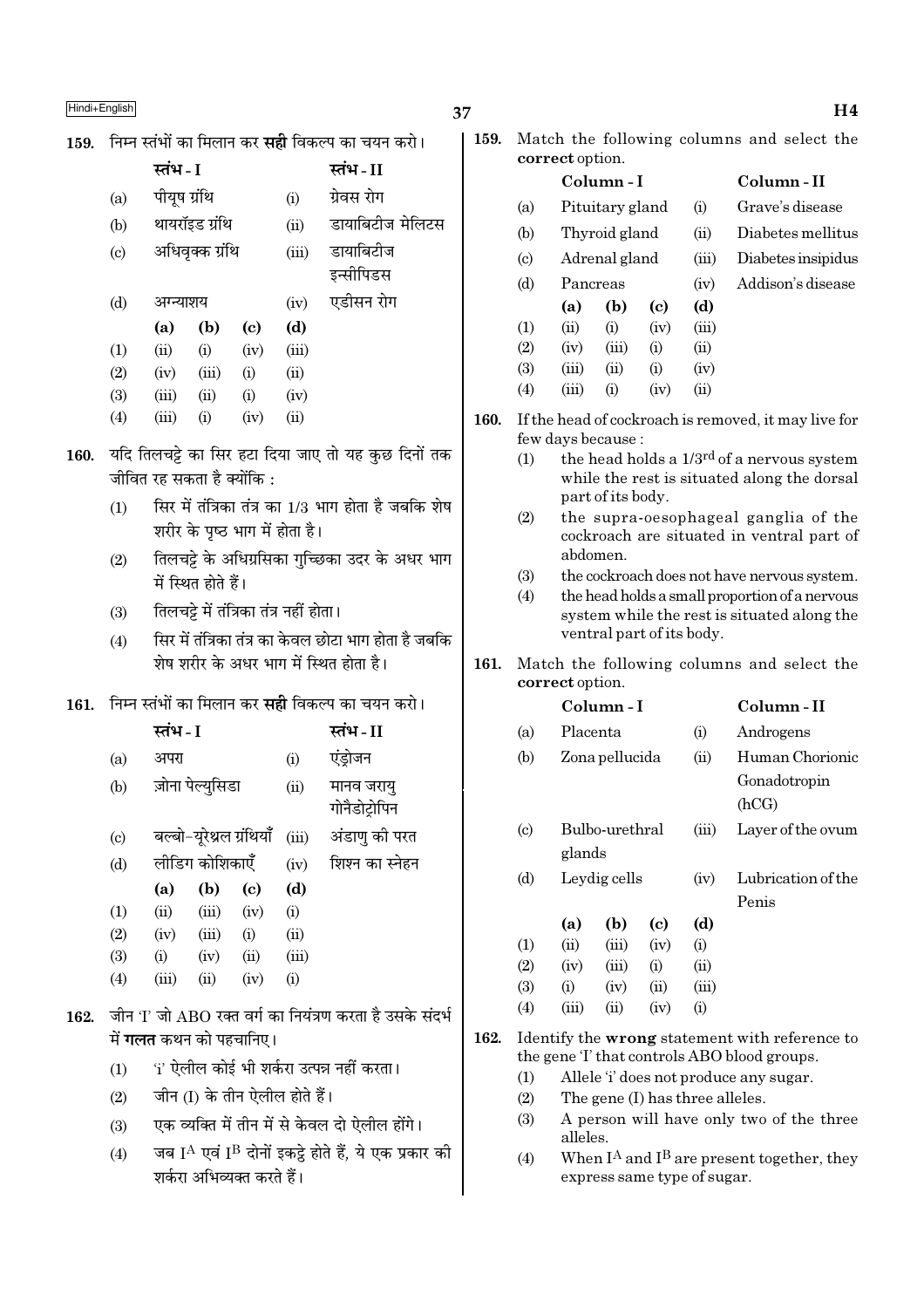$H<sub>4</sub>$ 

# 38

## Hindi+English

- 163. निम्नलिखित में से कौन सा कथन सही है ?
	- एडिनीन, थायमीन के साथ युग्म नहीं बनाता।  $(1)$
	- एडिनीन दो H-बंधों के द्वारा थायमीन के साथ यग्म  $(2)$ बनाता है।
	- एडिनीन एक H-बंध के द्वारा थायमीन के साथ युग्म  $(3)$ बनाता है।
	- एडिनीन तीन H-बंधों के द्वारा थायमीन के साथ युग्म  $(4)$ बनाता है।
- 164. सुकेन्द्रकी कोशिकाओं में ग्लाइकोप्रोटीन और ग्लाइकोलिपिड के निर्माण का मुख्य स्थल कौन सा है ?
	- पालीसोम  $(1)$
	- अंतर्द्रव्यी जालिका  $(2)$
	- पेरोक्सीसोम  $(3)$
	- गाल्जी काय  $(4)$
- 165. निम्न में कौनसी प्रोटीन जन्तुओं में बहुतायत से होती है ?
	- $(1)$ इंसुलिन
	- हीमोग्लोबिन  $(2)$
	- कोलेजन  $(3)$
	- लैक्टिन  $(4)$
- पादप का वह भाग कौन-सा है जिसमें दो पीढी एक पीढी 166. दूसरे के अन्दर होती है ?
	- परागकोश के अन्दर परागकण  $(a)$
	- दो नर युग्मकों वाली अंकुरित परागकण  $(h)$
	- फल के अन्दर बीज  $\left( \text{c} \right)$
	- बीजाण्ड के अन्दर भ्रूण-कोष  $(d)$
	- (a) और (d)  $(1)$
	- केवल $(a)$  $(2)$
	- (a), (b) और (c)  $(3)$
	- (c) और (d)  $(4)$
- द्वितीयक अंडक का अर्धसूत्री विभाजन पूर्ण होता है : 167.
	- शक्राण एवं अंडाण के संलयन के समय  $(1)$
	- अंडोत्सर्ग से पहले  $(2)$
	- संभोग के समय  $(3)$
	- युग्मनज बनने के बाद  $(4)$
- Which of the following statements is correct? 163.
	- $(1)$ Adenine does not pair with thymine.
	- $(2)$ Adenine pairs with thymine through two H-bonds.
	- Adenine pairs with thymine through one  $(3)$ H-bond.
	- $(4)$ Adenine pairs with thymine through three H-bonds.
- Which is the important site of formation of 164. glycoproteins and glycolipids in eukaryotic cells?
	- $(1)$ Polysomes
	- $(2)$ Endoplasmic reticulum
	- Peroxisomes  $(3)$
	- Golgi bodies  $(4)$
- 165. Which one of the following is the most abundant protein in the animals?
	- Insulin  $(1)$
	- $(2)$ Haemoglobin
	- $(3)$ Collagen
	- Lectin  $(4)$
- The plant parts which consist of two generations -166. one within the other:
	- $(a)$ Pollen grains inside the anther
	- $(b)$ Germinated pollen grain with two male gametes
	- $(c)$ Seed inside the fruit
	- Embryo sac inside the ovule  $(d)$
	- $(a)$  and  $(d)$  $(1)$
	- $(2)$  $(a)$  only
	- $(a)$ ,  $(b)$  and  $(c)$  $(3)$
	- $(c)$  and  $(d)$  $(4)$
- 167. Meiotic division of the secondary oocyte is completed:
	- At the time of fusion of a sperm with an  $(1)$ ovum
	- Prior to ovulation  $(2)$
	- $(3)$ At the time of copulation
	- After zygote formation  $(4)$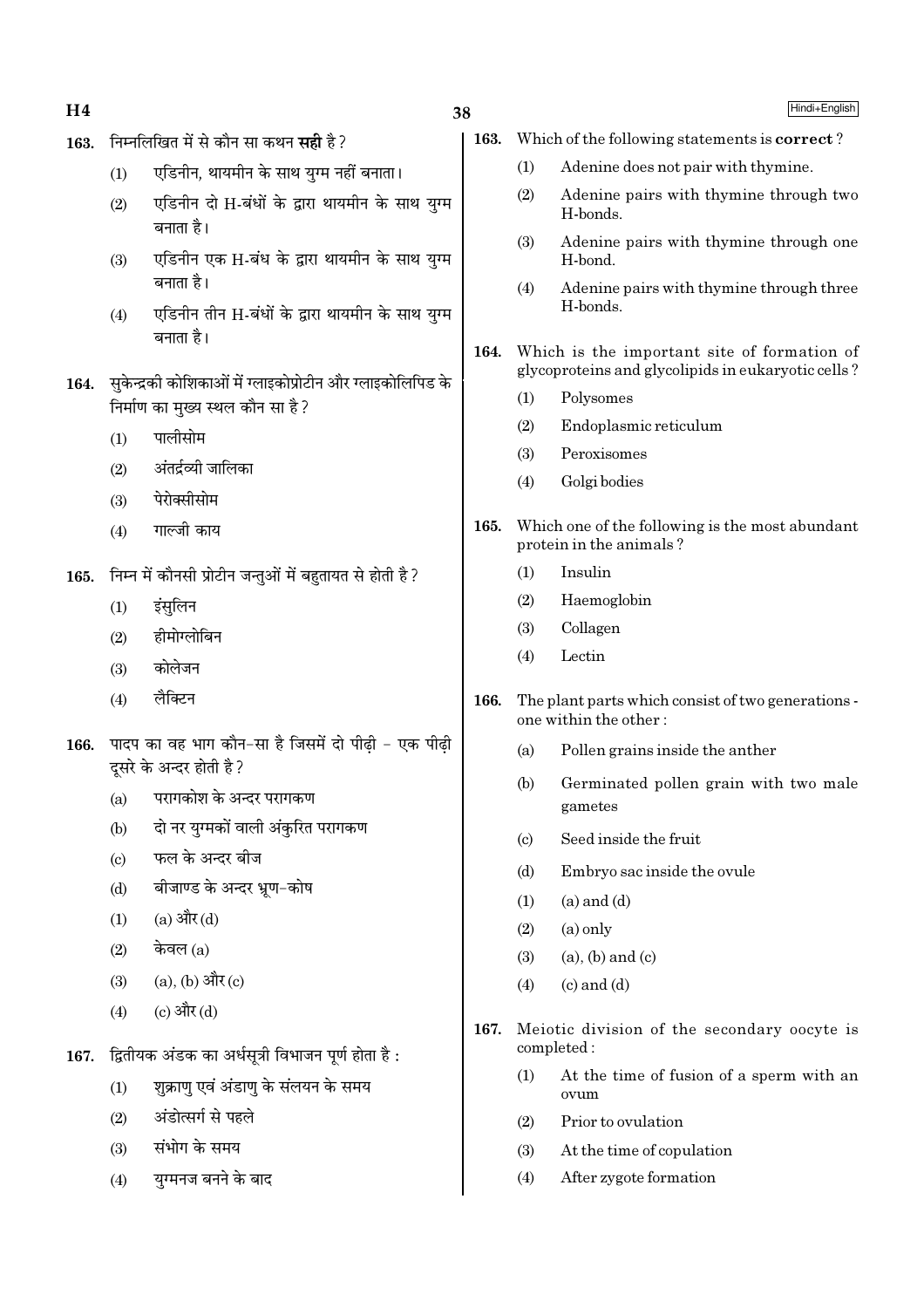# 39

#### एक पादप की अनप्रस्थ काट में निम्नलिखित शारीरिक लक्षण 168. दर्शाये गये ·

- अधिक संख्या में बिखरे हुए संवहन बंडल जो पुलाच्छाद  $(a)$ से घिरे हैं।
- स्पष्ट बहुत मृदूतकीय भरण ऊतक।  $(b)$
- संयुक्त और अवर्धी संवहन बंडल।  $(c)$
- पोषवाह मदतक का अभाव।  $(d)$

इस पादप की श्रेणी और उसके भाग को पहचानिए:

- द्विबीजपत्री जड  $(1)$
- एकबीजपत्री तना  $(2)$
- एकबीजपत्री जड़  $(3)$
- द्विबीजपत्री तना  $(4)$
- आहार नाल की गोब्लेट कोशिकाएँ रूपांतरित होती हैं : 169.
	- संयक्त उपकला कोशिकाओं से  $(1)$
	- शल्की उपकला कोशिकाओं से  $(2)$
	- स्तंभाकार उपकला कोशिकाओं से  $(3)$
	- उपास्थि कोशिकाओं से  $(4)$
- 170. एक वेक्टर में सहलग्नी डी.एन.ए. की प्रति की संख्या को नियंत्रित करने वाले अनुक्रम को क्या कहा जाता है ?
	- रिकॉग्नीशन (पहचान) साइट  $(1)$
	- चयनयुक्त मार्कर  $(2)$
	- ओरी साइट  $(3)$
	- पैलींडोमिक अनुक्रम  $(4)$
- 171. निम्न स्तंभों का मिलान कर **उचित** विकल्प का चयन करो।

|                           | स्तंभ - I |                  |                            |       | स्तभ - II                             |
|---------------------------|-----------|------------------|----------------------------|-------|---------------------------------------|
| (a)                       |           | आर्गन ऑफ कार्टाई |                            | (i)   | मध्य कर्ण एवं फेरिंक्स<br>को जोडती है |
| (b)                       | कोक्लिया  |                  |                            | (ii)  | लेबरिंथ का घुमावदार<br>भाग            |
| $\left( \text{c} \right)$ |           | युस्टेकीयन नलिका |                            | (iii) | अंडाकार खिडकी से<br>जुड़ी होती है     |
| (d)                       | स्टेपीज   |                  |                            | (iv)  | बेसिलर झिल्ली में<br>स्थित होती है    |
|                           | (a)       | (b)              | $\left( \mathrm{c}\right)$ | (d)   |                                       |
| (1)                       | (i)       | (ii)             | (iv)                       | (iii) |                                       |
| (2)                       | (ii)      | (iii)            | (i)                        | (iv)  |                                       |
| (3)                       | (iii)     | (i)              | (iv)                       | (ii)  |                                       |
| (4)                       | (iv)      | (ii)             | (i)                        | (iii) |                                       |

- The transverse section of a plant shows following 168. anatomical features :
	- Large number of scattered vascular bundles  $(a)$ surrounded by bundle sheath.
	- $(b)$ Large conspicuous parenchymatous ground tissue.
	- Vascular bundles conjoint and closed.  $\left( \mathrm{e}\right)$
	- $(d)$ Phloem parenchyma absent.
	- Identify the category of plant and its part:
	- Dicotyledonous root  $(1)$
	- $(2)$ Monocotyledonous stem
	- $(3)$ Monocotyledonous root
	- $(4)$ Dicotyledonous stem
- 169. Goblet cells of alimentary canal are modified  $from:$ 
	- $(1)$ Compound epithelial cells
	- $(2)$ Squamous epithelial cells
	- Columnar epithelial cells  $(3)$
	- $(4)$ Chondrocytes
- 170. The sequence that controls the copy number of the linked DNA in the vector, is termed:
	- $(1)$ Recognition site
	- $(2)$ Selectable marker
	- $(3)$ Ori site
	- $(4)$ Palindromic sequence
- 171. Match the following columns and select the correct option.

|                             |         | Column - I      |      |       | Column - II                           |
|-----------------------------|---------|-----------------|------|-------|---------------------------------------|
| (a)                         |         | Organ of Corti  |      |       | Connects middle<br>ear and pharynx    |
| (b)                         | Cochlea |                 |      | (ii)  | Coiled part of the<br>labyrinth       |
| $\left( \mathrm{c} \right)$ |         | Eustachian tube |      | (iii) | Attached to the<br>oval window        |
| (d)                         | Stapes  |                 |      | (iv)  | Located on the<br>basilar<br>membrane |
|                             | (a)     | (b)             | (c)  | (d)   |                                       |
| $\left(1\right)$            | (i)     | (ii)            | (iv) | (iii) |                                       |
| (2)                         | (ii)    | (iii)           | (i)  | (iv)  |                                       |
| (3)                         | (iii)   | (i)             | (iv) | (ii)  |                                       |
| (4)                         | (iv)    | (ii)            | (i)  | (iii) |                                       |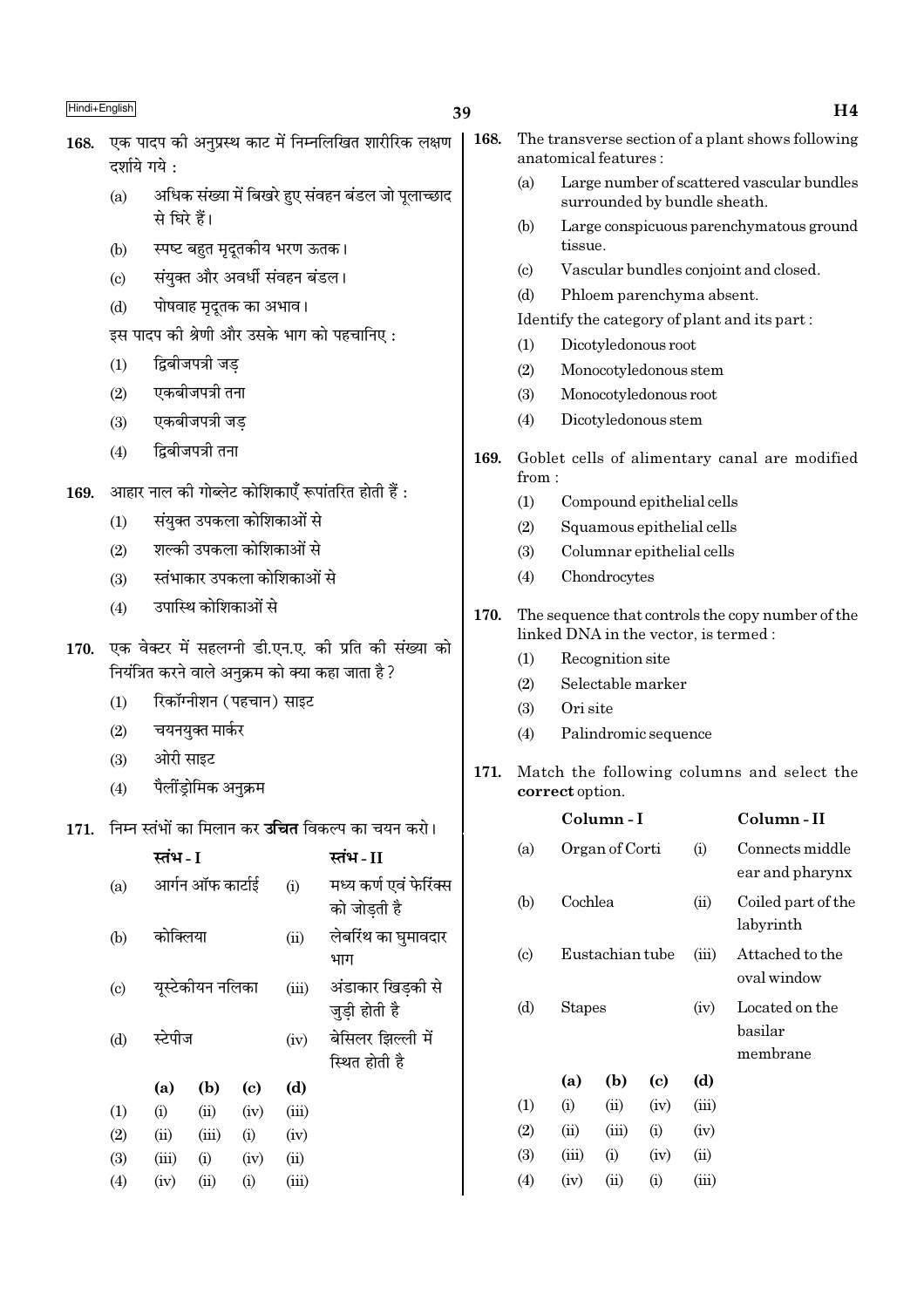| H <sub>4</sub> |                                                                                                |                                                |                          |                            |                                            |                                                                         | 40   |                                                   |           |                               |                            |                                                                                                      | Hindi+English |
|----------------|------------------------------------------------------------------------------------------------|------------------------------------------------|--------------------------|----------------------------|--------------------------------------------|-------------------------------------------------------------------------|------|---------------------------------------------------|-----------|-------------------------------|----------------------------|------------------------------------------------------------------------------------------------------|---------------|
| 172.           | निम्न में क्षारीय एमीनो अम्ल को पहचानिए।                                                       |                                                |                          |                            |                                            | 172.                                                                    |      | Identify the basic amino acid from the following. |           |                               |                            |                                                                                                      |               |
|                | (1)                                                                                            | वैलीन                                          |                          |                            |                                            |                                                                         |      | (1)                                               | Valine    |                               |                            |                                                                                                      |               |
|                | (2)                                                                                            | टायरोसीन                                       |                          |                            |                                            |                                                                         |      | (2)                                               | Tyrosine  |                               |                            |                                                                                                      |               |
|                | (3)                                                                                            |                                                | ग्लूटामिक अम्ल           |                            |                                            |                                                                         |      | (3)                                               |           | Glutamic Acid                 |                            |                                                                                                      |               |
|                | (4)                                                                                            | लाइसिन                                         |                          |                            |                                            |                                                                         |      | (4)                                               | Lysine    |                               |                            |                                                                                                      |               |
| 173.           | अर्द्धसूत्री विभाजन के संदर्भ में निम्नलिखित को सुमेलित<br>कोजिए :                             |                                                |                          |                            |                                            |                                                                         | 173. | Match the following with respect to meiosis:      |           |                               |                            |                                                                                                      |               |
|                | (a)                                                                                            |                                                | युग्मपट्ट अवस्था         |                            | (i)                                        | उपान्तीभवन                                                              |      | (a)                                               | Zygotene  |                               | (i)                        | Terminalization                                                                                      |               |
|                | (b)                                                                                            |                                                | स्थूलपट्ट अवस्था         |                            | (ii)                                       | काइऐज़्मेटा                                                             |      | (b)                                               |           | Pachytene                     | (ii)                       | Chiasmata                                                                                            |               |
|                | (c)                                                                                            |                                                | द्विपट्ट अवस्था          |                            | (iii)                                      | जीन विनिमय                                                              |      | (c)                                               | Diplotene |                               | (iii)                      | Crossing over                                                                                        |               |
|                | (d)                                                                                            | पारगतिक्रम                                     | (डायाकाइनेसिस)           |                            | (iv)                                       | सूत्रयुग्मन                                                             |      | (d)                                               |           | Diakinesis                    | (iv)                       | Synapsis                                                                                             |               |
|                |                                                                                                |                                                |                          |                            | निम्नलिखित में से <b>सही</b> विकल्प चुनिए: |                                                                         |      |                                                   |           |                               |                            | Select the <b>correct</b> option from the following:                                                 |               |
|                |                                                                                                | (a)                                            | (b)                      | $\left( \mathrm{c}\right)$ | (d)                                        |                                                                         |      |                                                   | (a)       | (b)                           | $\left( \mathrm{c}\right)$ | (d)                                                                                                  |               |
|                | (1)                                                                                            | (ii)                                           | (iv)                     | (iii)                      | (i)                                        |                                                                         |      | (1)                                               | (ii)      | (iv)                          | (iii)                      | (i)                                                                                                  |               |
|                | (2)                                                                                            | (iii)                                          | (iv)                     | (i)                        | (ii)                                       |                                                                         |      | (2)                                               | (iii)     | (iv)                          | (i)                        | (ii)                                                                                                 |               |
|                | (3)<br>(4)                                                                                     | (iv)<br>(i)                                    | (iii)<br>(ii)            | (ii)<br>(iv)               | (i)<br>(iii)                               |                                                                         |      | (3)                                               | (iv)      | (iii)                         | (ii)                       | (i)                                                                                                  |               |
| 174.           |                                                                                                |                                                |                          |                            |                                            |                                                                         |      | (4)                                               | (i)       | (ii)                          | (iv)                       | (iii)                                                                                                |               |
|                | एस.एल. मिलर ने अपने प्रयोग में एक बंद फ्लास्क में किसका<br>मिश्रण कर ऐमिनो अम्ल उत्पन्न किये ? |                                                |                          |                            |                                            |                                                                         |      |                                                   |           |                               |                            |                                                                                                      |               |
|                | 600°C पर CH <sub>3</sub> , H <sub>2</sub> , NH <sub>3</sub> और जल वाष्प<br>(1)                 |                                                |                          |                            |                                            |                                                                         | 174. |                                                   |           |                               |                            | From his experiments, S.L. Miller produced amino<br>acids by mixing the following in a closed flask: |               |
|                | (2)                                                                                            |                                                |                          |                            |                                            | 800°C पर CH <sub>4</sub> , H <sub>2</sub> , NH <sub>3</sub> और जल वाष्प |      | (1)                                               |           |                               |                            | $CH_3$ , $H_2$ , NH <sub>3</sub> and water vapor at 600°C                                            |               |
|                | (3)                                                                                            |                                                |                          |                            |                                            | 800°C पर CH <sub>3</sub> , H <sub>2</sub> , NH <sub>4</sub> और जल वाष्प |      | (2)                                               |           |                               |                            | $CH_4$ , $H_2$ , NH <sub>3</sub> and water vapor at 800°C                                            |               |
|                | (4)                                                                                            |                                                |                          |                            |                                            | 600°C पर CH <sub>4</sub> , H <sub>2</sub> , NH <sub>3</sub> और जल वाष्प |      | (3)                                               |           |                               |                            | $CH_3, H_2, NH_4$ and water vapor at 800°C                                                           |               |
| 175.           | <b>सही</b> कथन का चयन करो।                                                                     |                                                |                          |                            |                                            |                                                                         |      | (4)                                               |           |                               |                            | $CH_4$ , $H_2$ , NH <sub>3</sub> and water vapor at 600°C                                            |               |
|                | (1)                                                                                            |                                                |                          |                            |                                            | इंसुलिन हाइपरग्लाइसीमिया से संबंधित है।                                 | 175. |                                                   |           | Select the correct statement. |                            |                                                                                                      |               |
|                | (2)                                                                                            |                                                |                          |                            |                                            | ग्लूकोकॉर्टिकॉइड ग्लूकोनियोजिनेसिस को प्रेरित करते                      |      | (1)                                               |           |                               |                            | Insulin is associated with hyperglycemia.                                                            |               |
|                |                                                                                                | हैं।                                           |                          |                            |                                            |                                                                         |      | (2)                                               |           |                               |                            | Glucocorticoids stimulate gluconeogenesis.                                                           |               |
|                | (3)                                                                                            |                                                |                          |                            |                                            | ग्लूकगॉन हाइपोग्लाइसीमिया से संबंधित है।                                |      | (3)                                               |           |                               |                            | Glucagon is associated with hypoglycemia.                                                            |               |
|                | (4)                                                                                            | इंसुलिन अग्न्याशयी कोशिकाओं एवं एडीपोसाइटों पर |                          |                            |                                            |                                                                         |      | (4)                                               |           |                               |                            | Insulin acts on pancreatic cells and                                                                 |               |
|                |                                                                                                |                                                | क्रिया करता है।          |                            |                                            |                                                                         |      |                                                   |           | adipocytes.                   |                            |                                                                                                      |               |
| 176.           |                                                                                                |                                                | हस्ताक्षरित किया गया था? |                            |                                            | सन् 1987 में मॉन्ट्रियल प्रोटोकॉल किस पर नियंत्रण के लिए                | 176. | of:                                               |           |                               |                            | Montreal protocol was signed in 1987 for control                                                     |               |
|                | (1)                                                                                            |                                                |                          |                            | e-वेस्ट (e-कूड़ा करकट) का निपटान           |                                                                         |      | (1)                                               |           | Disposal of e-wastes          |                            |                                                                                                      |               |
|                | (2)                                                                                            |                                                | के परिवहन के लिए         |                            |                                            | एक देश से दूसरे देश में आनुवंशिकत: रूपांतरित जीवों                      |      | (2)                                               |           |                               |                            | Transport of Genetically modified organisms<br>from one country to another                           |               |
|                | (3)                                                                                            |                                                |                          |                            |                                            | ओज़ोन को क्षति पहुँचाने वाले पदार्थों का उत्सर्जन                       |      | (3)                                               |           |                               |                            | Emission of ozone depleting substances                                                               |               |
|                | (4)                                                                                            |                                                | हरित गृह गैसों का छोड़ना |                            |                                            |                                                                         |      | (4)                                               |           |                               |                            | Release of Green House gases                                                                         |               |
|                |                                                                                                |                                                |                          |                            |                                            |                                                                         |      |                                                   |           |                               |                            |                                                                                                      |               |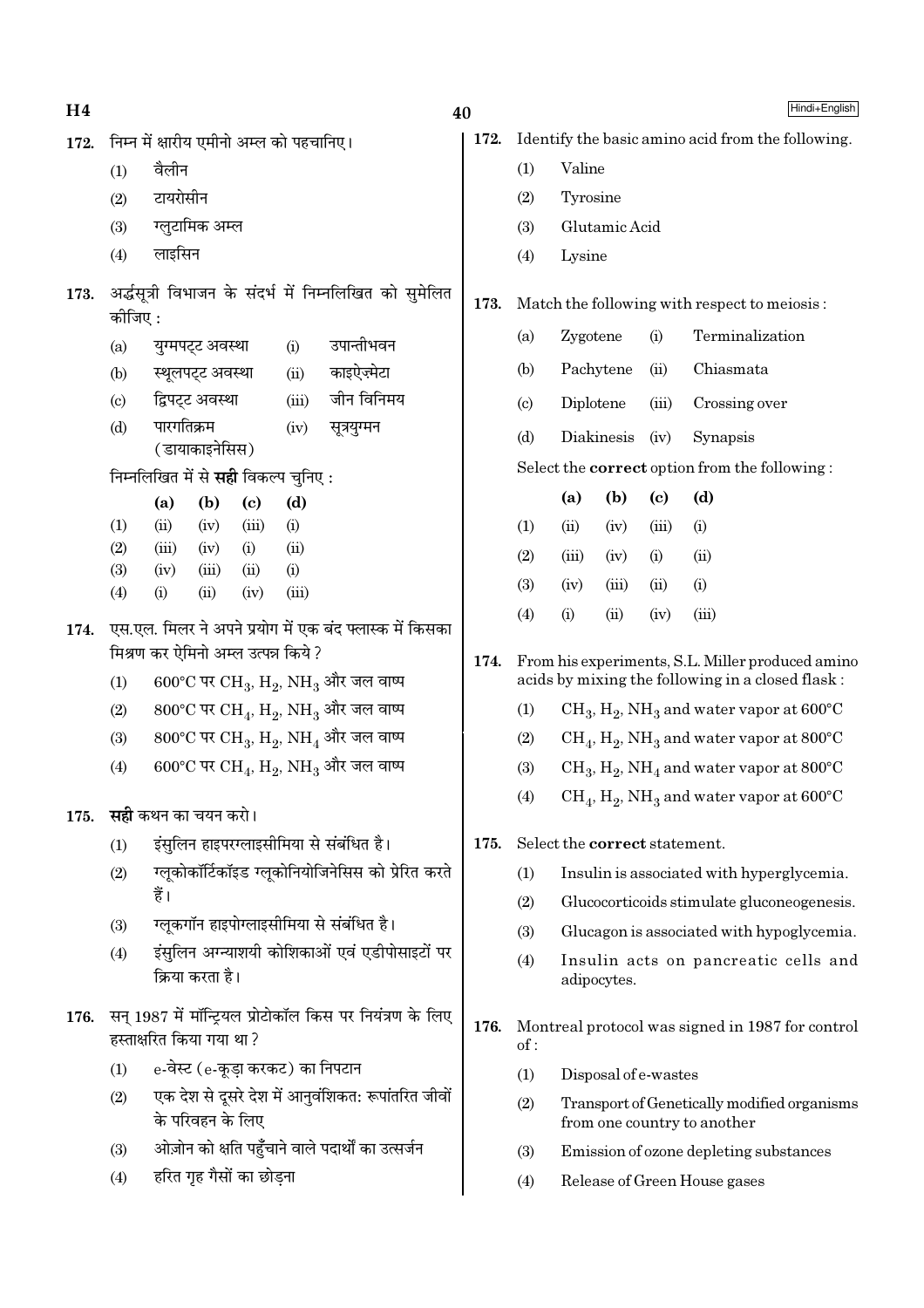| Hindi+English |                                                                                                            |                                                                                   | 41   |                                                                     | H <sub>4</sub>                                                                                                       |  |  |  |
|---------------|------------------------------------------------------------------------------------------------------------|-----------------------------------------------------------------------------------|------|---------------------------------------------------------------------|----------------------------------------------------------------------------------------------------------------------|--|--|--|
| 177.          | सूक्ष्मांकुरों के ब्रुश बार्डर वाली घनाकार उपकला पायी जाती है :                                            |                                                                                   | 177. | Cuboidal epithelium with brush border of microvilli<br>is found in: |                                                                                                                      |  |  |  |
|               | (1)                                                                                                        | यूस्टेकीयन नलिका में                                                              |      | (1)                                                                 | eustachian tube                                                                                                      |  |  |  |
|               | (2)                                                                                                        | आंत्र के आस्तर में                                                                |      | (2)                                                                 | lining of intestine                                                                                                  |  |  |  |
|               | (3)                                                                                                        | लार ग्रंथि की वाहिका में                                                          |      | (3)                                                                 | ducts of salivary glands                                                                                             |  |  |  |
|               | (4)                                                                                                        | वृक्काणु की समीपस्थ संवलित नलिका में                                              |      | (4)                                                                 | proximal convoluted tubule of nephron                                                                                |  |  |  |
| 178.          | Bt कपास की किस्म जो <i>बैसिलस थुर्रिजिनिसिस</i> के विष जीन<br>को समाविष्ट करके बनाई गयी है, प्रतिरोधी है : |                                                                                   | 178. |                                                                     | Bt cotton variety that was developed by the<br>introduction of toxin gene of Bacillus thuringiensis                  |  |  |  |
|               | (1)                                                                                                        | कीट परभक्षी से                                                                    |      |                                                                     | $(Bt)$ is resistant to:                                                                                              |  |  |  |
|               | (2)                                                                                                        | कीट पीड़कों से                                                                    |      | (1)                                                                 | Insect predators                                                                                                     |  |  |  |
|               | (3)                                                                                                        | कवकीय रोगों से                                                                    |      | (2)                                                                 | Insect pests                                                                                                         |  |  |  |
|               | (4)                                                                                                        | पादप सूत्रकृमि से                                                                 |      | (3)                                                                 | Fungal diseases                                                                                                      |  |  |  |
| 179.          | निम्न के कौन ग्राफी पुटक से अंडाणु का मोचन (अंडोत्सर्ग)<br>करेगा ?                                         |                                                                                   | 179. | (4)                                                                 | Plant nematodes<br>Which of the following hormone levels will cause<br>release of ovum (ovulation) from the graffian |  |  |  |
|               | (1)                                                                                                        | $FSH$ की निम्न सांद्रता                                                           |      | follicle?                                                           |                                                                                                                      |  |  |  |
|               | (2)                                                                                                        | एस्ट्रोजन की उच्च सांद्रता                                                        |      | (1)                                                                 | Low concentration of FSH                                                                                             |  |  |  |
|               | (3)                                                                                                        | प्रोजेस्टरोन की उच्च सांद्रता                                                     |      | (2)                                                                 | High concentration of Estrogen                                                                                       |  |  |  |
|               | (4)                                                                                                        | LH की निम्न सांद्रता                                                              |      | (3)                                                                 | High concentration of Progesterone                                                                                   |  |  |  |
|               |                                                                                                            |                                                                                   |      | (4)                                                                 | Low concentration of LH                                                                                              |  |  |  |
| 180.          | <b>गलत</b> कथन को चुनिए।<br>टैनिन, रेजिन, तैल आदि के जमा होने के कारण अंत:काष्ठ                            |                                                                                   |      |                                                                     | Identify the incorrect statement.                                                                                    |  |  |  |
|               | (1)                                                                                                        | गहरे रंग की होती है।                                                              |      | (1)                                                                 | Due to deposition of tannins, resins, oils etc.,<br>heart wood is dark in colour.                                    |  |  |  |
|               | (2)                                                                                                        | अंत:काष्ठ जल का चालन नहीं करती, परन्तु यांत्रिक<br>सहायता प्रदान करती है।         |      | (2)                                                                 | Heart wood does not conduct water but gives<br>mechanical support.                                                   |  |  |  |
|               | (3)                                                                                                        | रसदारू जड़ से पत्ती तक जल के चालन में और खनिजों<br>के चालन में शामिल होती है।     |      | (3)                                                                 | Sapwood is involved in conduction of water<br>and minerals from root to leaf.                                        |  |  |  |
|               | (4)                                                                                                        | रसदारू सबसे भीतरी द्वितीयक दारू होता है और यह<br>अपेक्षाकृत हल्के रंग की होती है। |      | (4)                                                                 | Sapwood is the innermost secondary xylem<br>and is lighter in colour.                                                |  |  |  |
|               |                                                                                                            | $-000 -$                                                                          |      |                                                                     | $-000 -$                                                                                                             |  |  |  |
|               |                                                                                                            |                                                                                   |      |                                                                     |                                                                                                                      |  |  |  |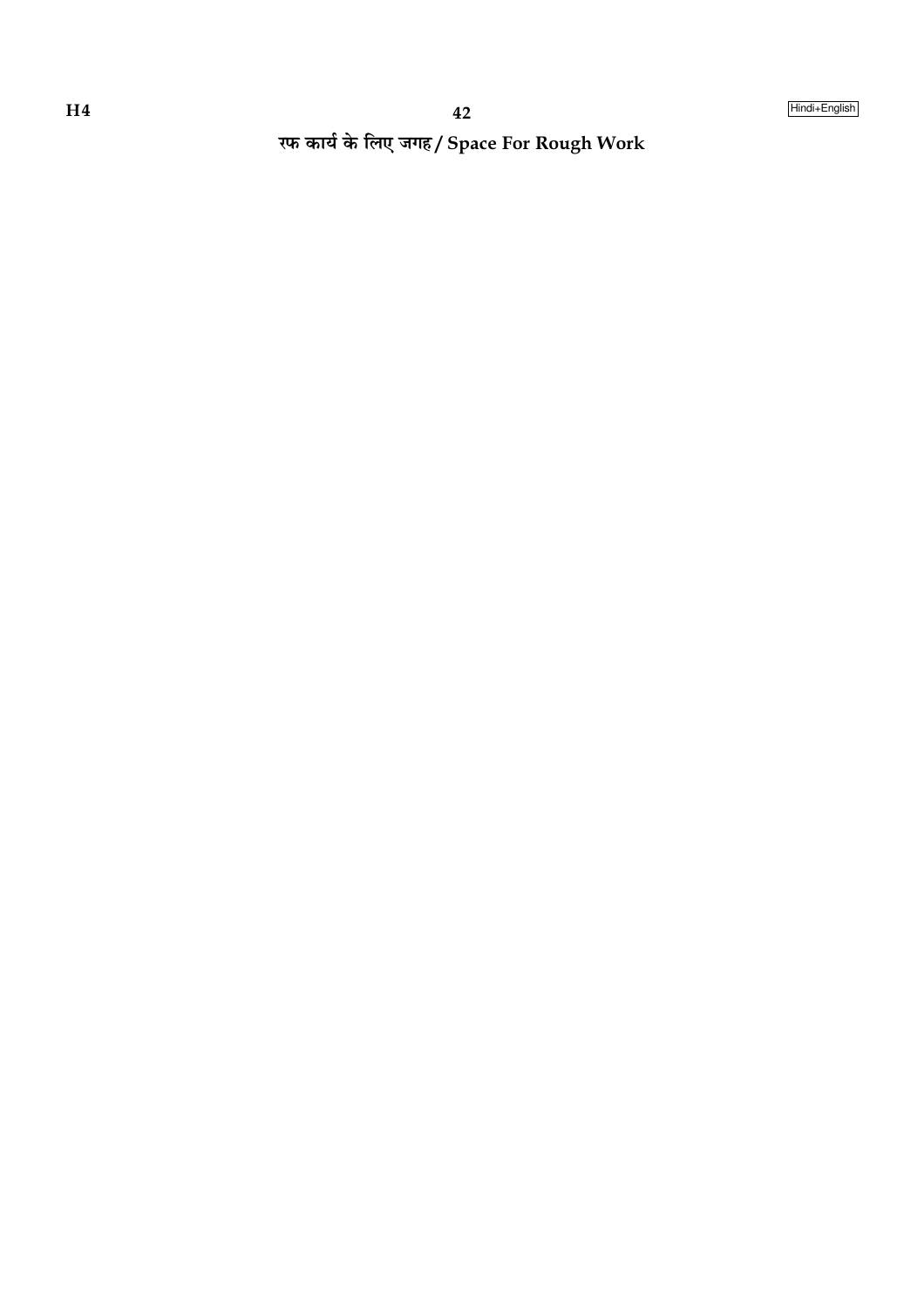रफ कार्य के लिए जगह/ Space For Rough Work